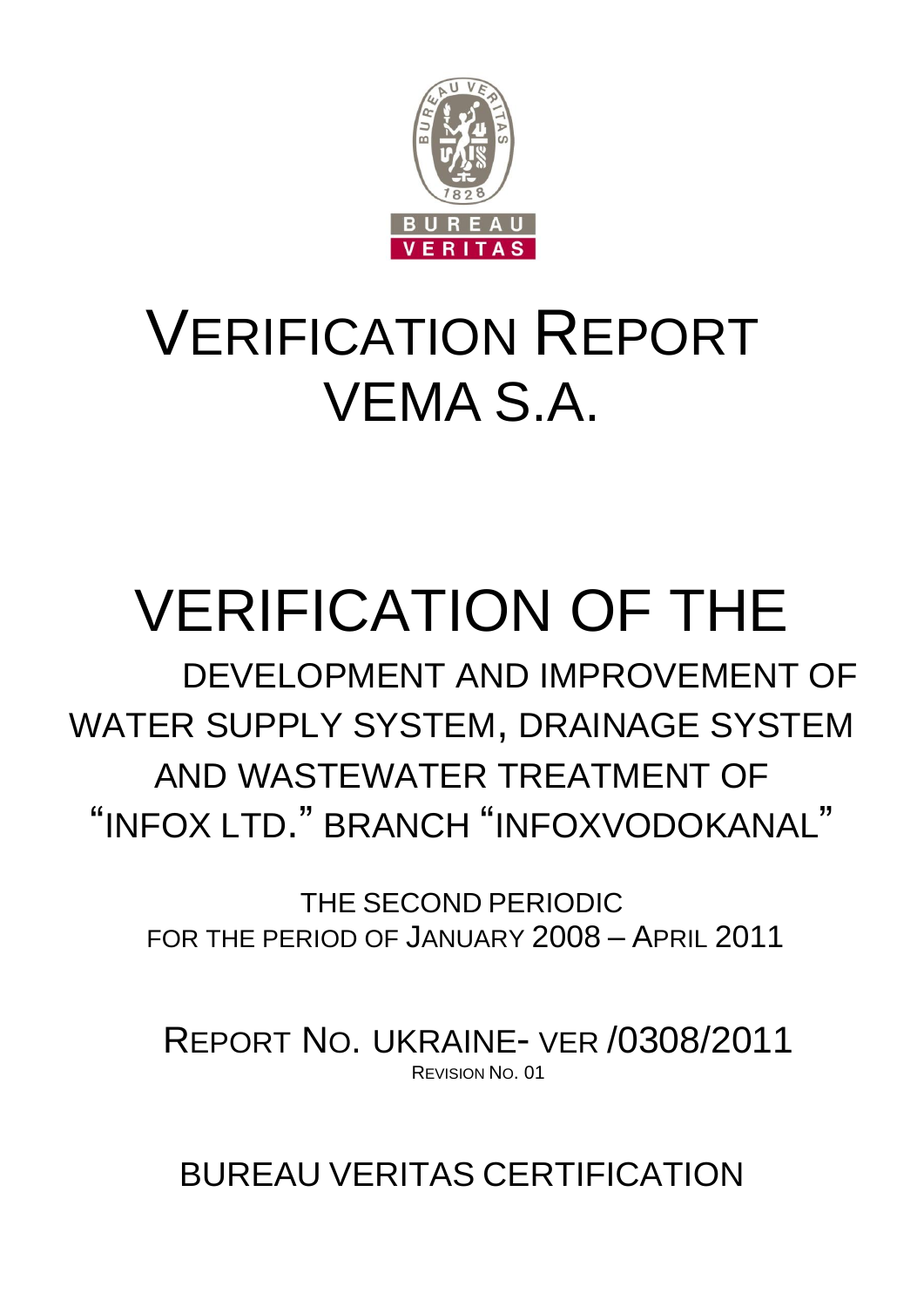

| Date of first issue:<br>13/06/2011                                                                                                                                                                                                                                                                                                                                                                                                                                                                                                                                                                                                                                                                                                                                                                                                                                                                                                                                                                                                                                                                                                                                                                                                                                                                                                                                                                                                                                                                                                                                                                   |                                                                                                |                                             |
|------------------------------------------------------------------------------------------------------------------------------------------------------------------------------------------------------------------------------------------------------------------------------------------------------------------------------------------------------------------------------------------------------------------------------------------------------------------------------------------------------------------------------------------------------------------------------------------------------------------------------------------------------------------------------------------------------------------------------------------------------------------------------------------------------------------------------------------------------------------------------------------------------------------------------------------------------------------------------------------------------------------------------------------------------------------------------------------------------------------------------------------------------------------------------------------------------------------------------------------------------------------------------------------------------------------------------------------------------------------------------------------------------------------------------------------------------------------------------------------------------------------------------------------------------------------------------------------------------|------------------------------------------------------------------------------------------------|---------------------------------------------|
| Client:<br>VEMA S.A.                                                                                                                                                                                                                                                                                                                                                                                                                                                                                                                                                                                                                                                                                                                                                                                                                                                                                                                                                                                                                                                                                                                                                                                                                                                                                                                                                                                                                                                                                                                                                                                 | Client ref.:<br><b>Fabian Knodel</b>                                                           |                                             |
| Summary:<br>Bureau Veritas Certification has made the 2nd periodic 01/01/2008 - 30/04/2011 verification of the<br>"Development and improvement of water supply system, drainage system and wastewater treatment of "Infox<br>Ltd." branch "Infoxvodokanal" project, of VEMA S.A. located in Odesa region, Ukraine, and applying the<br>specific approach to joint implementation projects, on the basis of United Nations Framework Convention on<br>Climate Change (UNFCCC) criteria for the Joint Implementation (JI), as well as criteria given to provide for<br>consistent project operations, monitoring and reporting. UNFCCC criteria (but for crediting period) refer to<br>Article 6 of the Kyoto Protocol, the JI rules and modalities and the subsequent decisions by the JI Supervisory<br>Committee, as well as the host country criteria.                                                                                                                                                                                                                                                                                                                                                                                                                                                                                                                                                                                                                                                                                                                                             |                                                                                                |                                             |
| The verification scope is defined as a periodic independent review and ex post determination by the Accredited<br>Entity of the monitored reductions in GHG emissions during verification period, and consists of the following<br>three phases: i) desk review of the Monitoring Plan; ii) follow-up interviews with project stakeholders; iii)<br>resolution of outstanding issues and the issuance of the final verification report and opinion. The overall<br>verification, from Contract Review to Verification Report & Opinion, was conducted using Bureau Veritas<br>Certification internal procedures.<br>The first output of the verification process is a list of Clarification, Corrective Actions Requests, Forward<br>Actions Requests (CR, CAR and FAR), presented in Appendix A.<br>In summary, Bureau Veritas Certification confirms that the project is implemented as planned and described in<br>approved project design documents. Installed equipment being essential for generating emission reduction<br>runs reliably and is calibrated appropriately. The monitoring system is in place and the project is generating<br>GHG emission reductions. The GHG emission reduction is calculated accurately and without material errors,<br>omissions, or misstatements, and the ERUs issued totalize 226 547 tons of CO2eq for the period from<br>01/01/2008 to 30/04/2011.<br>Our opinion relates to the project's GHG emissions and resulting GHG emission reductions reported and<br>related to the approved project baseline and monitoring, and its associated documents. |                                                                                                |                                             |
| Report No.:<br>Subject Group:<br>UKRAINE-ver/0308/2011<br>JI.                                                                                                                                                                                                                                                                                                                                                                                                                                                                                                                                                                                                                                                                                                                                                                                                                                                                                                                                                                                                                                                                                                                                                                                                                                                                                                                                                                                                                                                                                                                                        |                                                                                                |                                             |
| Project title:<br>"Development and improvement of water supply system,<br>drainage system and wastewater treatment of "Infox Ltd."<br>branch "Infoxvodokanal"                                                                                                                                                                                                                                                                                                                                                                                                                                                                                                                                                                                                                                                                                                                                                                                                                                                                                                                                                                                                                                                                                                                                                                                                                                                                                                                                                                                                                                        |                                                                                                |                                             |
| Work carried out by:<br>Oleg Skoblyk - Team leader, leading verifier                                                                                                                                                                                                                                                                                                                                                                                                                                                                                                                                                                                                                                                                                                                                                                                                                                                                                                                                                                                                                                                                                                                                                                                                                                                                                                                                                                                                                                                                                                                                 |                                                                                                |                                             |
| Work reviewed by:<br>Ivan Sokolov - Internal technical reviewer<br>Pavel Rosen - Technical specialist<br>Work approved by:<br>Flavio Gomez - Operational Manager                                                                                                                                                                                                                                                                                                                                                                                                                                                                                                                                                                                                                                                                                                                                                                                                                                                                                                                                                                                                                                                                                                                                                                                                                                                                                                                                                                                                                                     | $\times$<br>Client or responsible organizational unit<br>cation<br>ına<br>Limited distribution | No distribution without permission from the |
| Date of this revision:<br>Rev. No.:<br>Number of pages:<br>07/07/2011<br>02<br>38                                                                                                                                                                                                                                                                                                                                                                                                                                                                                                                                                                                                                                                                                                                                                                                                                                                                                                                                                                                                                                                                                                                                                                                                                                                                                                                                                                                                                                                                                                                    | Unrestricted distribution                                                                      |                                             |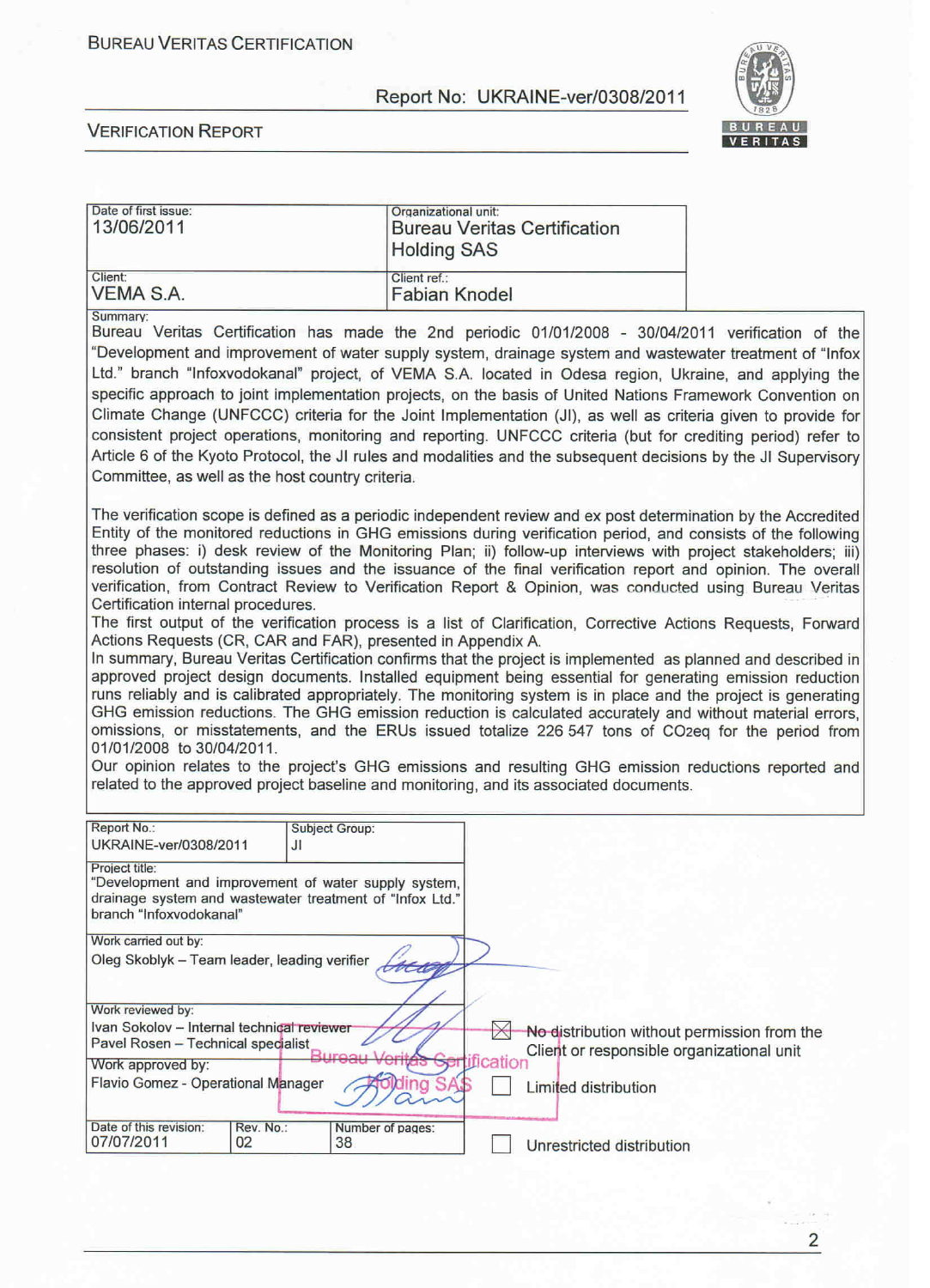

|                | <b>Table of Contents</b>                                                     | Page           |
|----------------|------------------------------------------------------------------------------|----------------|
| 1              |                                                                              |                |
| 1.1            | Objective                                                                    | $\overline{4}$ |
| 1.2            | Scope                                                                        | $\overline{4}$ |
| 1.3            | <b>Verification Team</b>                                                     | 5              |
| $\overline{2}$ |                                                                              | .5             |
| 2.1            | <b>Review of Documents</b>                                                   | 5              |
| 2.2            | Follow-up Interviews                                                         | 6              |
| 2.3            | Resolution of Clarification, Corrective and Forward Action<br>Requests       | $\overline{7}$ |
| 3              |                                                                              |                |
| 3.1            | Remaining issues and FARs from previous verifications                        | 8              |
| 3.2            | Project approval by Parties involved (90-91)                                 | 8              |
| 3.3            | Project implementation (92-93)                                               | 8              |
| 3.4            | Compliance of the monitoring plan with the monitoring<br>methodology (94-98) | 10             |
| 3.5            | Revision of monitoring plan (99-100)                                         | 11             |
| 3.6            | Data management (101)                                                        | 13             |
| 3.7            | Verification regarding programmes of activities                              | 15             |
| 4              |                                                                              |                |
| 5              |                                                                              |                |
|                | APPENDIX A: COMPANY PROJECT VERIFICATION PROTOCOL 23                         |                |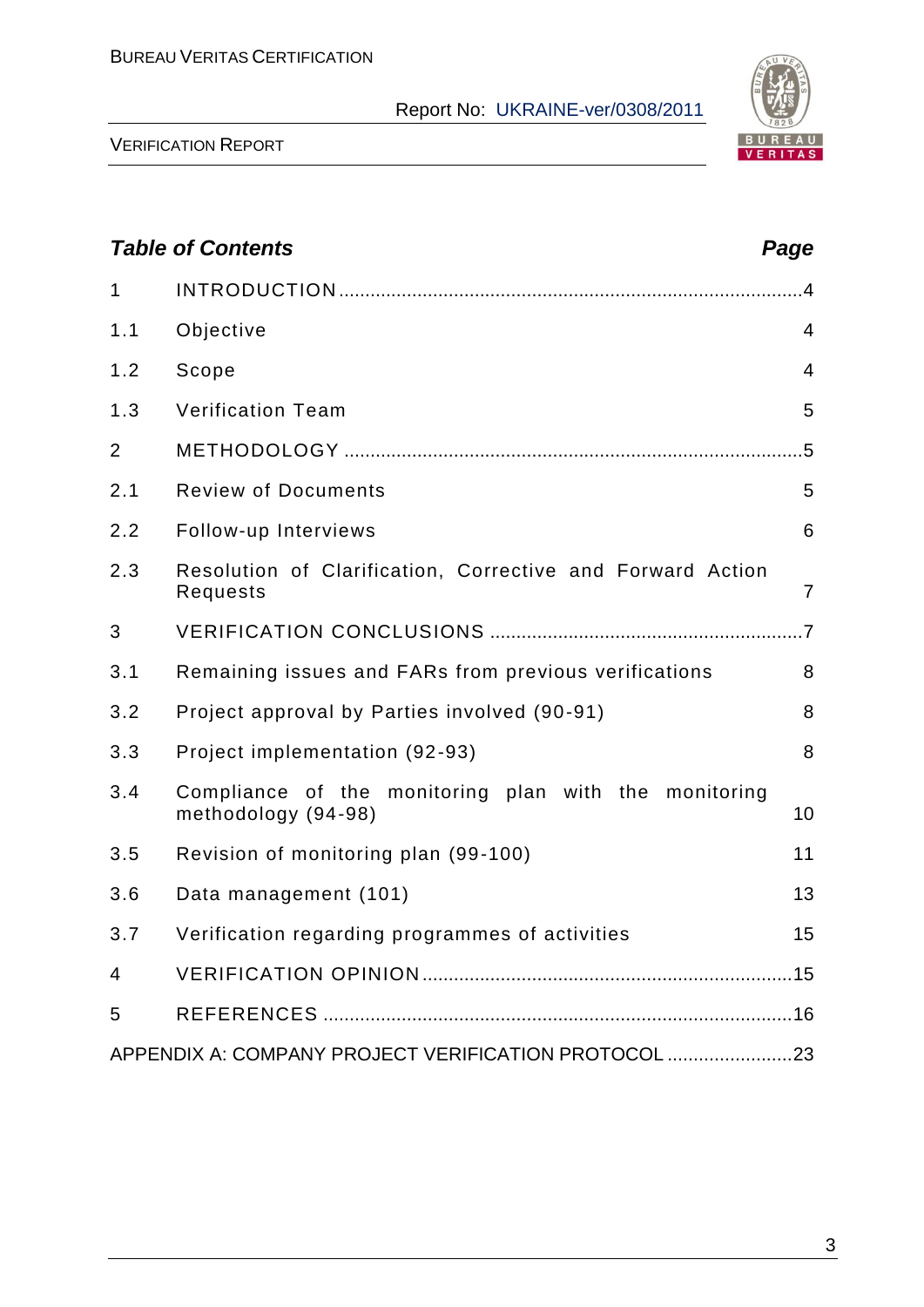

VERIFICATION REPORT

## **1 INTRODUCTION**

VEMA S.A. has commissioned Bureau Veritas Certification to verify the emissions reductions of its JI project "Development and improvement of water supply system, drainage system and wastewater treatment of "Infox Ltd." branch "Іnfoxvodokanal" (hereafter called "the project") that is being implemented in Odesa, Odesa region, Ukraine.

This report summarizes the findings of the verification of the project, performed on the basis of UNFCCC criteria, as well as criteria given to provide for consistent project operations, monitoring and reporting as well as host country criteria.

Verification encompasses the period from the January, 1 2008 to April, 30 2011.

## **1.1 Objective**

Verification is the periodic independent review and ex post determination by the Accredited Independent Entity (AIE) of the monitored reductions in GHG emissions during defined verification period.

The objective of verification can be divided into Initial Verification and Periodic Verification.

UNFCCC criteria refer to Article 6 of the Kyoto Protocol, the JI rules and modalities and the subsequent decisions by the JI Supervisory Committee, as well as the host country criteria.

## **1.2 Scope**

The verification scope is defined as an independent and objective review of the project design document, the project's baseline study and monitoring plan and other relevant documents. The information in these documents is reviewed against Kyoto Protocol requirements, UNFCCC rules and associated interpretations.

The verification is not meant to provide any consulting towards the Client. However, stated requests for clarifications, corrective and/or forward actions may provide input for improvement of the project monitoring towards reductions in the GHG emissions.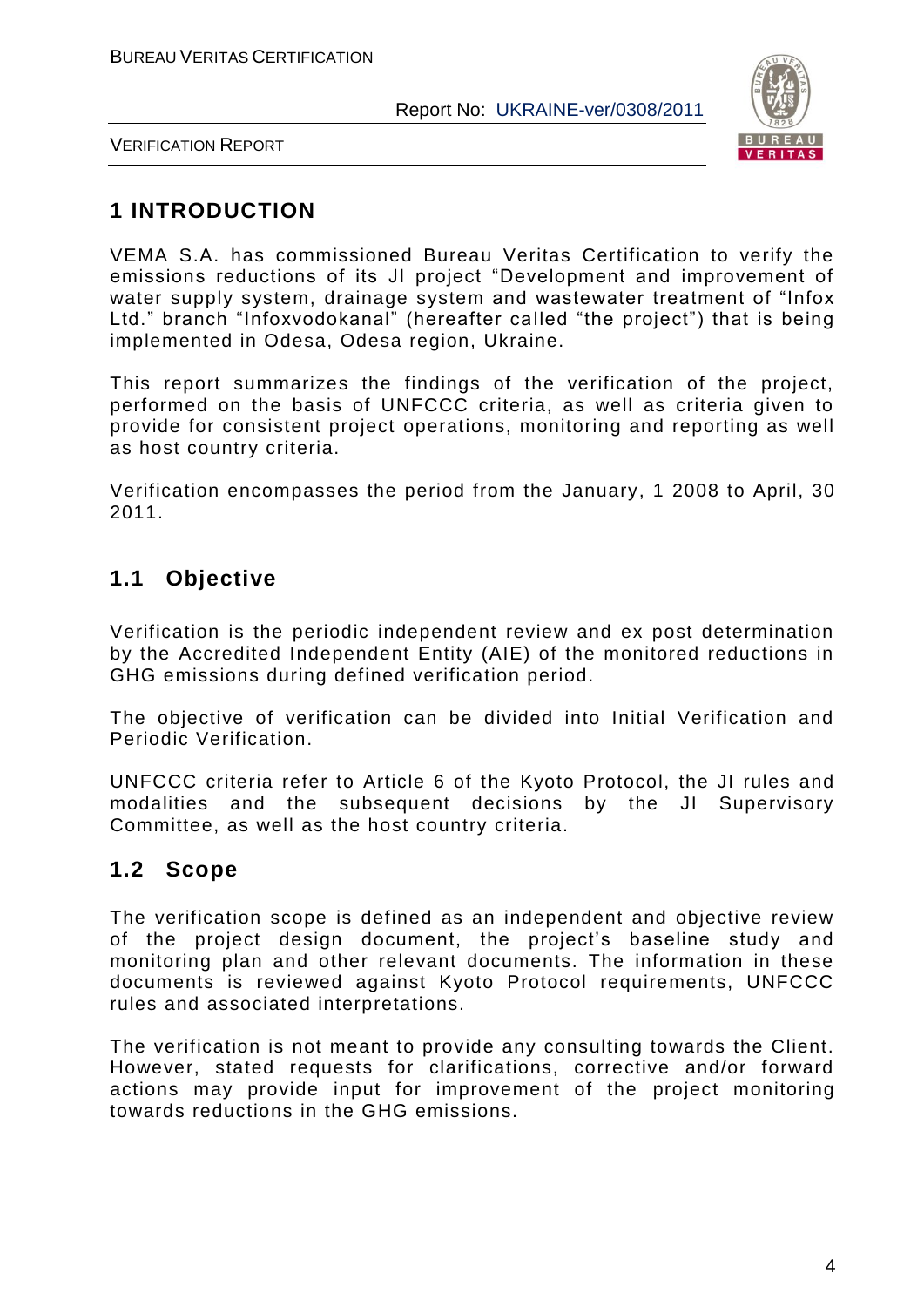

## **1.3 Verification Team**

The verification team consists of the following personnel:

Oleg Skoblyk Bureau Veritas Certification, Team Leader, Climate Change Lead Verifier.

This verification report was reviewed by:

Ivan Sokolov Bureau Veritas Certification, Internal Technical Reviewer

Pavel Rosen Bureau Veritas Certification Technical specialis

## **2 METHODOLOGY**

The overall verification, from Contract Review to Verification Report & Opinion, was conducted using Bureau Veritas Certification internal procedures.

In order to ensure transparency, a verification protocol was customized for the project, according to the version 01 of the Joint Implementation Determination and Verification Manual, issued by the Joint Implementation Supervisory Committee at its 19 meeting on 04/12/2009. The protocol shows, in a transparent manner, criteria (requirements), means of verification and the results from verifying the identified criteria. The verification protocol serves the following purposes:

- It organizes, details and clarifies the requirements a JI project is expected to meet;
- It ensures a transparent verification process where the verifier will document how a particular requirement has been verified and the result of the verification.

The completed verification protocol is enclosed in Appendix A to this report.

## **2.1 Review of Documents**

The Monitoring Report (MR) submitted by VEMA and additional background documents related to the project design and baseline, i.e. country Law, Project Design Document (PDD), the determination report of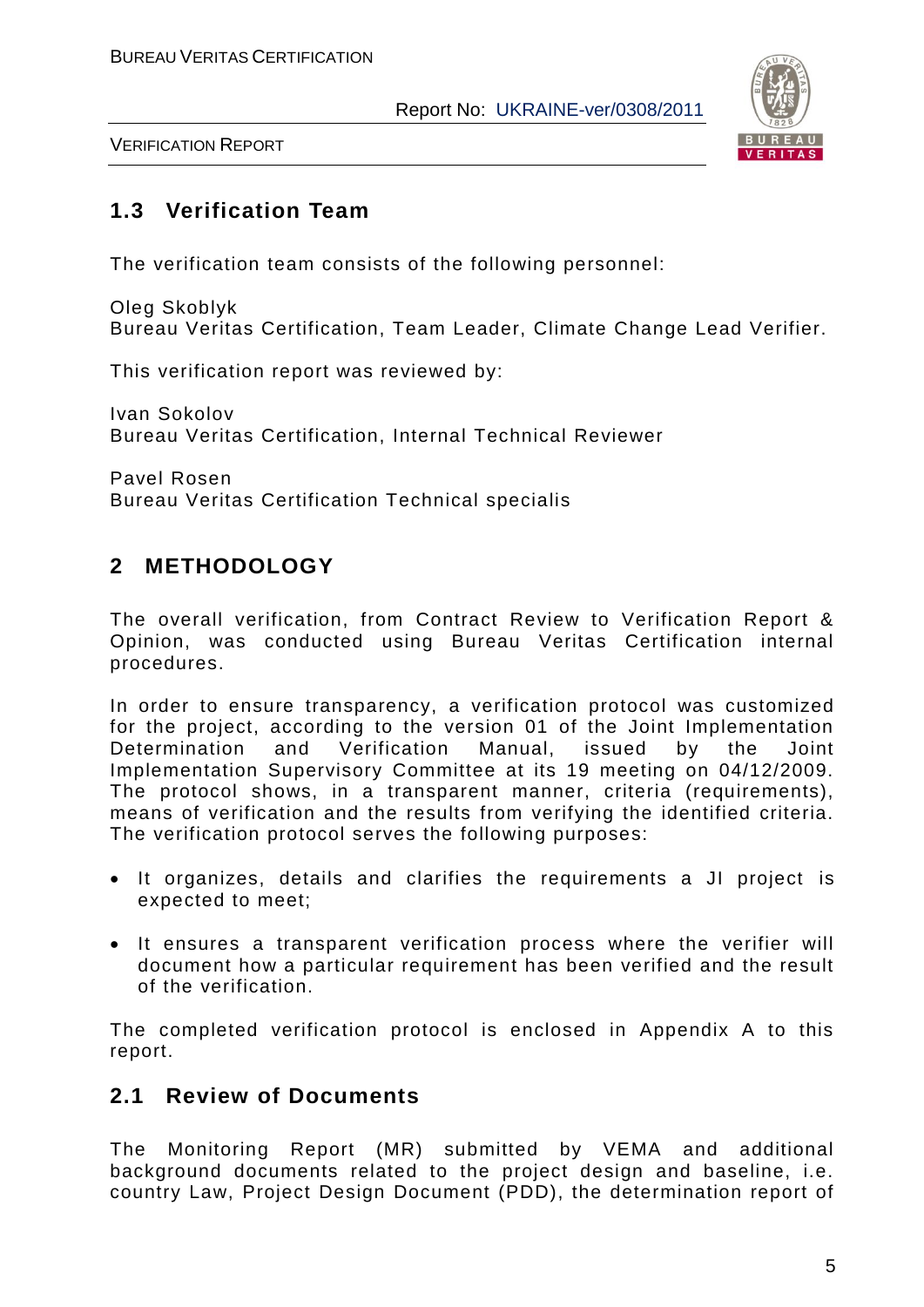

VERIFICATION REPORT

the project, issued by Bureau Veritas Certification Holding SAS, № UKRAINE-det/0265/2011 version 02 as of 21/04/2011, Guidance on criteria for baseline setting and monitoring, Host party criteria, the Kyoto Protocol, Clarifications on Verification Requirem ents to be Checked by an Accredited Independent Entity were reviewed.

The verification findings presented in this report relate to the Monitoring Report for the period of 01/01/2008 to 30/04/2011, version 01 as of the June 07, 2011 and version 02 as of July 06, 2011 as well as the project as described in the determined PDD.

## **2.2 Follow-up Interviews**

On 20/06/2011 Bureau Veritas Certification visited the site of project implementation (water-supply pumping plants, drainage plants and wastewater treatment facilities of "Infox Ltd." branch "Infoxvodokanal") and performed on-site interviews with project stakeholders to confirm selected information and to resolve issues identified in the document review. Representatives of "Infox Ltd." branch "Infoxvodokanal" and VEMA S.A. were interviewed (see References). The main topics of the interviews are summarized in Table 1.

| Interviewed      | <b>Interview topics</b>                                                  |
|------------------|--------------------------------------------------------------------------|
| organization     |                                                                          |
| "Infox Ltd."     | <b>Organizational Structure</b>                                          |
| branch           | Responsibility and authority<br>➤                                        |
| "Infoxvodokanal" | Roles and responsibilities in collecting and<br>➤                        |
|                  | processing data                                                          |
|                  | Installation of equipment<br>➤                                           |
|                  | Data recording, archiving and reporting<br>➤                             |
|                  | Control of metering equipment<br>➤                                       |
|                  | The system of measurements record keeping,<br>➤                          |
|                  | database.                                                                |
|                  | IT Management<br>➤                                                       |
|                  | Personnel training<br>$\blacktriangleright$                              |
|                  | Procedures and Technology of Quality Management<br>$\blacktriangleright$ |
|                  | Internal audits and inspections<br>➤                                     |
| Consultant:      | $\triangleright$ Baseline methodology                                    |
| VEMA S.A.        | $\triangleright$ Monitoring plant                                        |
|                  | $\triangleright$ Monitoring report                                       |
|                  | Deviations from the PDD                                                  |

**Table 1 Interview topics**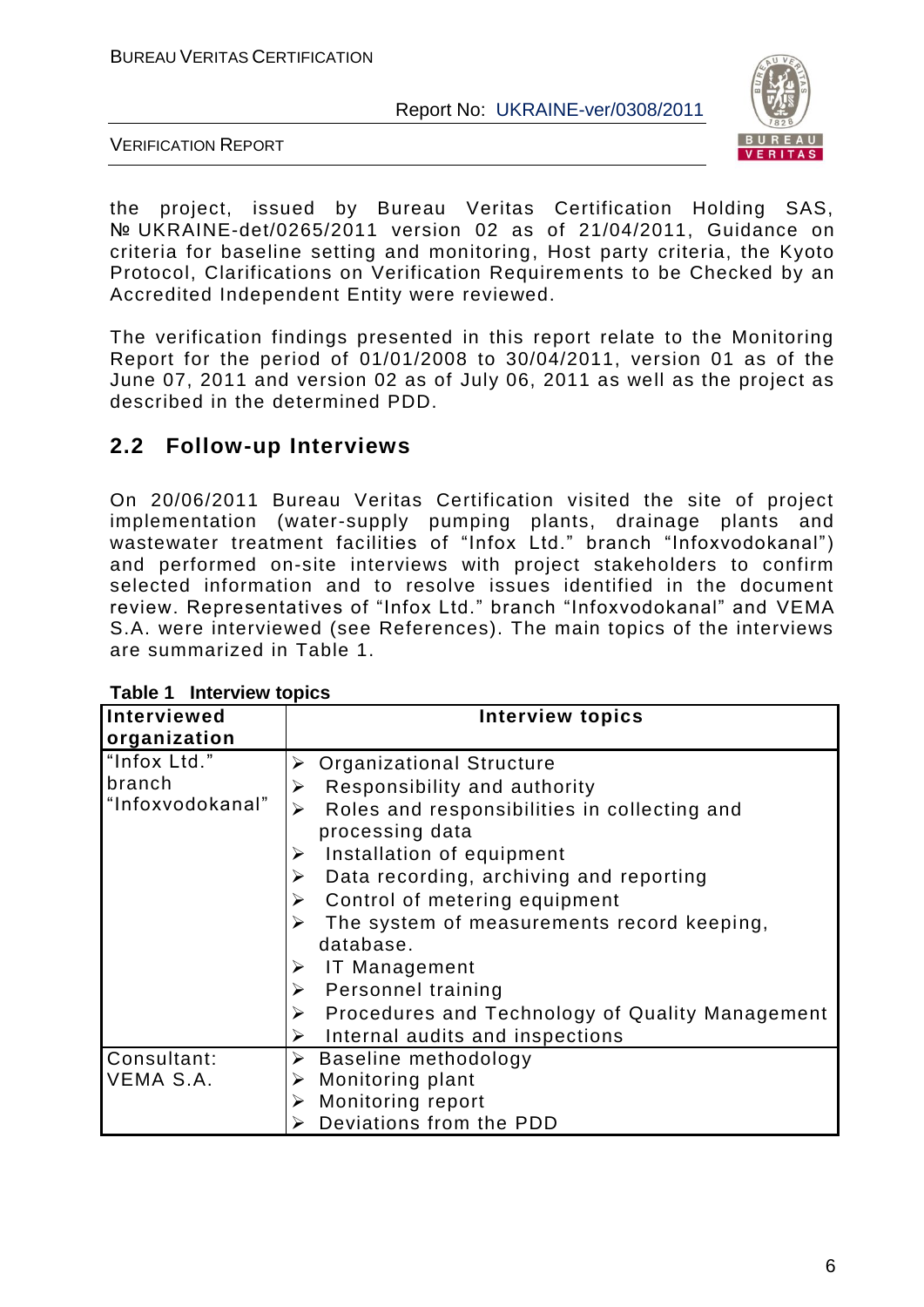

## **2.3 Resolution of Clarification, Corrective and Forward Action Requests**

The objective of this phase of the verification is to raise the requests for corrective and forward actions, clarification requests and any other outstanding issues that needed to be clarified for Bureau Veritas Certification positive conclusion on the GHG emission reduction calculation.

If the Verification Team, in assessing the monitoring report and supporting documents, identifies issues that need to be corrected, clarified or improved with regard to the monitoring requirements, it should raise these issues and inform the project participants of these issues in the form of:

(a) Corrective action request (CAR), requesting the project participants to correct a mistake that is not in accordance with the monitoring plan;

(b) Clarification request (CL), requesting the project participants to provide additional information for the AIE to assess compliance with the monitoring plan;

(c) Forward action request (FAR), informing the project participants of an issue, relating to the monitoring that needs to be reviewed during the next verification period.

To guarantee the transparency of the verification process, the concerns raised are documented in more detail in the verification protocol in Appendix A.

## **3 VERIFICATION CONCLUSIONS**

In the following sections, the conclusions of the verification are stated.

The findings from the desk review of the original monitoring documents and the findings from interviews during the follow up visit are described in the Verification Protocol in Appendix A.

The Clarification, Corrective and Forward Action Requests are stated, where applicable, are further documented in the Verification Protocol in Appendix A. The verification of the Project resulted in 6 Corrective Action Requests and 1 Clarification Request.

The number between brackets at the end of each section corresponds to the number of paragraph of "Guidance for determination and verification".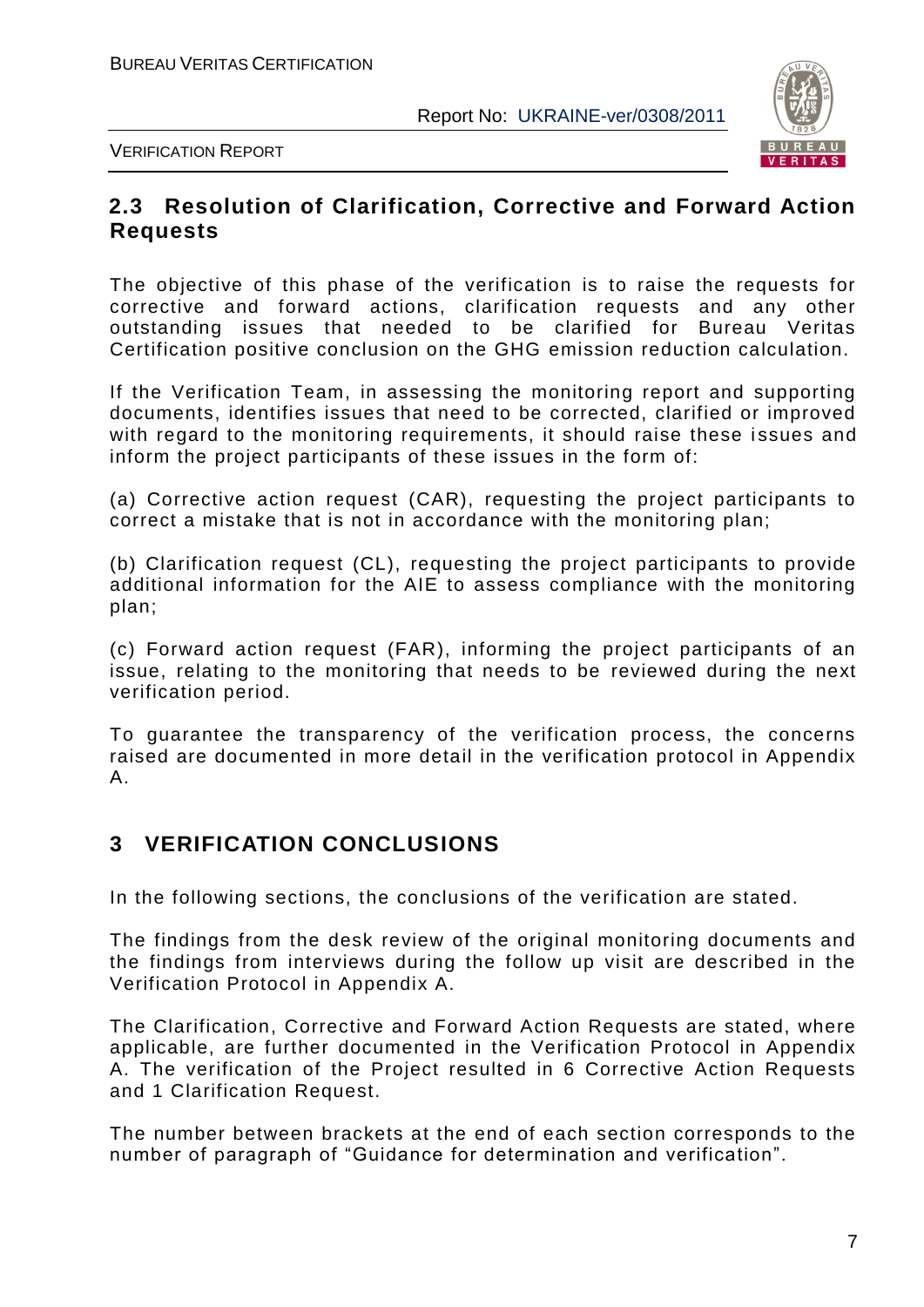

VERIFICATION REPORT

## **3.1 Remaining CL and FAR from previous verifications**

FAR 01 which was raised during determination of the JI project "Development and improvement of water supply system, drainage system and wastewater treatment of "Infox Ltd." branch "Іnfoxvodokanal" addressed lack of letters of approval from the parties involved. Letters of Approval have been received:

- From host Party (Ukraine) - Letter of Approval № 1391/23/7, issued by the State Environmental Investment Agency of Ukraine as of 31/05/2011 within determination process.

- From the investor party (Switzerland) Letter of Approval № J294-0485, issued by the Federal Service for Environmental Switzerland (FOEN) as of 28/06/2011

FAR 01 is closed.

## **3.2 Project approval by Parties involved (90-91)**

The project received approval from the host Party (Ukraine) (Letter of Approval № 1391/23/7, issued by the National Environm ental Investment Agency of Ukraine 31/05/2011).

Written approval of the project from the side of the buyer of the ERUs (Switzerland) - Letter of Approval № J294-0485, issued by the Federal Service for Environmental Switzerland (FOEN) from 28/06/2011.

The above written approval is unconditional.

Certain problem areas of project approval the parties involved, the project participants answers and conclusions of Bureau Veritas Certification is given in Appendix A to this report (see CAR 01).

## **3.3 Project implementation (92-93)**

The main goal is to reduce energy consumption by modernization and development of centralized water supply, drainage and wastewater treatment systems, including replacement and modernization of pumping equipment, water distribution and drainage networks, installation of frequency regulators, optimization of process of water pumping, systems of wastewater treatment (aeration system in aerotanks) in Odessa. Implementation of the above mentioned technologies can reduce greenhouse gas emissions  $(CO<sub>2</sub>)$ .

According to the project, reconstruction activities include:

- Modernization of pumping equipment;
- Replacement of pumping equipment;
- Optimization of technological processes of water pumping;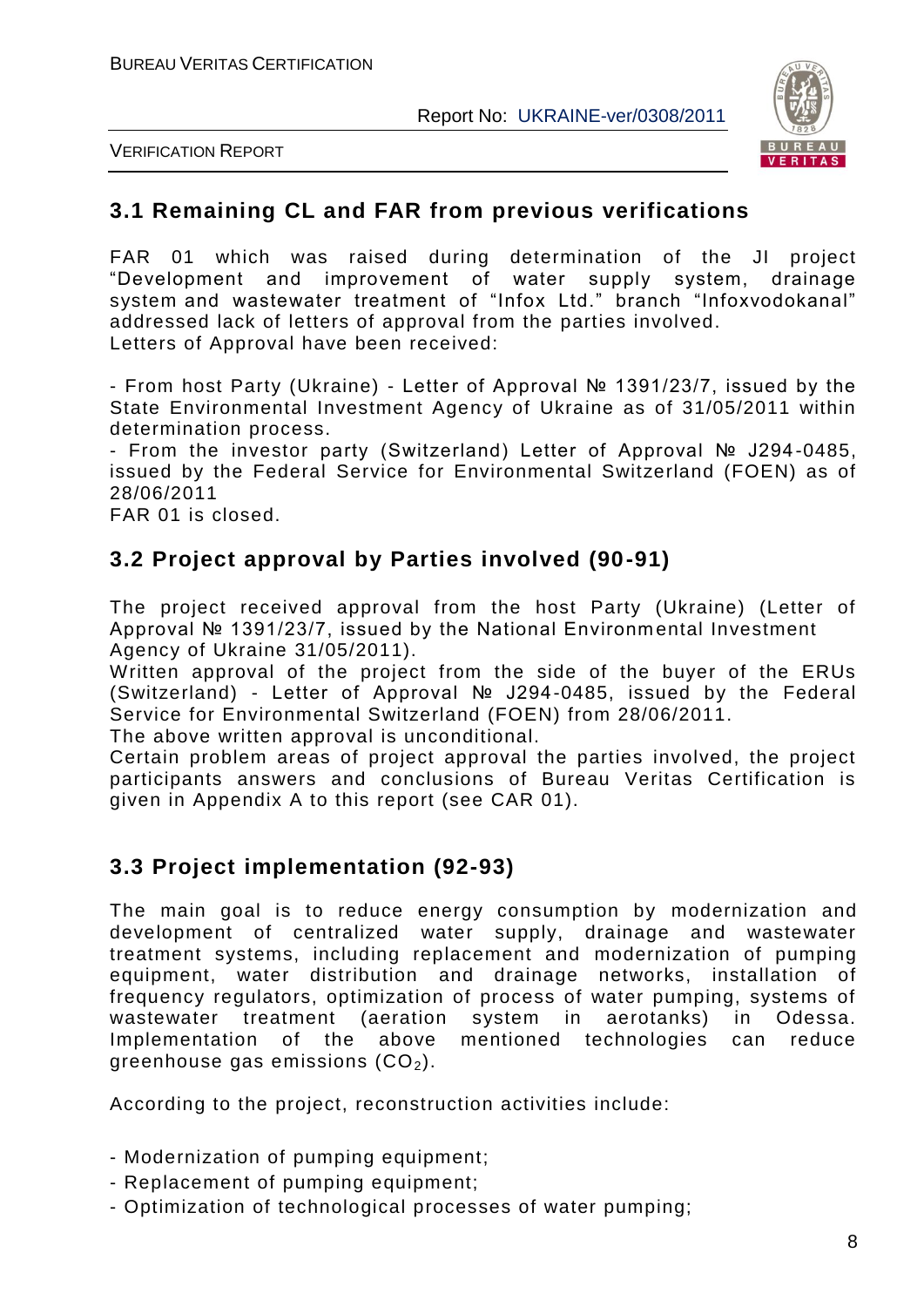

VERIFICATION REPORT

- Installation of automatic Air valves;
- Replacement of valves;
- Replacement of water supply and drainage systems;
- Installation of a new group of meters;
- Installation of frequency regulators;

- Modernization of the aeration system for wastewater treatment plants (aerotanks);

- Implementation of small hydroelectric power stations.

Project activities started in December 2003. Because the implementation of measures under the project began in 2003, which was adopted as a base line year, in terms of conservatism reduction due to these implementations in the project are not included.

Status of implementation of project activities during 01/01/2008 – 30/04/2011 presented in the table below:

#### **Table 2. Status of implementation of project activities during 01/01/2008 – 30/04/2011**

| Nº             | Project activities                                                            | Number of<br>units of<br>work<br>performed | <b>Starting date</b><br>οf<br>implementation<br>activities<br>under the<br>project | Expected date<br>of completion<br>of the project<br>implementation<br>activities |
|----------------|-------------------------------------------------------------------------------|--------------------------------------------|------------------------------------------------------------------------------------|----------------------------------------------------------------------------------|
| 1              | Modernization of<br>pumping equipment                                         | 21units                                    | 1/01/2008                                                                          | 30/04/2011                                                                       |
| $\overline{2}$ | Replacement of<br>pumping equipment                                           | 2 units                                    | 1/01/2008                                                                          | 30/04/2011                                                                       |
| 3              | Valves replacement                                                            | 77units                                    | 1/01/2008                                                                          | 30/04/2011                                                                       |
| $\overline{4}$ | <b>Replacement Water</b><br>distribution and<br>drainage networks             | 26 990,05<br>rm.                           | 1/01/2008                                                                          | 30/04/2011                                                                       |
| 5              | Installation of<br>Variable frequency<br>drives                               | 4 units                                    | 1/01/2008                                                                          | 30/04/2011                                                                       |
| 6              | Installing of a new<br>group of meters                                        | 5 units                                    | 1/01/2008                                                                          | 30/04/2011                                                                       |
| $\overline{7}$ | Modernization of the<br>aeration system at a<br>treatment plant<br>aerotanks) | 2 units                                    | 1/01/2008                                                                          | 30/04/2011                                                                       |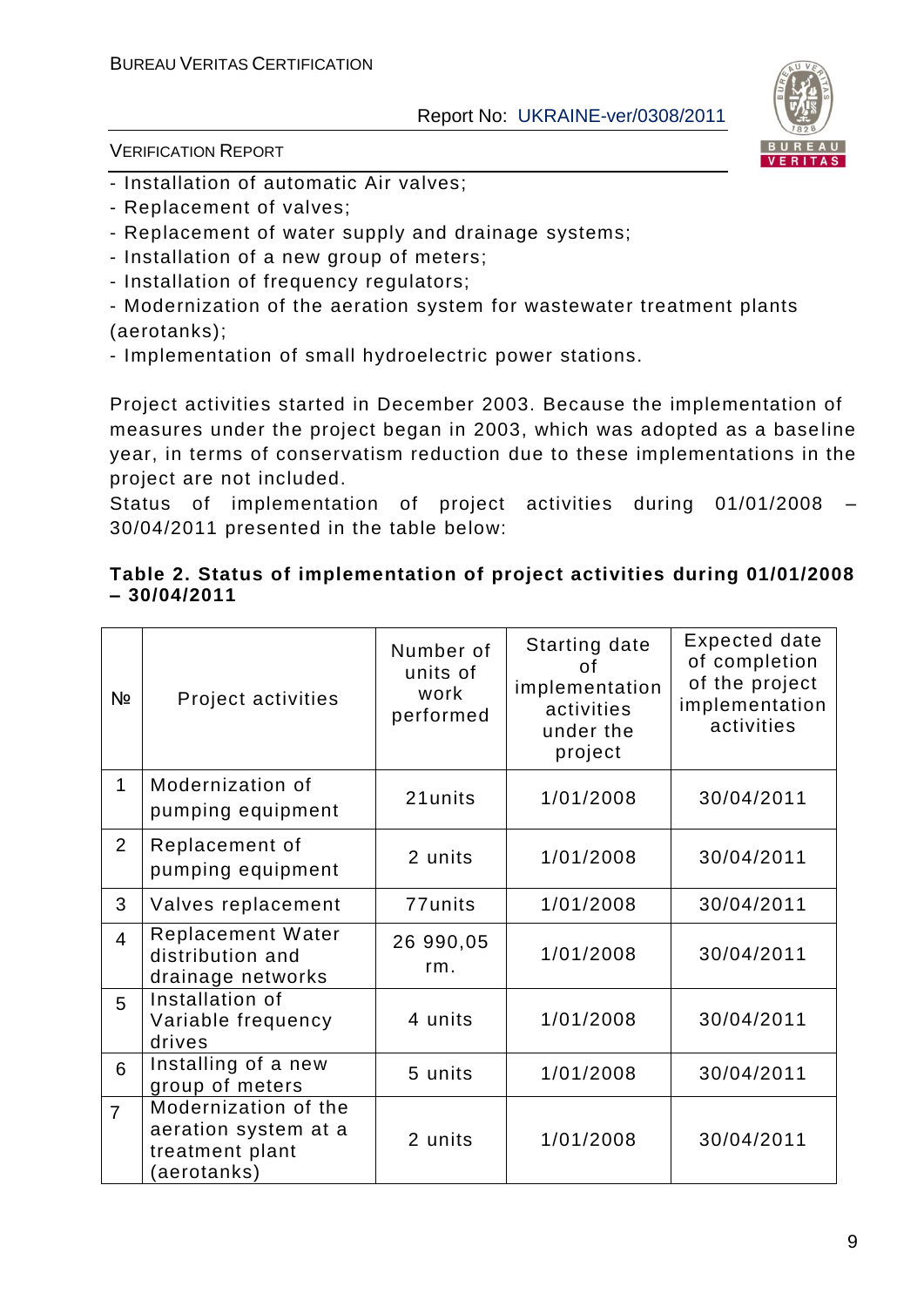

VERIFICATION REPORT

Implementation of activities under the project is carried out mainly according to the implementation plan, given in a determined PDD version 03.

During the modernization of pumping plants, drainage plants and wastewater treatment facilities of "Infox Ltd." there were minor deviations from the PDD, which concerned the capacity of pumping equipment installed. Change in the power of installed pumps was caused by a change in volume of water that should be transferred to consumers. In some cases, deviation in diameter of networks that were replaced was observed, compared with the planned diameter defined at the stage of project development, which was caused by a production necessity. Detailed information as to the measures that were implemented, and installed equipment during the period from January 2008 to April 2011 is provided in Annex 4 of the monitoring report.

Date of the crediting period has not changed and remains the date of the first generation of emission reduction units, namely: 01 January 2004.

The monitoring system is available and functioning.

Monitoring equipment, such as electricity meters and water flow meters installed and meets the industry standards in Ukraine. All monitoring equipment included in the detailed plan for verification (calibration) and tested at intervals prescribed by the manufacturer of such e quipment.

The project activity does not imply a negative impact on the environment. The only environmental impact is dismantled equipment that will be used as a secondary raw material.

Enterprise "Infox Ltd." branch "Infoxvodokanal" has all necessary permits, limits and licenses required by Ukrainian legislation, namely:

Enterprise "Infox Ltd." branch "Infozvodokanal" has all necessary permits, limits and licenses required by Ukrainian legislation, namely:

- Permission for the special water use;
- Permission for disposal of waste of WTP "Dnister";
- Permission for disposal of waste of "Miskanalizatsiya";
- Permission for disposal of waste of BWWTP "Pivnichna";
- Permission for disposal of waste of BWWTP "Pivdenna";
- Limit on the formation and disposal of waste of "Infox Ltd.";
- Form 2-TP (VODHOSP), Report on the water use;
- Form 11-MTP, reports on the fuel use, heat and electrical energy;
- Balance MPD (maximum permissible discharges).

#### **3.4 Compliance of the monitoring plan with the monitoring methodology (94-98)**

Monitoring took place in accordance with the monitoring plan included in the PDD, for which determination is final and posted on the UNFCCC JI website.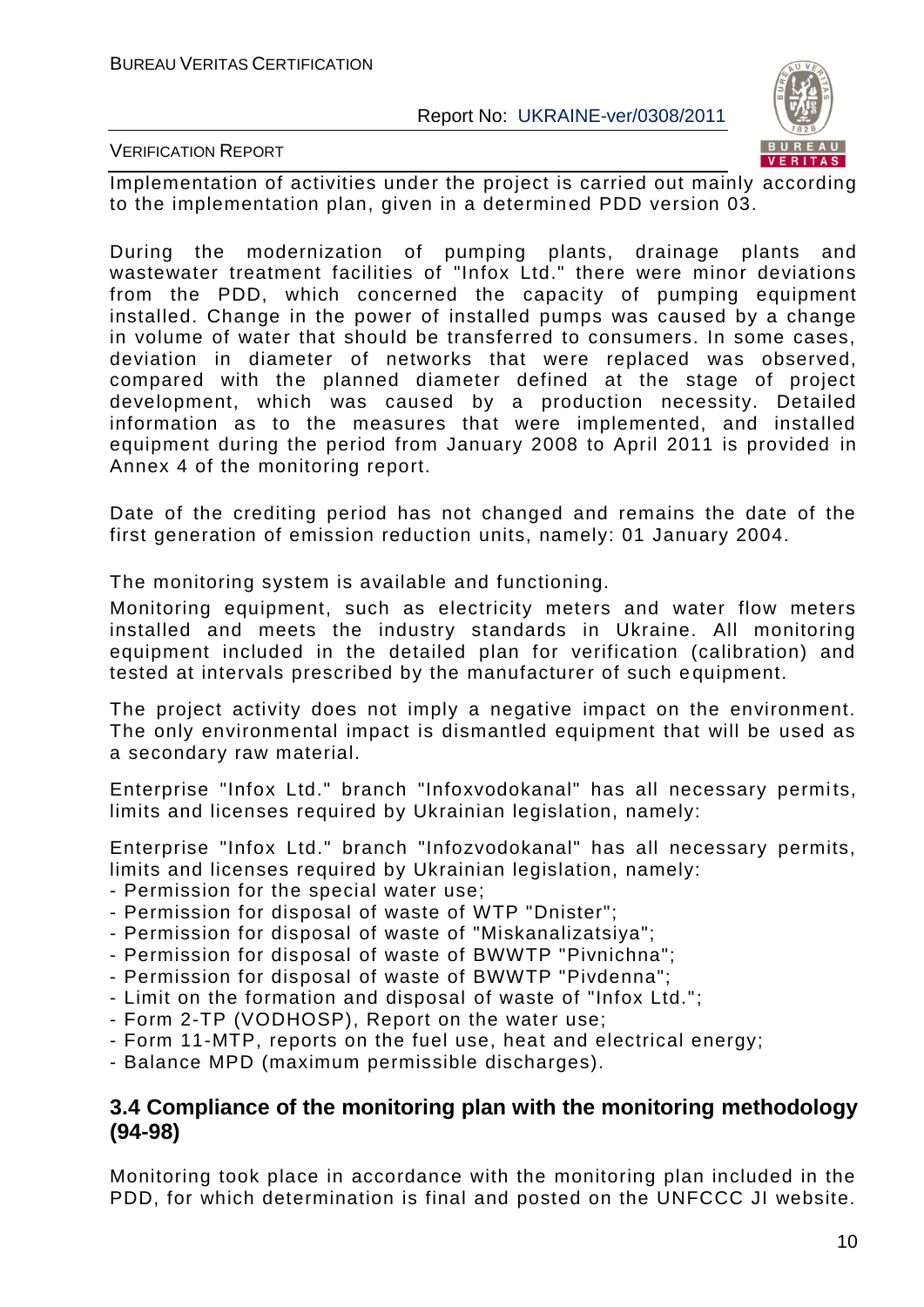VERIFICATION REPORT



To calculate the emission reductions the following key factors were taken into account: the volume of water delivered to consumers of water supply system, the total volume of wastewater pumped by the drainage system, total volume of wastewater pumped to the aerotanks system, the existing tariffs for water and wastewater, public policy in the field of drinking water and drinking water supply, experience in implementing the measures provided by the project, the current practice that exists in Ukraine in this area, financial costs and availability of expertise, sectoral policy reforms in the water supply and drainage, legislation affecting the emissions baseline, level of activity on the project and the project emissions and risks associated with the project.

Data sources used for calculating emission reductions such as appropriately calibrated metering equipment, the study of standardized emission factors for the Ukrainian electricity grid are clearly identified, reliable and transparent.

Emission factors used for calculation of emission reductions were chosen because of the accuracy and appropriateness, their choice was carefully justified. Carbon dioxide emission factors when consuming electricity are set according to the following documents: - Carbon dioxide emission factors for 2008 are taken from Order of the National Environmental Investment Agency of Ukraine (hereinafter - NEIAU) № 62 of 15.04.2011 "On approval of specific carbon dioxide emission factors in 2008";

- Carbon dioxide emission factors for 2009 are taken from the Order of NEIAU # 63 of 15.04.2011 "On approval of specific carbon dioxide emission factors in 2009";

- Carbon dioxide emission factors for 2010 are taken from the Order of NEIAU # 43 of 28.03.2011. "On approval of specific carbon dioxide emission factors in 2010";

- Carbon dioxide emission factors for 2011 are taken from the Order of NEIAU # 75 of 12.05.2011. "On approval of specific carbon dioxide emission factors in 2011";

Calculations of emission reductions are based on conservative assumptions and the most probable scenarios and are transparent. Monitoring period for each project component is clearly identified in monitoring reports and do not overlap with those for which verification has been made in the past and is considered as final.

Identified problem areas for compliance monitoring plan monitoring methodology, project participants answers and conclusions Bureau Veritas Certification is described in Appendix A to this report (see CAR 02, CAR 03, CAR 04 and CL 01).

## **3.5 Viewing the monitoring plan (99-100)**

Project participants provided adequate substantiation of the proposed revision.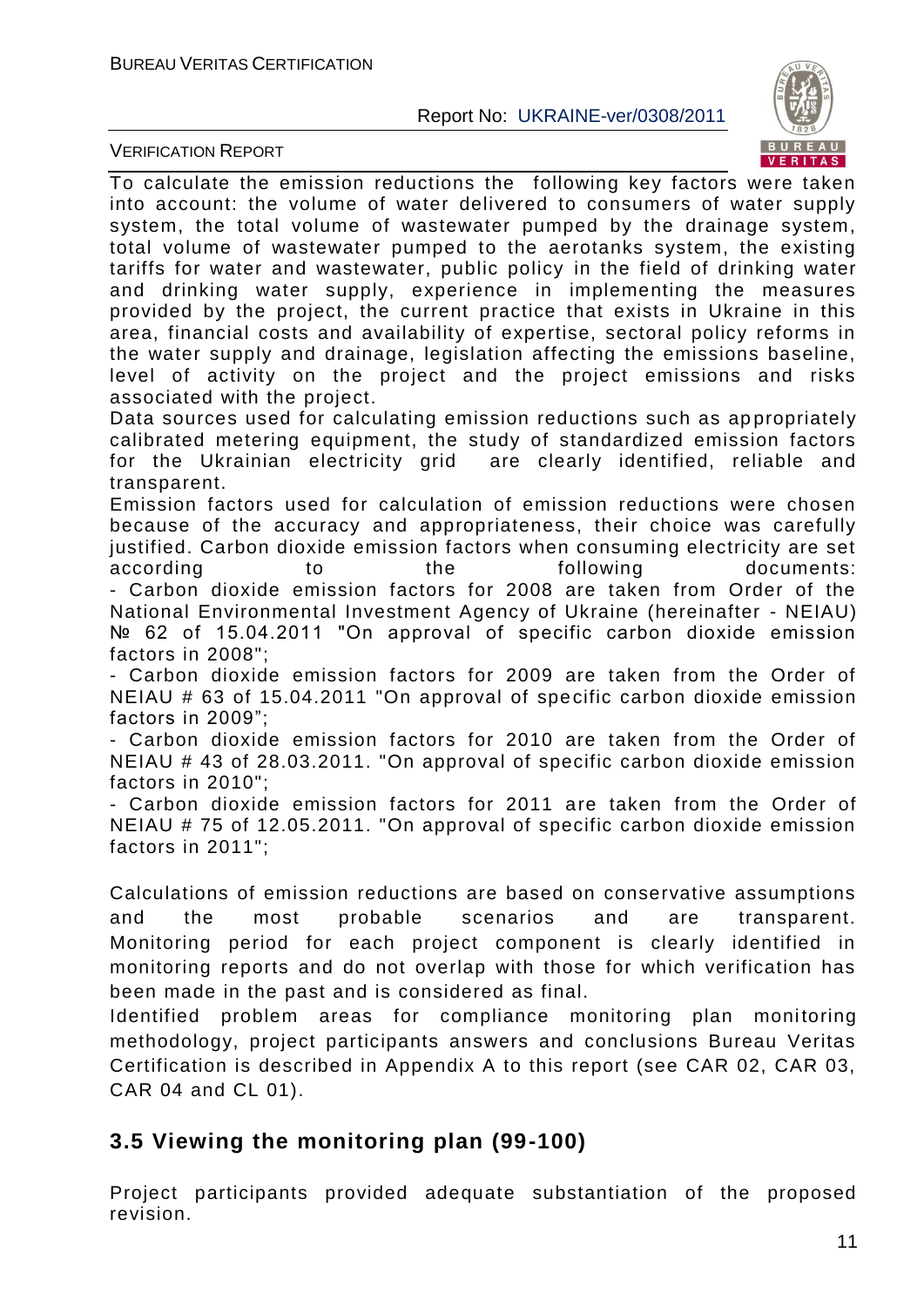

VERIFICATION REPORT

The proposed revision improves the accuracy and applicability of the information being collected, compared with the initial monitoring plan without changing conformity with the applicable rules and regulations on establishing the monitoring plan.

The initial monitoring plan provided for the calculation of project and baseline emissions and emission reductions every year, it was revised in order to make possible the monitoring process monthly. Formulae to calculate emissions have been adapted to the monitoring period of 1 month instead of 1 year period, which was established in the initial monitoring plan specified in determined PDD. It allowed to make calculations for 4 months of 2011 (from January 2011 to April 2011). In order to ensure more accurate results of calculations of emission reduction, and taking into account the fact that modes of water supply, drainage to some extent depend on the season, he calculation of the baseline value of parameter SEC was made (specific energy consumption per unit of volume of water / wastewater) for each month 2000-2003/2001-2004 and these historical monthly values were used to determine baseline emissions for each month of the reporting period. The updated formulae are presented in monitoring reports version 02 of 06/07/2011.

Another change from the initial monitoring plan is the use in calculating the carbon dioxide emissions factor EF, established under: - Order number 62 of the National Environmental Investment Agency of Ukraine "On approval of indicators specific emissions of carbon dioxide in 2008" on 15/04/2011;

- Carbon dioxide emission factors for 2008 are taken from Order of the National Environmental Investment Agency of Ukraine (hereinafter - NEIAU) № 62 of 15.04.2011 "On approval of specific carbon dioxide emission factors in 2008";

- Carbon dioxide emission factors for 2009 are taken from the Order of NEIAU # 63 of 15.04.2011 "On approval of specific carbon dioxide emission factors in 2009";

- Carbon dioxide emission factors for 2010 are taken from the Order of NEIAU # 43 of 28.03.2011. "On approval of specific carbon dioxide emission factors in 2010"

- Carbon dioxide emission factors for 2011 are taken from the Order of NEIAU # 75 of 12.05.2011. "On approval of specific carbon dioxide emission factors in 2011";

The changes that were introduced will not affect the conservative approach to emission reduction calculations and procedures for collecting and archiving of data.

Management system and operating system are suitable for reliable monitoring of the project according to the proposed revision.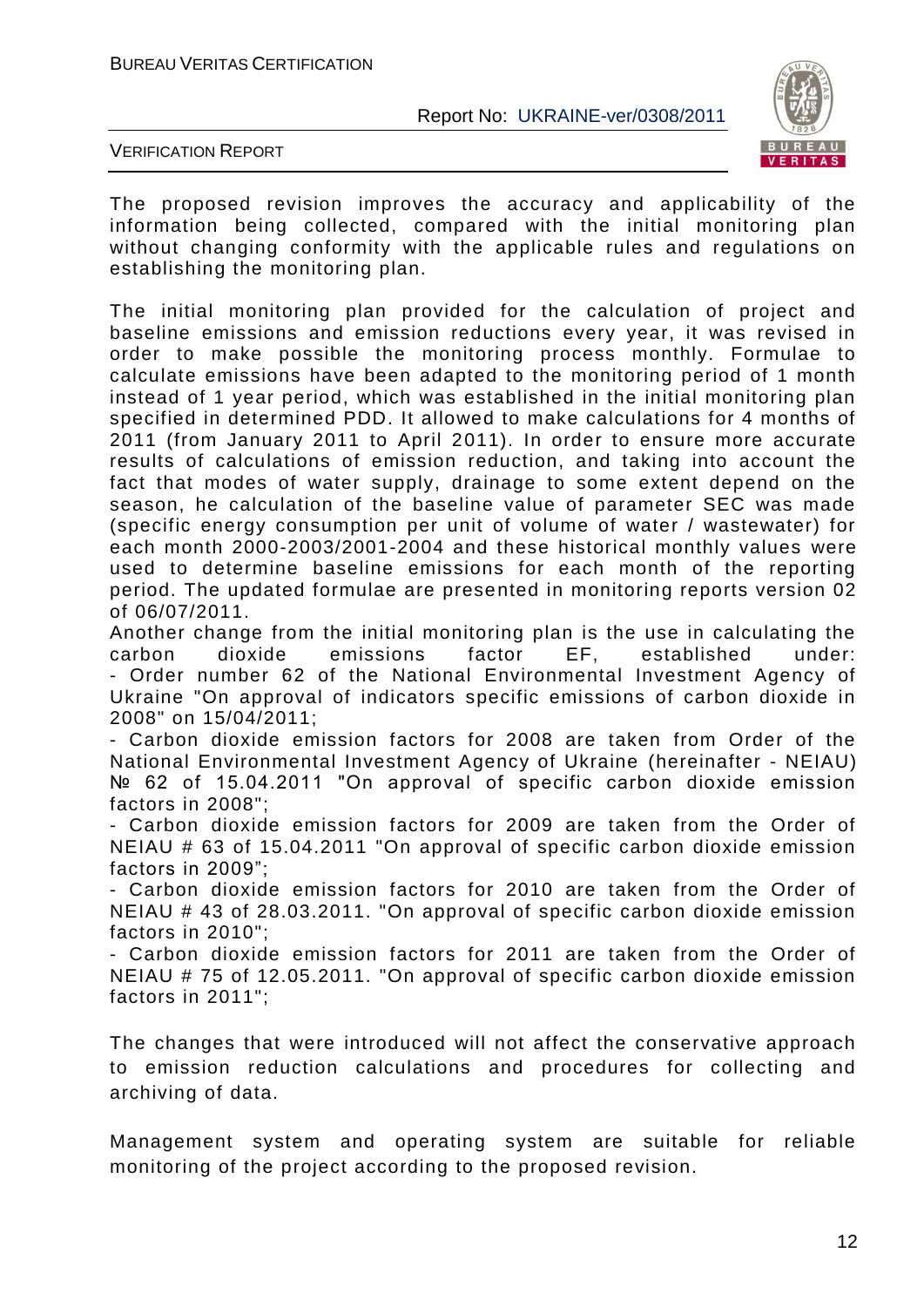

VERIFICATION REPORT

#### **3.6 Data Management (101)**

Data and their sources, which are contained in the monitoring report, are clearly defined, reliable and transparent.

Implementation of procedures for data collection is in accordance with PDD monitoring plan, including quality control and quality assurance procedures. Monitoring equipment, including its calibration status, are eligible. According to current legislation "On metrology and metrological activity", all measuring equipment in Ukraine must meet the specified requirements of relevant standards and is subject to periodic verification. Calibration of measuring equipment is done in accordance with national standards. (The certificate number 164-EM of 22 June 2005. Metrological certification of the state automated system of commercial metering of electric energy "ALTAR - Infoxvodokanal"; metrological department branch "Infoxvodokanal" Odesastandart-metrology). Actual data and records that are used for the monitoring are traced properly.

Data collection and management of data concerning the project comply with the PDD and the monitoring plan.

The monitoring procedure involves:

1) Accounting of electric energy consumed by facilities of "Infox Ltd." branch "Infoxvodokanal";

2) Accounting of pumped water by facilities of the enterprise;

3) Accounting of drained wastewater in the drainage system;

4) Accounting of drained wastewaters by wastewater treatment plants "Pivnichna" and Pivdenna";

5) Accounting of indicators  $BOD_{20}$  in waste water (at the inlet to the wastewater treatment plants "Pivnichna" and Pivdenna";);

6) Accounting of electricity, which will be generated by "Infox Ltd." branch "Infoxvodokanal" after the installation of small hydropower plant.

Based on these data, subject to accounting and control, "Infox Ltd." makes the following documents:

- "ACT of transmitted electricity" is submitted to the subscriber department of Power Supply, where "Infox" receives invoices for payment ("Invoice of "Odesoblenergo" Ltd. for electricity consumed, the consumer - "Infox Ltd.");

- Report 2-TP (vodgosp) is submitted quarterly, semi-annually and annually to Odessa administration of water resources. According to the report the payment is made for the transferred water to consumers, drained wastewater from consumers, and wastewater that is treated;

- "Report of Chemical and bacteriological laboratory" is submitted to the State Inspectorate for Environmental Protection of Northwest region. According to this report the analysis and control of contaminated wastewater is carried out.

Structure of data collection of monitoring at "Infox Ltd." branch "Infoxvodokanal" is as follows: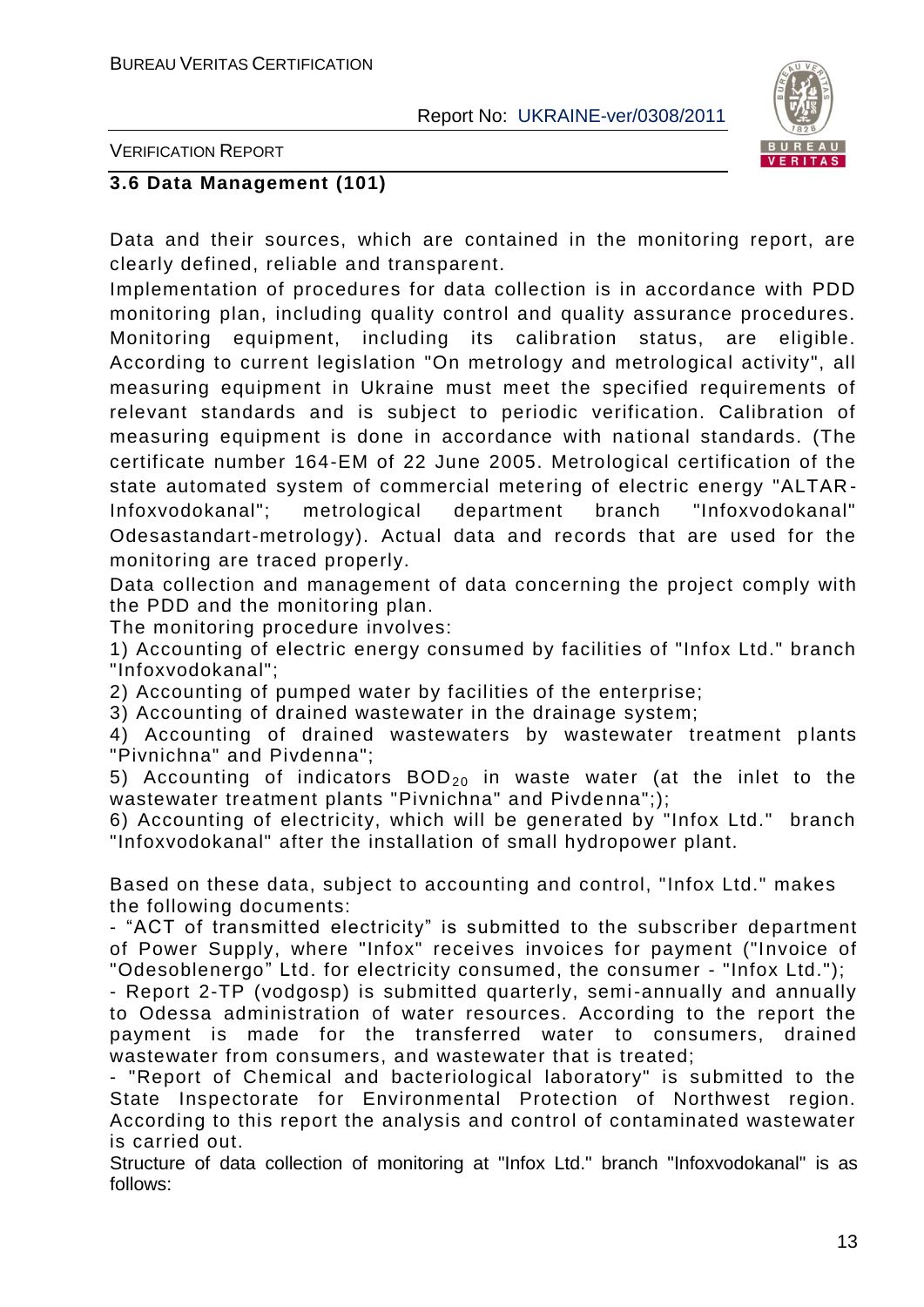#### BUREAU VERITAS CERTIFICATION

Report No: UKRAINE-ver/0308/2011



#### VERIFICATION REPORT



Picture 1. Structure of data collection of monitoring at "Infox Ltd." branch "Infoxvodokanal"

All necessary information for monitoring of GHGs emission reductions is stored in paper or/and electronic formats and will be saved till the end of the crediting period and for two years after the last operation with ERUs from the project.

The Monitoring Report rev.02 provides sufficient information on the assigning roles, responsibilities and authorities for implementation and maintenance of monitoring procedures including control of data. The verification team confirms effectiveness of the existing management and operational systems and found them eligible for reliable project monitoring.

Verification group confirms the effectiveness of existing management systems and operating systems and considers them suitable for reliable for monitoring of the project.

The identified areas of concern as to Data management, project participants response and BV Certification's conclusion are described in Appendix A to this report (see CAR 05, CAR 06).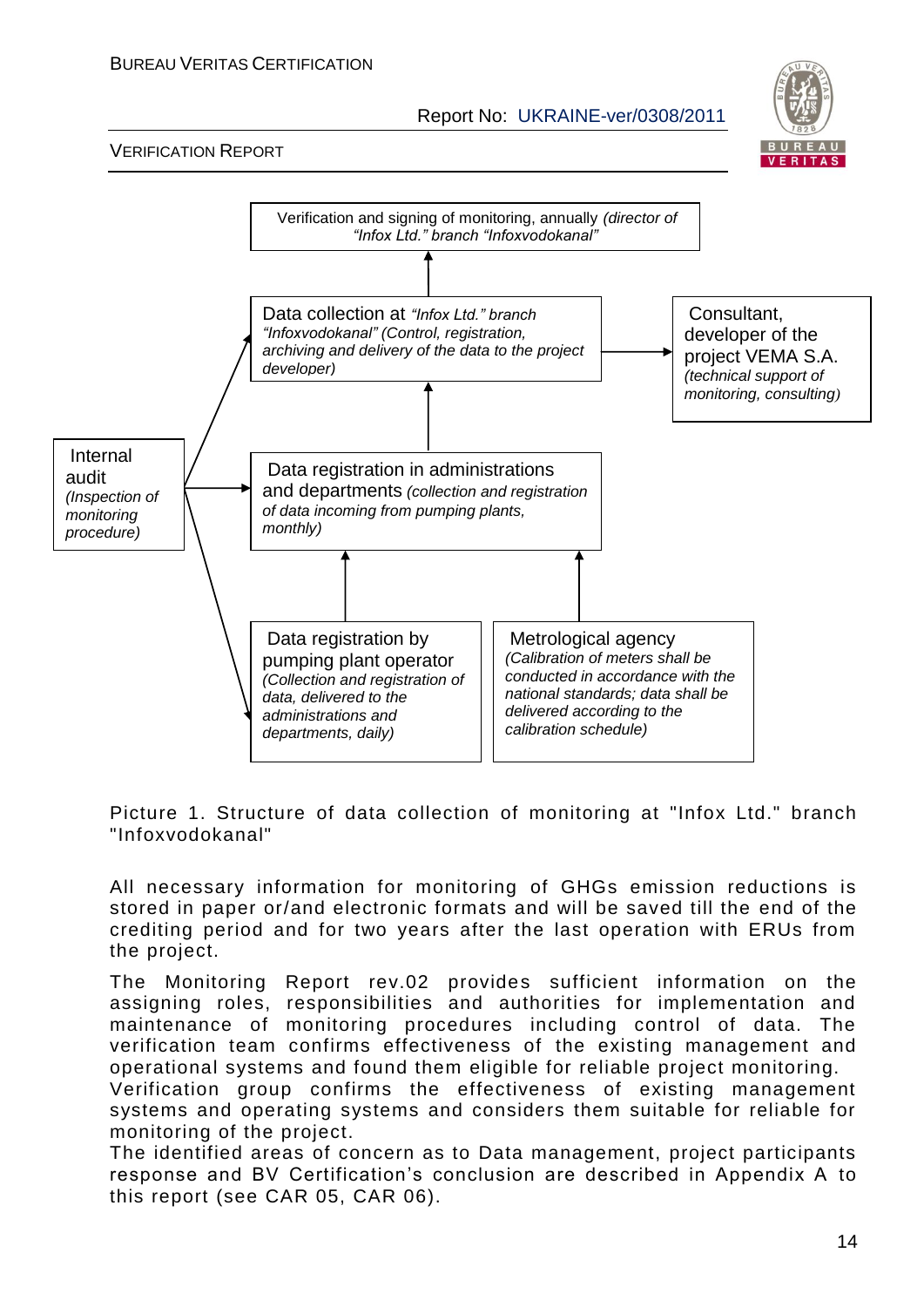

## **3.7 Verification of program activities (102-110)**

Not applicable.

## **4 VERIFICATION REPORT**

Bureau Veritas Certification completed the second periodic verification for the period from Januaru 2008 to April 2011, the JI project "Development and improvement of water supply system, drainage system and wastewater treatment of «Infox Ltd.» branch «Іnfoxvodokanal» in Ukraine, which uses a specific approach to JI projects. Verification was conducted on the basis of UNFCCC criteria and host country criteria and also according to criteria that ensure the consistent implementation of the project, monitoring and reporting.

The verification consisted of the following three phases: i) desk review of monitoring reports, project design and the baseline and monitoring plan; ii) follow-up interviews with project stakeholders; iii) resolution of outstanding issues and the issuance of the final verification report and opinion.

The management of VEMA S.A. is responsible for the preparation of the GHG emissions data and the reported GHG emissions reductions of the project on the basis set out within the project Monitoring and Verification Plan indicated in the final PDD version 02 and the revised monitoring plan. The development and maintenance of records and reporting procedures are in accordance with that plan, including the calculation and determination of GHG emission reductions from the project, is the responsibility of the management of the project.

Bureau Veritas Certification has carried out inspection report on monitoring the project, version 02, for the period 01/01/2008-30/04/2011 as mentioned below. Bureau Veritas Certification certifies that the project is carried out according to the approved version of the PDD. The installed equipment that is essential for reducing greenhouse gases is reliable and properly calibrated. The monitoring system operates, and the project will reduce greenhouse gas emissions.

Bureau Veritas Certification confirms that the GHG emission reduction is calculated without material misstatements. Our opinion relates to the project's GHG emissions and resulting GHG emissions reductions reported and related to the approved project baseline and monitoring, and its associated documents. Based on the information we have seen and evaluated, we confirm the following statement: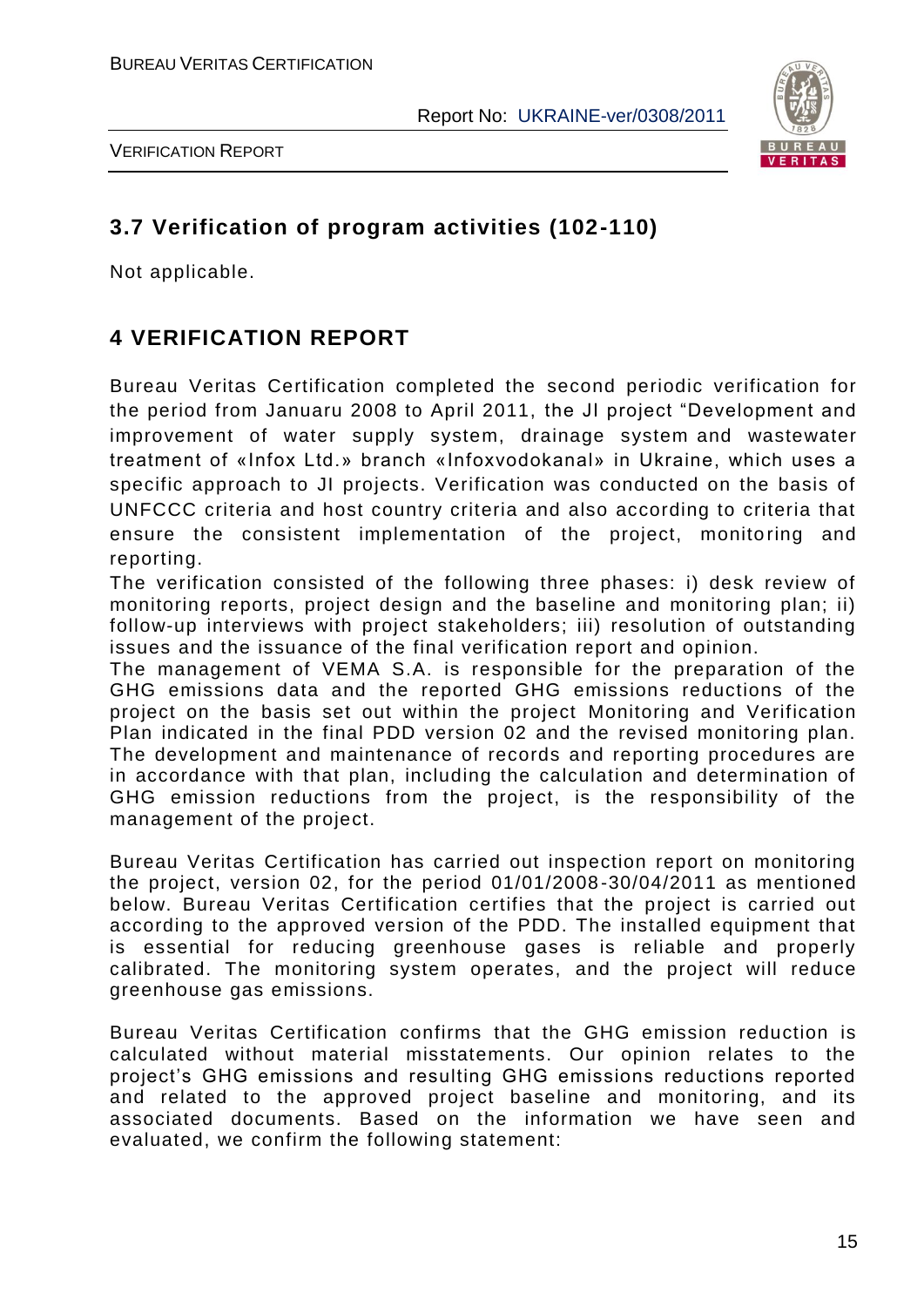



Reporting period: 01/01/2008-30/04/2011

Baseline Emissions:  $645, 243$  tons of  $CO<sub>2</sub>$  equivalent; Emissions in the project scenario: 418 696 tons of  $CO<sub>2</sub>$  equivalent;<br>Emission reductions: 226 547 tons of  $CO<sub>2</sub>$  equivalent. 226 547 tons of  $CO<sub>2</sub>$  equivalent.

## **5 REFERENCES**

#### **Category 1 Documents:**

Documents provided by project participants that relate directly to the GHG components of the project.

- $/1/$  The monitoring report for the period from : 01/01/2008-30/04/2011, Version 01 on June 07, 2011
- $/2/$  The monitoring report for the period from: 01/01/2008-30/04/2011, version 02 of July 06, 2011
- /3/ Appendix 2 "Project and Monitoring equipment" (File Excel)
- $14$  Appendix 3, "Calculation of GHG emission reduction through energy savings in water supply systems, drainage and wastewater treatment of "Infox Ltd." branch "Infoxvodokanal" (File Excel)
- $/5/$  Annex 4 "The measures that were implemented under the project" (File Excel)
- $/6/$  Annex 5, "Monitoring the parameters used for calculation of GHG emissions" (File Excel)
- /7/ PDD "Development and improvement of water supply system, drainage system and wastewater treatment of «Infox Ltd.» branch «Іnfoxvodokanal», version 03 from 07/04/2011
- /8/ Determination Report of the Bureau Veritas Certification Holding SAS No. № UKRAINE-det/0265/2011 "Development and improvement of water supply system, drainage system and wastewater treatment of «Infox Ltd.» branch «Іnfoxvodokanal», version 02 of 21/04/2011
- /9/ Letter of Approval of the Joint Implementation project "Development and improvement of water supply system, drainage system and wastewater treatment of «Infox Ltd.» branch «Іnfoxvodokanal» № 1391/23/7, issued by the National Environmental Investment Agency of Ukraine 31/05/2011.
- /10/ Letter of project approval under Article 6 of the Kyoto Protocol (JI) "Development and improvement of water supply system, drainage system and wastewater treatment of «Infox Ltd.» branch «Іnfoxvodokanal» № J294-0485, issued by the Federal Service for Environment (FOEN ) from Switzerland from 28/06/2011.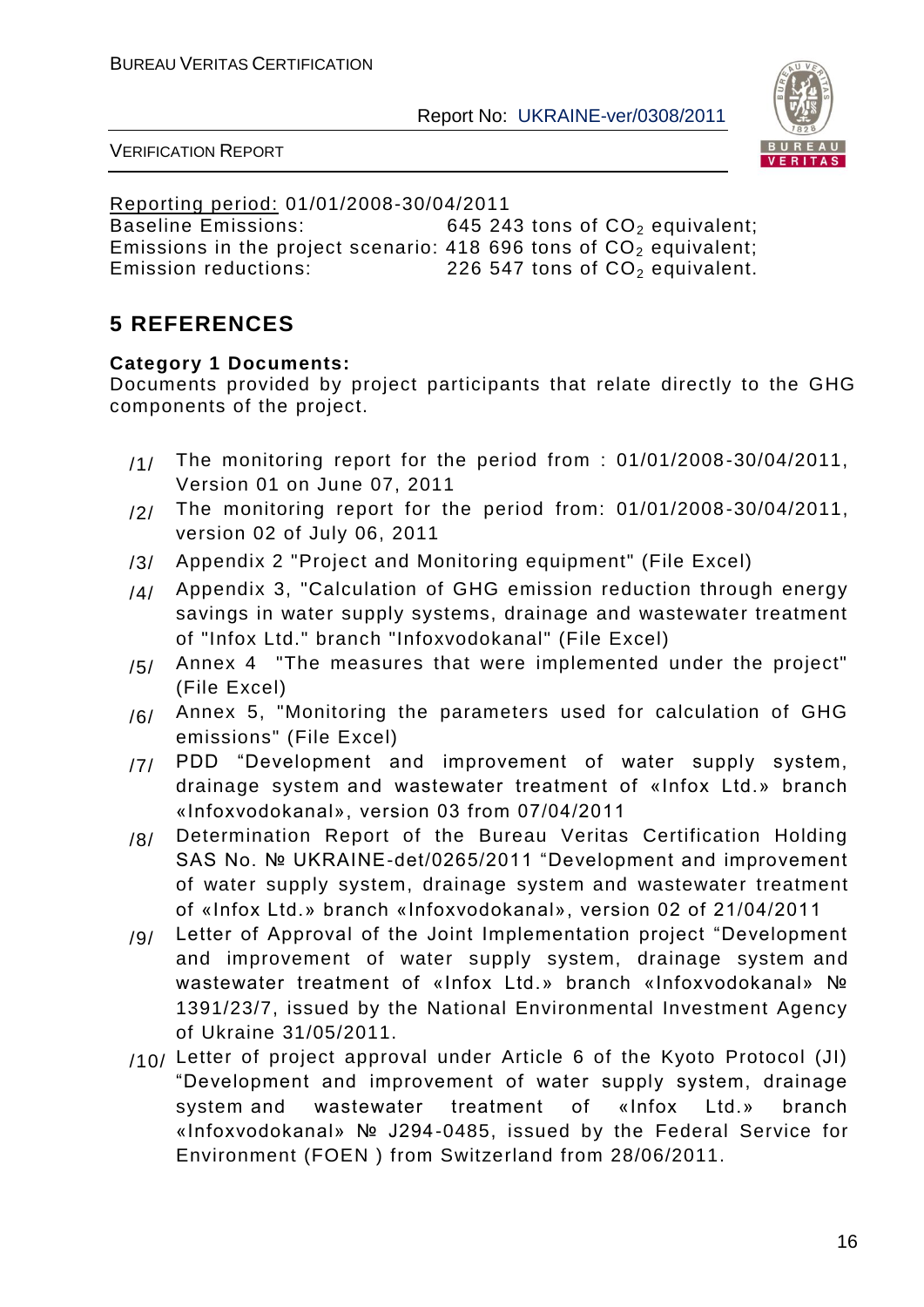

VERIFICATION REPORT

#### **Category 2 Documents:**

Background documents related to the design and/or methodologies employed in the design or other reference documents.

- /1/ Information on the availability of permission documents from "Infox Ltd." branch "Infoxvodokanal" for 2008 -2011
- /2/ Permit for special water use " Infox Ltd." branch "Infoxvodokanal" Ukr 2305, valid from 30/11/07 to 30/11/09 issued by the Ministry of Environmental Protection of the State Administration of Ukraine in Odessa region
- /3/ Permit for special water use Russia № 2305, valid from 14/06/05 to 31/05/09 issued by the Ministry of Environmental Protection of Ukraine State Department of Ecology of Natural Resources in the Odessa region
- /4/ Passport to power measurement device of WPS "Zapadnaya"
- /5/ Passport to nozzle
- $/6/$  Technical characteristics of the object of electrical WPS " Sholniy aerodrom "
- /7/ Technical characteristics of the object of electrical WPS "Bocharova, 36"
- $/8/$  Technical characteristics of the object of electrical WPS " 8 th sq. YUZM "
- /9/ Technical characteristics of the object of electrical WPS" Vuzovskaya, 2 "
- $/10/$  Technical characteristics of the object of electrical WPS "Lunyna, 7"
- /11/ Technical characteristics of the object of electrical WPS "Armeyskaya, 18"
- /12/ Technical characteristics of the object of electrical WPS "B. Arnautskaya, 92/94"
- /13/ Technical data on the object of electrical WPS "Dobrovolsky, 102"
- /14/ Report № 1-T leadership meeting "Infox Ltd." Branch "Infoxvodokanal" dated 17/12/03 of the decision on" Implementation of the undertaking "joint implementation project"
- /15/ Certificate number 164-EM of 6/22/05 of the state metrological certification of the automated system of commercial metering of electric energy "Altair-Infoxvodokanal"
- /16/ Report of the departments work in "Infoksvodokanal" from 4/4/11, the WTP "Dnestr"
- /17/ Reference with the cost of contract work performed for March 2011. Standard form number KB-3, Approved by order of the State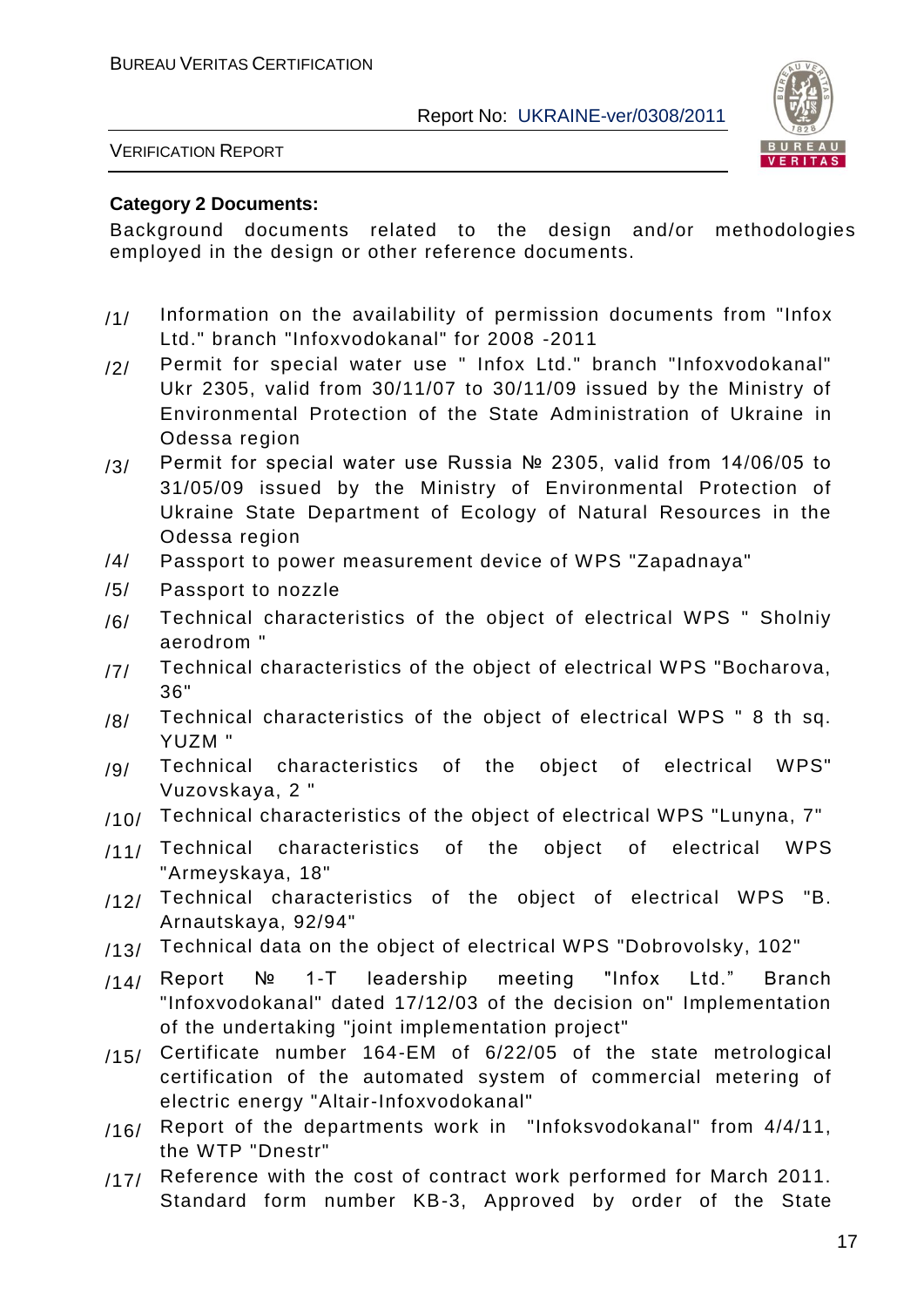

Statistics Committee of Ukraine and State Committee of Ukraine for Construction and Architecture from 21/06/02 № 237 / 5

- /18/ Act number 163 of acceptance of contract work in March 2011. Model number 2 CB-2c, approved by the State Statistics Committee of Ukraine and State Committee of Ukraine for Construction and Architecture from 21/06/02 № 237 / 5
- /19/ Permit for special water use issued by "Infox Ltd." branch<br>"Infoxvodokanal" from 22/03/09 to 22/03/11. Ministry of "Infoxvodokanal" from 22/03/09 to 22/03/11. Ministry of Environmental Protection of Ukraine to the State Department of Environmental Protection in the Odessa region
- /20/ Permit for special water use Eng. No 2305, issued by the "Infox Ltd." branch "Infoxvodokanal" from 29/03/10 to 29/03/12rr. Ministry of Environmental Protection of Ukraine to the State Department of Environmental Protection in the Odessa region
- /21/ Permit number 51401608 at the disposal of waste from 01/01/11 to 31/12/11. Issued by the Ministry of Environmental Protection of Ukraine to the State Department of Environmental Protection in the Odessa region
- /22/ The report on water use for 2008 Form 2-TP (VODHOSP), approved by the State Statistics Committee of Ukraine of September 30, 1997 № 230
- /23/ maximum allowable discharge of substances into the water flows to reverse coastal waters of the limited liability company "Infox Ltd." branch "Infoxvodokanal" approved by the State Department of Environmental Protection in the Odessa region of 09/09/10
- /24/ State statistical observations, reports on the use of fuel heat and electricity for January - December 2010 from 1/17/11
- /25/ The report on water use for 2010 Form 2-TP (VODHOSP) on 19/01/11
- /26/ Limit water intake for 2011 agreed by the State Committee of Ukraine for Water Management
- /27/ The limit water use for 2011 agreed by the State Committee of Ukraine for Water Management
- /28/ Water balance payment for 2011 agreed by the State Committee of Ukraine for Water Management
- /29/ Invoice invoice number 5 / 1 401 for electricity consumed on 28/12/10
- $/30/$  invoice invoice number 5 / 2 402 for electricity consumed on 28/12/10
- $/31/$  Act of the working commission on the adoption of the completed construction of buildings, structures, building on 25/06/08, specifications object "Reconstruction of WPS "Zahidna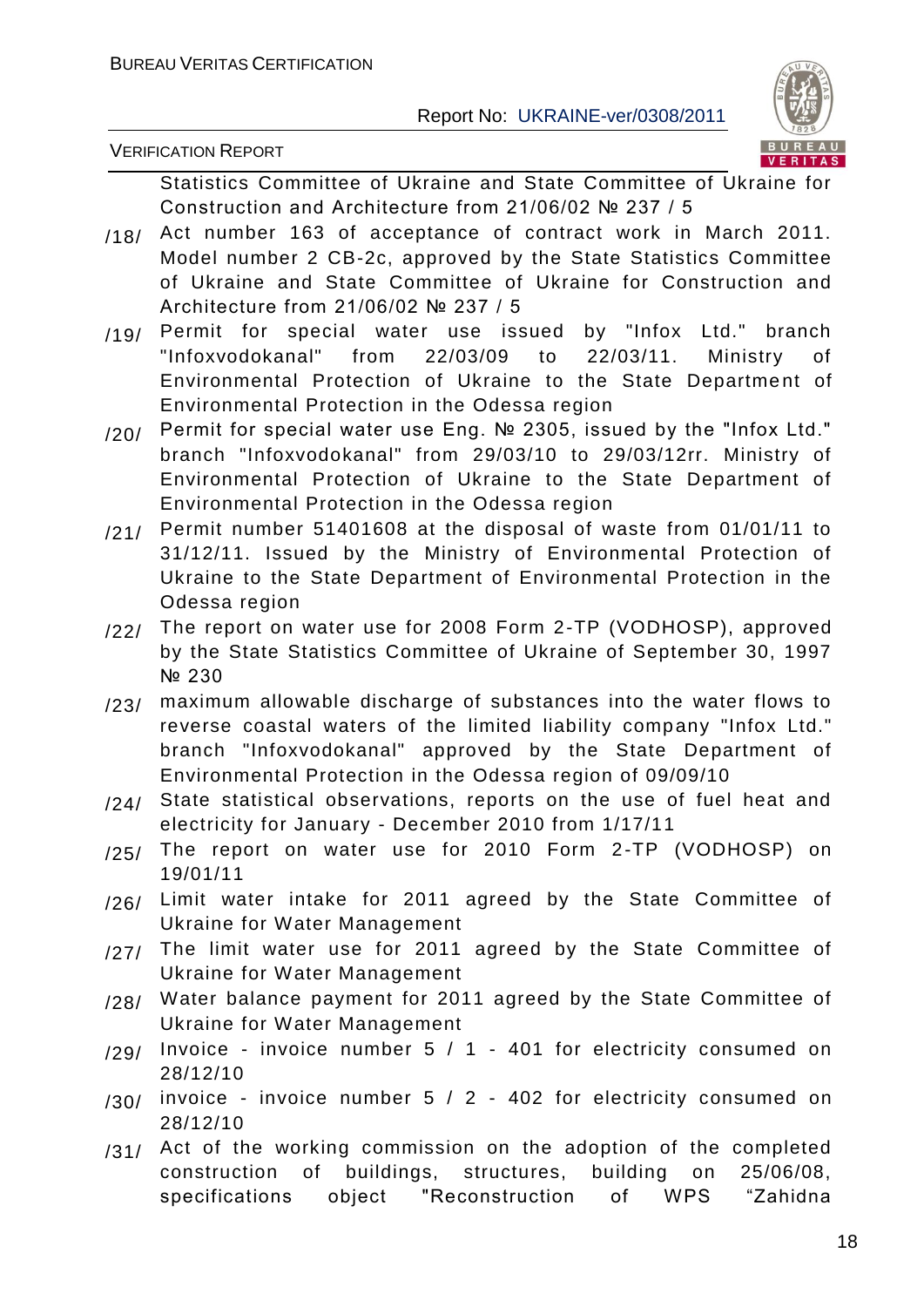

VERIFICATION REPORT

transformatorna distanciya"

- /32/ Act of the working commission on acceptance of the completed construction of buildings, structures, building on 26/11/09, specifications object " "Reconstruction of WPS "Zahidna transformatorna distanciya, the second starting complex
- $/33/$  invoice invoice number  $5/1$  154 for electricity consumed as of 5/28/10
- $/34/$  invoice invoice number 5 / 2 155 for electricity consumed as of 28/12/10
- /35/ invoice invoice number 5 / 1 114 for electricity consumed as of 4/27/10
- $/36/$  invoice invoice number 5 / 2 82 for electricity consumed as of 3/30/10
- /37/ invoice invoice number 5 / 2 58 for electricity consumed as of 3/1/10
- $/38/$  invoice invoice number 5 / 1 57 for electricity consumed on 3/1/10
- $/39/$  Invoice invoice number 5  $/$  2 15 for electricity consumed as of 1/28/10
- $/40/$  Invoice invoice number 5 / 1 14 for electricity consumed as of 1/28/10
- /41/ Daily reports code 01/07/08 WPS"Zahidna" on 16/01/11
- $(42)$  Invoice invoice number  $5/2$  363 for electricity consumed as of 30/11/10
- $/43/$  Invoice invoice number 5 / 1 362 for electricity consumed as of 30/11/10
- $/44/$  Invoice invoice number 5 / 1 326 for electricity consumed as of 27/10/10
- $/45/$  Invoice invoice number 5 / 2 327 for electricity consumed as of 27/10/10
- $/46/$  Invoice invoice number 5 / 2 294 for electricity consumed as of 9/29/10
- $/47/$  Invoice invoice number 5 / 1 293 for electricity consumed as of 9/29/10
- $/48/$  Invoice invoice number 5 / 1 14 for electricity consumed as of 1/28/10
- /49/ Invoice invoice number 5 / 1 for electricity consumed as of 8/27/10
- /50/ Invoice invoice number 5 / 2 for electricity consumed as of 8/27/10
- $/51/$  Invoice invoice number 5 / 2 -196 for electricity consumed as of 6/30/10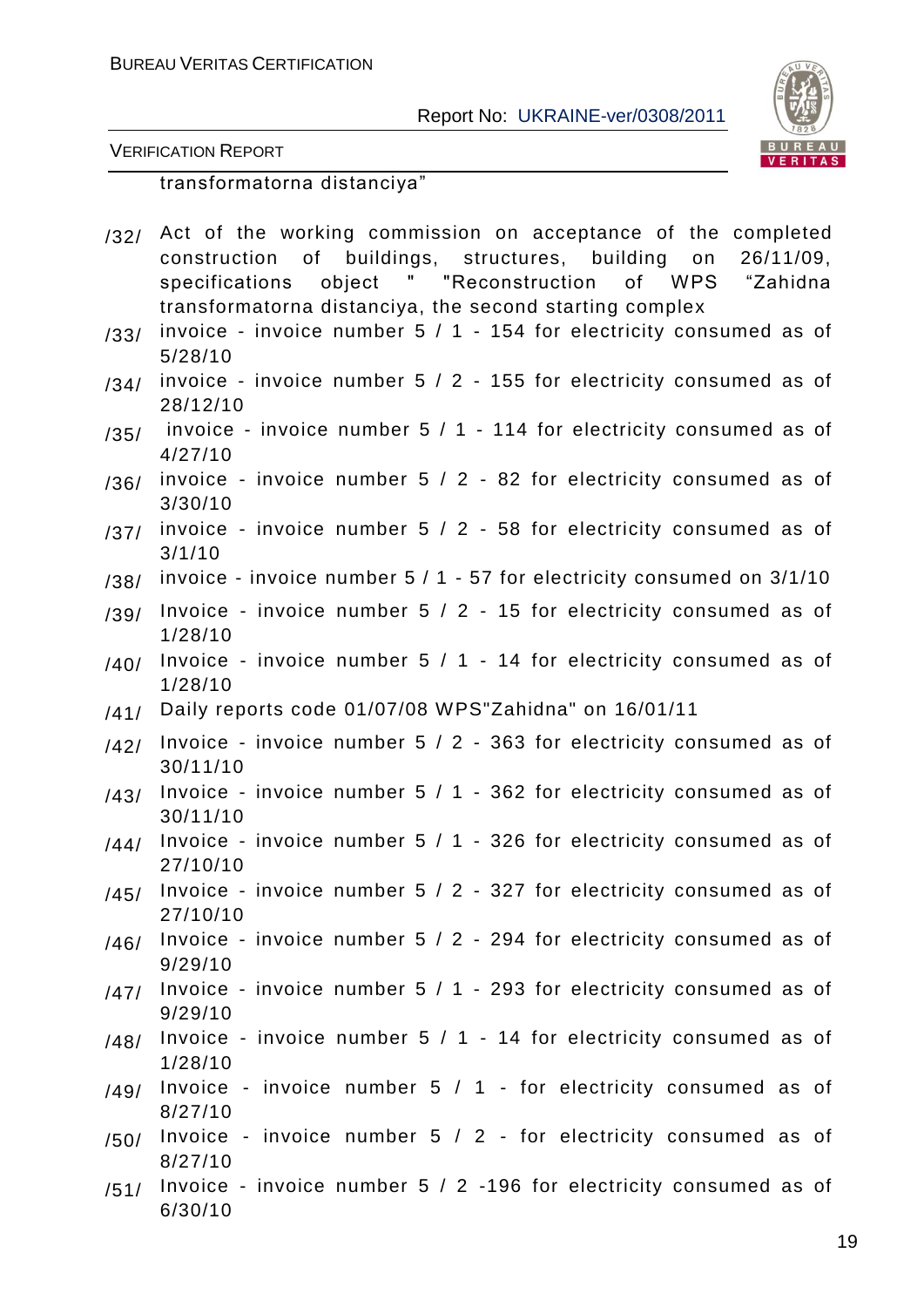

- $\sqrt{52}$  Invoice invoice number 5 / 1 -195 for consumed electricity as of 30/06/10 /53/ Invoice - invoice number 5 / 2 - 224 for electricity consumed as of 7/27/10  $/54/$  Invoice - invoice number 5 / 1 - 223 for electricity consumed as of 7/27/10 /55/ Invoice - invoice number 5 / 1 - 154 for electricity consumed as of
- 5/28/10
- /56/ Invoice invoice number 5 / 2 -155 for electricity consumed as of 5/28/10
- /57/ Development of science-based technological norms of individual water use (ITNIV) in water and sewer Odessa branch "Infoxvodokanal" (contract № 32-09-07), approved by the SE Research and Design-Technological Institute of Urban 2008.
- /58/ Technology BWWTP report of "Pivnichna" for 2010
- /59/ The results of analysis of sea water, which have been selected in the area of BWWTP "Pivnichna" release according to agreement № 230/11 from 04/01/11
- /60/ The list of measuring instruments in use and subject to verification in 2011, agreed SE "Odesastandartmetrolohiya" on 20/01/11
- /61/ Report on installation on-site branch PCHT "Infoxvodokanal" on 01/04/11
- /62/ report on the use of fuel, heat and electricity for January June 2010, the form number 11-MTP
- $/63/$  The report on the results of the fuel heat and electricity for January-December 2010roku, form number 11-MTP
- /64/ Journal of daily reports of electricity WPS, 2010- 2011 "WPS Zahidnaya"
- /65/ Journal of water measurement devices and equipment BWWTP "Severnaya" (piskolovky channel 1) from 01/10/10 to 30/09/11, the form of POD-11
- /66/ Journal of water measurement devices and equipment BWWTP "Severnaya" (piskolovky, channel 2) from 01/10/10 to 30/09/11 Form POD-11
- /67/ Report on electricity consumption in 2008, the consumer:"Infox Ltd." branch "Infoxvodokanal"
- /68/ Invoice № 5/1-404 for electricity consumed on 29/12/08, the consumer: "Infox Ltd." branch "Infoxvodokanal"
- /69/ Invoice № 5/2-405 for electricity consumed on 29/12/08, the consumer: "Infox Ltd." branch "Infoxvodokanal"
- /70/ Report for electricity consumption in 2009, the consumer:"Infox Ltd." branch "Infoxvodokanal"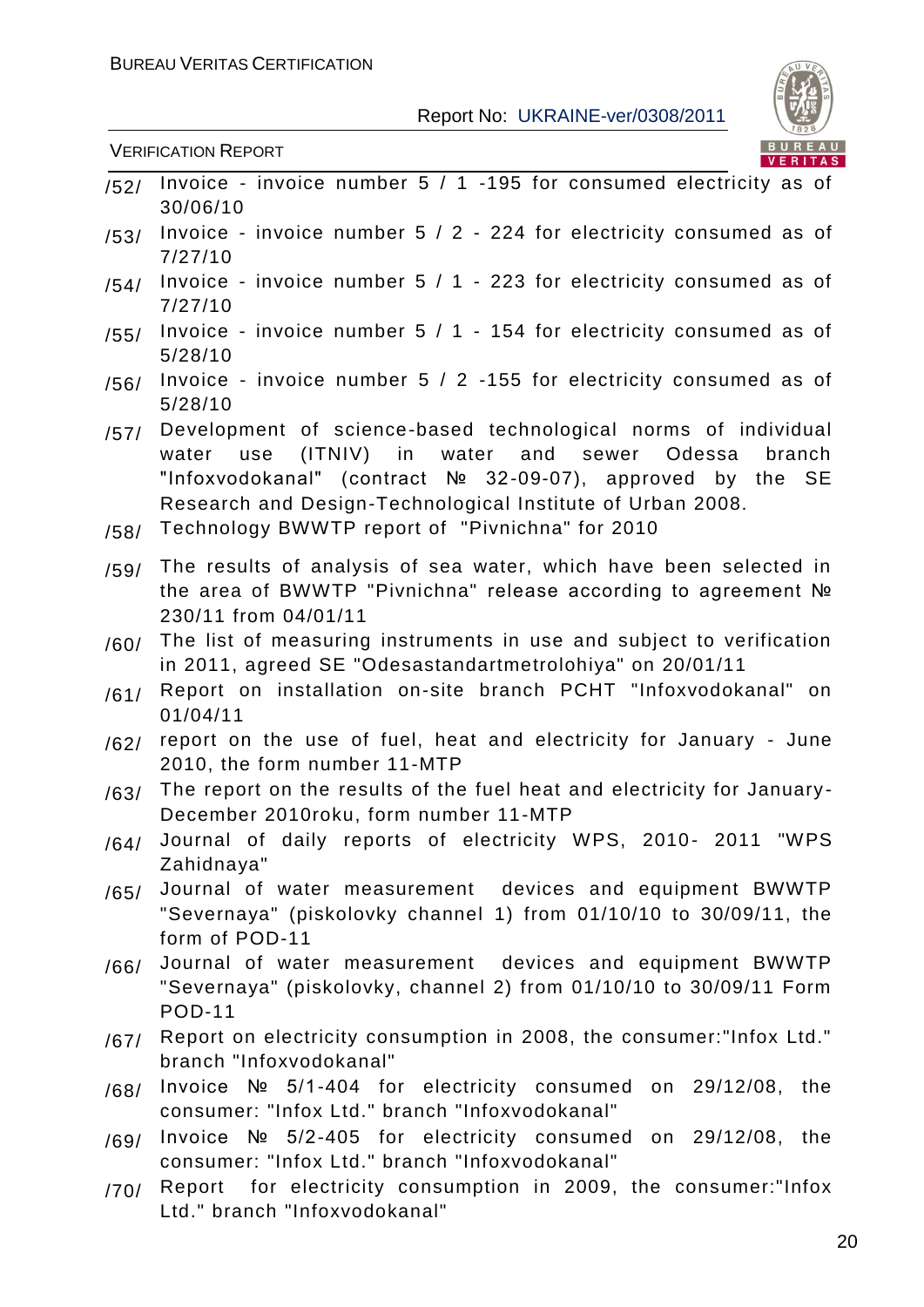

|      | BUREAU<br><b>VERIFICATION REPORT</b><br><b>VERITAS</b>                                                                                                          |
|------|-----------------------------------------------------------------------------------------------------------------------------------------------------------------|
| /71/ | Invoice № 5/1-201 for electricity consumed on 6/30/09, the<br>consumer: "Infox Ltd." branch "Infoxvodokanal"                                                    |
| 172/ | Invoice № 5/2-202 for electricity consumed<br>on<br>$6/30/09$ , the<br>consumer:"Infox Ltd." branch "Infoxvodokanal"                                            |
| /73/ | Certificate for electricity consumption for 2010, the consumer:<br>:"Infox Ltd." branch "Infoxvodokanal"                                                        |
| /74/ | Invoice $N2$ 5/1-401 for electricity consumed on 28/12/10, the<br>consumer: "Infox Ltd." branch "Infoxvodokanal"                                                |
| /75/ | Invoice $N_e$ 5/2-402 for electricity consumed on 28/12/10, the<br>consumer: "Infox Ltd." branch "Infoxvodokanal"                                               |
| /76/ | Reference to commercial metering devices installed in the PC<br>"Belyaevka" 110/35/6 sq nutritive objects WPS "Dnestr", "Infox Ltd."<br>branch "Infoxvodokanal" |
| 177/ | Technical passport of high current, measurement of complex 10/6/09<br>(form number 1216)                                                                        |
| /78/ | Technical passport of high current, measurement of complex 14/8/08<br>(form number 0811)                                                                        |
| /79/ | data sheet of the high-current, measurement of complex 13/8/08<br>(form number 0809)                                                                            |
| /80/ | data sheet of the high-current, measurement of complex 13/8/08<br>(form number 0810)                                                                            |
| /81/ | data sheet of the high-current, measurement of complex 13/8/08<br>(form number 0788)                                                                            |
| /82/ | data sheet of the high-current, measuring complex of 07/08/08 (form<br>number 0372)                                                                             |
| /83/ | data sheet of the high-current, measurement of complex 12/1/09<br>(form number 0866)                                                                            |
| /84/ | high-current data sheet, measuring complex of 10/19/10 (form<br>number 1217)                                                                                    |
| /85/ | high-current data sheet, measuring complex of 10/19/10 (form<br>number 1218)                                                                                    |
| /86/ | high-current data sheet, measuring complex on 8/13/08 (form<br>number 0810)                                                                                     |
| /87/ | data sheet 3-phase current measuring complex of 01/04/10 (form                                                                                                  |

number 00002281), the consumer, "Infoxvodokanal"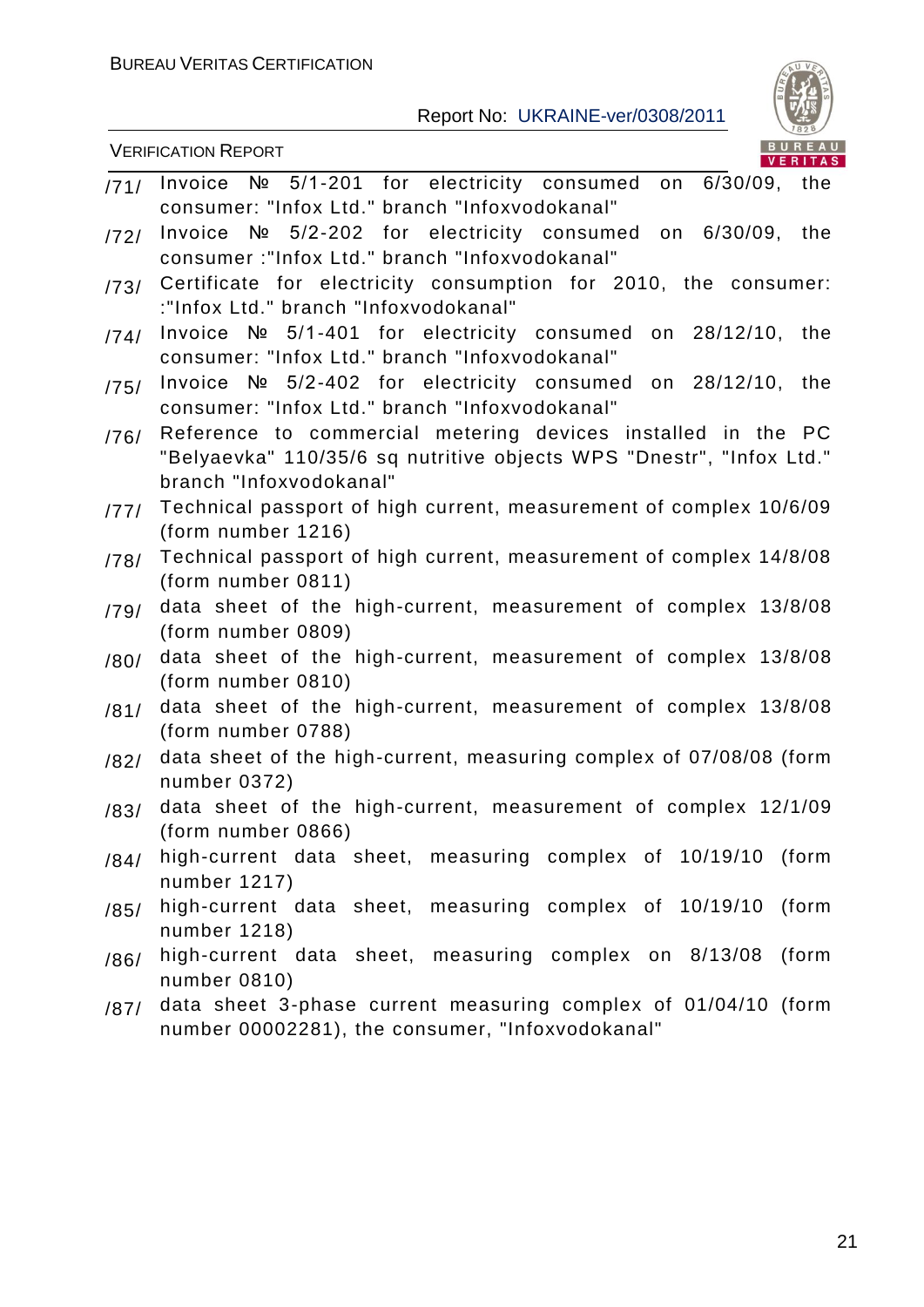

#### VERIFICATION REPORT

#### **Persons interviewed:**

List of persons interviewed during the verification or persons that contributed with other information that are not included in the documents listed above.

|     | <b>Name</b>                        | Organization                                 | <b>Title</b>                                                     |
|-----|------------------------------------|----------------------------------------------|------------------------------------------------------------------|
| /1/ | Leonov Oleksiy<br>Volodymyrovych   | «Infox Ltd.» branch<br>«Infoxvodokanal»      | <b>Director</b>                                                  |
| /2/ | Burjan Igor<br>Yevgenovych         | «Infox Ltd.» branch<br>«Infoxyodokanal»      | Chief metrologist                                                |
| /3/ | Goltsov Volodymyr<br>Ivanovych     | «Infox Ltd.» branch<br>«Infoxyodokanal»      | Chief technologist                                               |
| /4/ | <b>Vilkov Sergiy</b><br>Yuriyovych | «Infox Ltd.» branch<br>«Infoxyodokanal»      | Chief power engineer                                             |
| /5/ | Kozhuhova Olena<br>Oleksandrivna   | «Infox Ltd.» branch<br>«Infoxvodokanal»      | Leading engineer on<br>maintenance record<br>(MR)                |
| /6/ | Klepatskiy Oleg<br>Mykhaylovych    | «Infox Ltd.» branch<br>«Infoxvodokanal»      | Deputy of Director on<br>technical issues                        |
| /7/ | Deliy Viktor<br>Stepanovych        | «Infox<br>Ltd.<br>branch<br>«Infoxyodokanal» | Head of the division<br>of controlling and<br>metering equipment |
| /8/ | Kutsak Yevgeniya<br>Danylivna      | «Infox Ltd.» branch<br>«Infoxvodokanal»      | Job foreman of<br>division No <sub>4</sub>                       |
| /9/ | Naumenko Iryna                     | VEMA S.A.                                    | JI project developer                                             |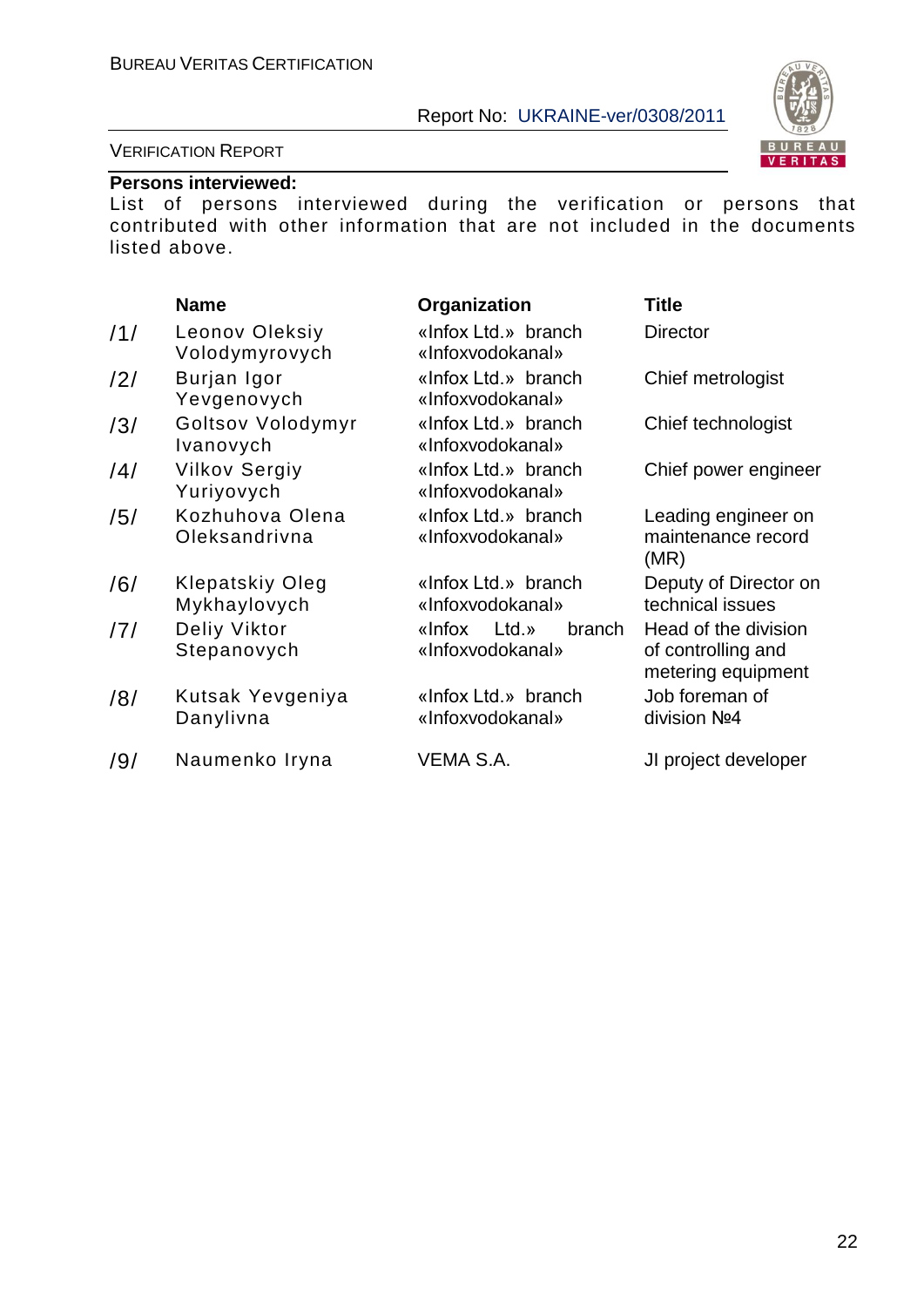

VERIFICATION REPORT

## APPENDIX A: VERIFICATION PROTOCOL

**BUREAU VERITAS CERTIFICATION HOLDING SAS**

#### **VERIFICATION PROTOCOL**

## **Check list for verification, according to the JOINT IMPLEMENTATION DETERMINATION AND VERIFICATION MANUAL (Version 01)**

| <b>DVM</b><br><b>Paragraph</b> | <b>Check Item</b>                                                                                                                                                                                                                                                                                                                                                            | <b>Initial finding</b>                                                                                                                                                                                                                                                                 |                                                              | <b>Action requested to</b><br><b>project</b>                                                                                                       | <b>Review of project</b><br><b>Participants'</b>                                                                                                                                                                                                                                                                                                                                            | <b>Conclusion</b>                                                                |
|--------------------------------|------------------------------------------------------------------------------------------------------------------------------------------------------------------------------------------------------------------------------------------------------------------------------------------------------------------------------------------------------------------------------|----------------------------------------------------------------------------------------------------------------------------------------------------------------------------------------------------------------------------------------------------------------------------------------|--------------------------------------------------------------|----------------------------------------------------------------------------------------------------------------------------------------------------|---------------------------------------------------------------------------------------------------------------------------------------------------------------------------------------------------------------------------------------------------------------------------------------------------------------------------------------------------------------------------------------------|----------------------------------------------------------------------------------|
|                                |                                                                                                                                                                                                                                                                                                                                                                              |                                                                                                                                                                                                                                                                                        |                                                              | <b>participants</b>                                                                                                                                | action                                                                                                                                                                                                                                                                                                                                                                                      |                                                                                  |
| 90                             | <b>Project approvals by Parties involved</b><br>Has the NFPs of at least one Party<br>involved, other than the host Party,<br>issued a written project approval when<br>submitting the first verification report to $\sqrt{N^2}$ 1391/23/7 was issued by<br>secretariat for<br>publication in<br>the<br>accordance with paragraph 38 of the JI<br>guidelines, at the latest? | The project<br>has<br>approved by<br>(Ukraine). Letter of Approval<br>the State<br>Investment<br>Ukraine as of 31/05/2011.<br>However, no information on<br>approval of the project by the<br>party-buyer of<br>reduction units (Switzerland)<br>was not included in the MR<br>ver.01. | been<br>Host Party<br>Environmental<br>Agency of<br>emission | <b>CAR 01. Please</b><br>provide<br>information about<br>approval of the<br>project by<br>the<br>party-buyer<br>of<br>emission<br>reduction units. | Project<br>Development<br>and  <br>improvement<br>of<br>water<br>supply<br>drainage<br>system,<br>system<br>and<br>wastewater<br>treatment of «Infox<br>Ltd.<br>branch<br>«Infoxvodokanal»<br>Letter of Approval<br>Nº<br>J294-0485,<br>by the<br>issued<br><b>Federal Service for</b><br>Environmental<br>Switzerland<br>(FOEN)<br>of<br>as<br>28/06/2011<br>was<br>submitted<br>the<br>to | CAR 01 is closed<br>based on the<br>provided<br>information in the<br>MR ver.02. |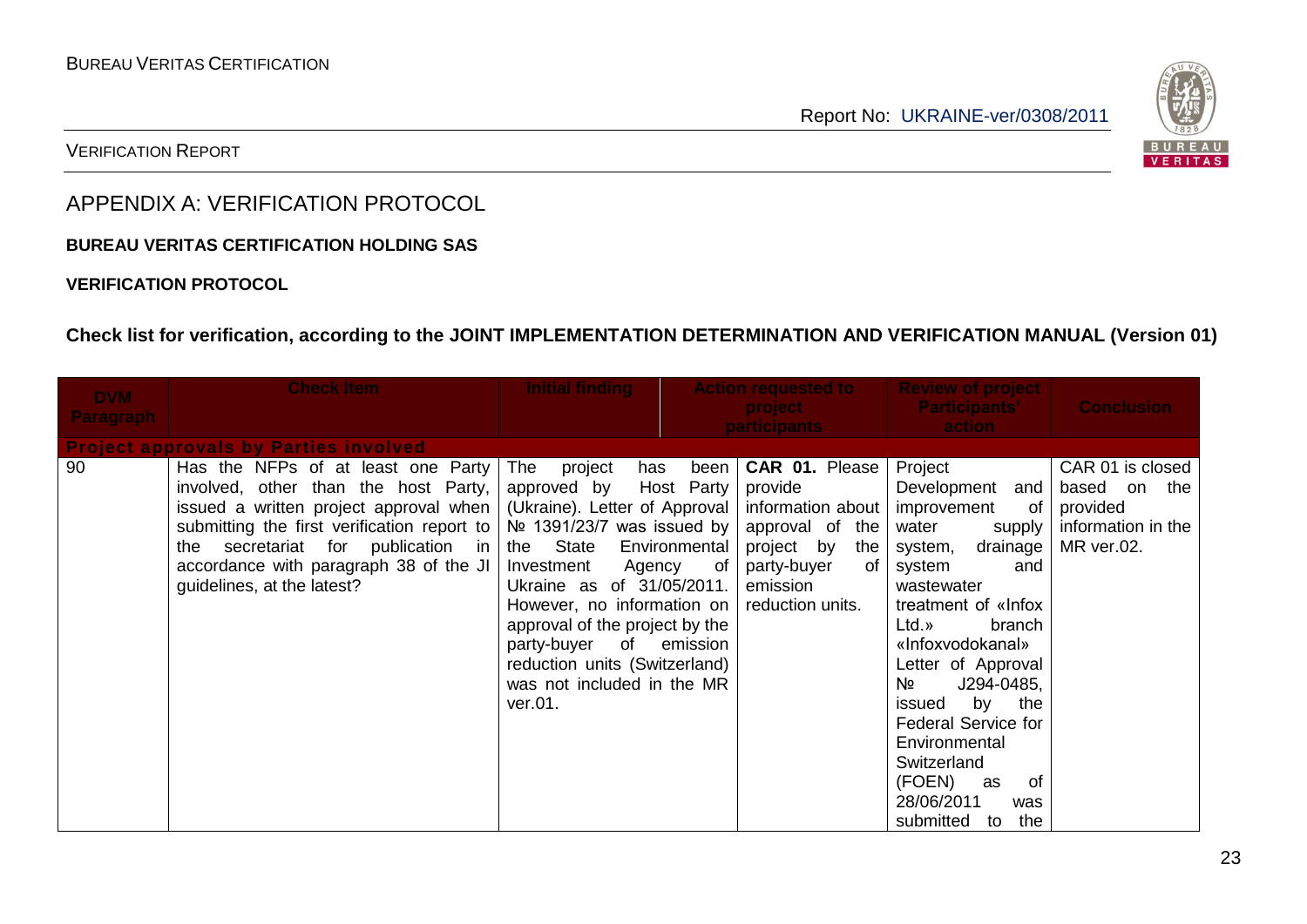

| <b>DVM</b>                    | <b>Check Item</b>                                                                                                                                                                    | <b>Initial finding</b>                                                                                                                                                                                                                                                                                                                                                                                                                                                                                                                                                                                                                                                                                                                                                                                              | <b>Action requested to</b>     | <b>Review of project</b>       |                   |
|-------------------------------|--------------------------------------------------------------------------------------------------------------------------------------------------------------------------------------|---------------------------------------------------------------------------------------------------------------------------------------------------------------------------------------------------------------------------------------------------------------------------------------------------------------------------------------------------------------------------------------------------------------------------------------------------------------------------------------------------------------------------------------------------------------------------------------------------------------------------------------------------------------------------------------------------------------------------------------------------------------------------------------------------------------------|--------------------------------|--------------------------------|-------------------|
| <b>Paragraph</b>              |                                                                                                                                                                                      |                                                                                                                                                                                                                                                                                                                                                                                                                                                                                                                                                                                                                                                                                                                                                                                                                     | project<br><b>participants</b> | <b>Participants'</b><br>action | <b>Conclusion</b> |
|                               |                                                                                                                                                                                      |                                                                                                                                                                                                                                                                                                                                                                                                                                                                                                                                                                                                                                                                                                                                                                                                                     |                                | verification group.            |                   |
| 91                            | Are all the written project approvals by<br>Parties involved unconditional?                                                                                                          | See cl.90 above                                                                                                                                                                                                                                                                                                                                                                                                                                                                                                                                                                                                                                                                                                                                                                                                     | See cl.90 above                | See cl.90 above                | <b>OK</b>         |
| <b>Project implementation</b> |                                                                                                                                                                                      |                                                                                                                                                                                                                                                                                                                                                                                                                                                                                                                                                                                                                                                                                                                                                                                                                     |                                |                                |                   |
| 92                            | Has the project been implemented in<br>accordance with the PDD regarding<br>which the<br>determination has been<br>deemed final and is so listed on the<br><b>UNFCCC JI website?</b> | JI project "Development and<br>improvement of water supply<br>system, drainage system and<br>wastewater treatment of<br>Ltd.»<br>«Infox<br>branch<br>«Infoxvodokanal».<br>implemented in accordance<br>with determined PDD version<br>03 from 07/04/2011. There<br>were some minor deviations<br>from the PDD in terms of<br>installed capacity of pumping<br>equipment<br>and<br>water<br>distribution<br>networks<br>diameters<br>replaced.<br>Changing the installed pump<br>capacity was caused by a<br>change in volume of water<br>that was to be supplied to<br>customers. In some cases,<br>the observed deviation in<br>diameter networks that were<br>replaced, compared with the<br>planned diameter defined at<br>the<br>stage<br>of<br>project<br>which were<br>development,<br>caused by a production | N/a                            | N/a                            | OK                |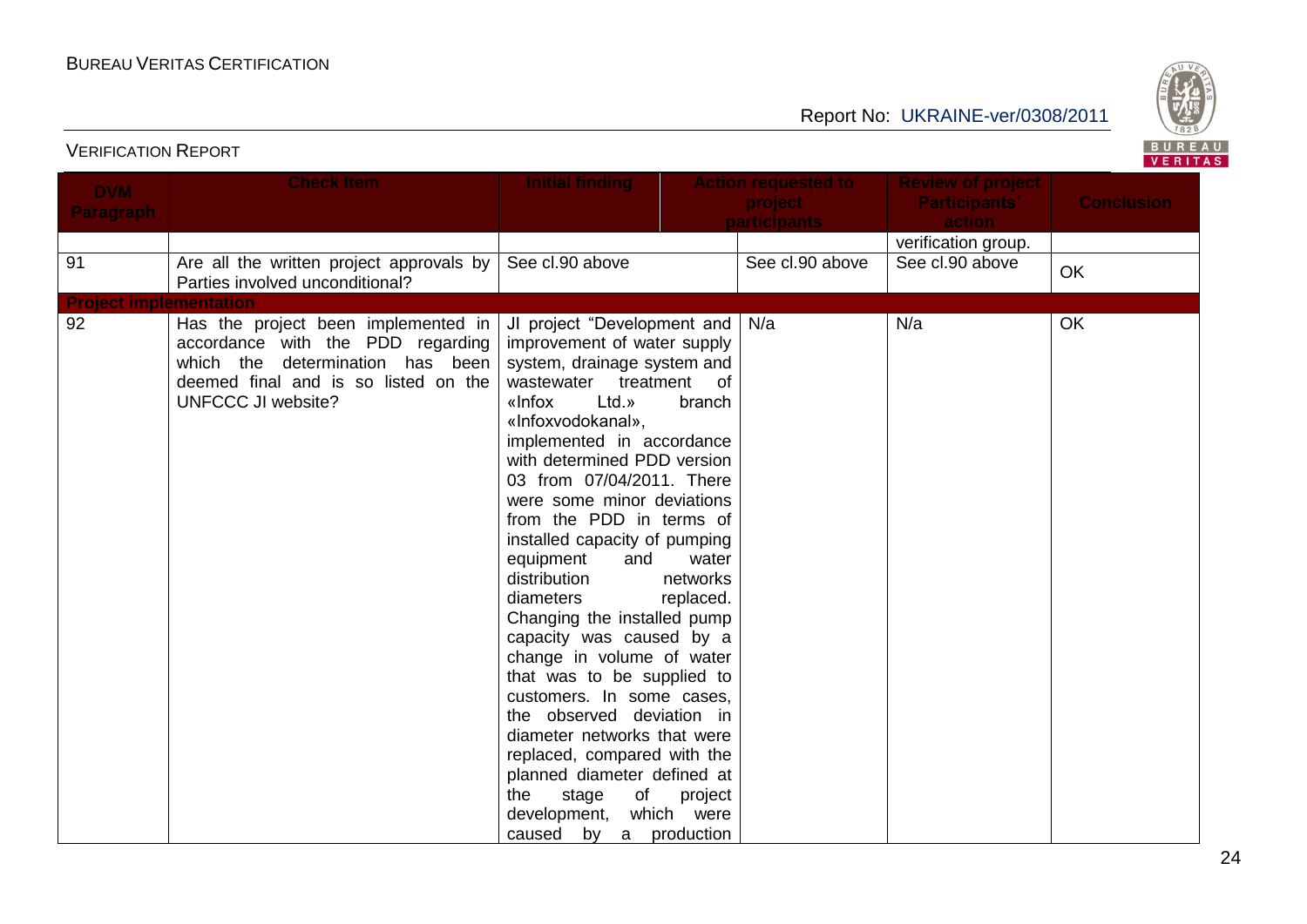

| <b>DVM</b><br><b>Paragraph</b> | <b>Check Item</b>                                                                                                                                                                                  | <b>Initial finding</b>                                                                                                                                                                                                                                                                                                                                                                                                                                                                                                   |                          | <b>Action requested to</b><br>project<br><b>participants</b>    | <b>Review of project</b><br><b>Participants'</b><br>action                                   | <b>Conclusion</b> |
|--------------------------------|----------------------------------------------------------------------------------------------------------------------------------------------------------------------------------------------------|--------------------------------------------------------------------------------------------------------------------------------------------------------------------------------------------------------------------------------------------------------------------------------------------------------------------------------------------------------------------------------------------------------------------------------------------------------------------------------------------------------------------------|--------------------------|-----------------------------------------------------------------|----------------------------------------------------------------------------------------------|-------------------|
|                                |                                                                                                                                                                                                    | necessity.                                                                                                                                                                                                                                                                                                                                                                                                                                                                                                               |                          |                                                                 |                                                                                              |                   |
| 93                             | What is the status of operation of the<br>project during the monitoring period?                                                                                                                    | Mainly the project measures<br>are being realized according<br>implementation<br>the<br>to<br>schedule presented in the<br>determined PDD ver.03. as<br>of 07/04/2011.<br>The first<br>reconstruction<br>measures<br>under the project started at<br>the end of 2003. During the<br>monitoring<br>period<br>January 2008-April 2011 the<br>project was operational and<br>generated emission reduction<br>units.<br>although<br>completion of installation of<br>all project measures is<br>planned for the end of 2012. | from<br>full             | N/a                                                             | N/a                                                                                          | Ok                |
|                                | <b>Compliance with monitoring plan</b>                                                                                                                                                             |                                                                                                                                                                                                                                                                                                                                                                                                                                                                                                                          |                          |                                                                 |                                                                                              |                   |
| 94                             | Did the monitoring occur in accordance<br>with the monitoring plan included in the<br>PDD regarding which the determination<br>has been deemed final and is so listed<br>on the UNFCCC JI website? | There are several deviations<br>from the monitoring plan provide a clear<br>described<br>the<br>in<br>determined.<br>Due to the fact that the methodology<br>original plan provided<br>monitoring<br>implementation of design and<br>calculation                                                                                                                                                                                                                                                                         | <b>PDD</b><br>for<br>the | CAR 03. Please<br>reference to the<br>baseline<br>ACM0020 in MR | Required<br>references<br>are<br>provided<br>throughout the text<br>of the MR version<br>02. | OK                |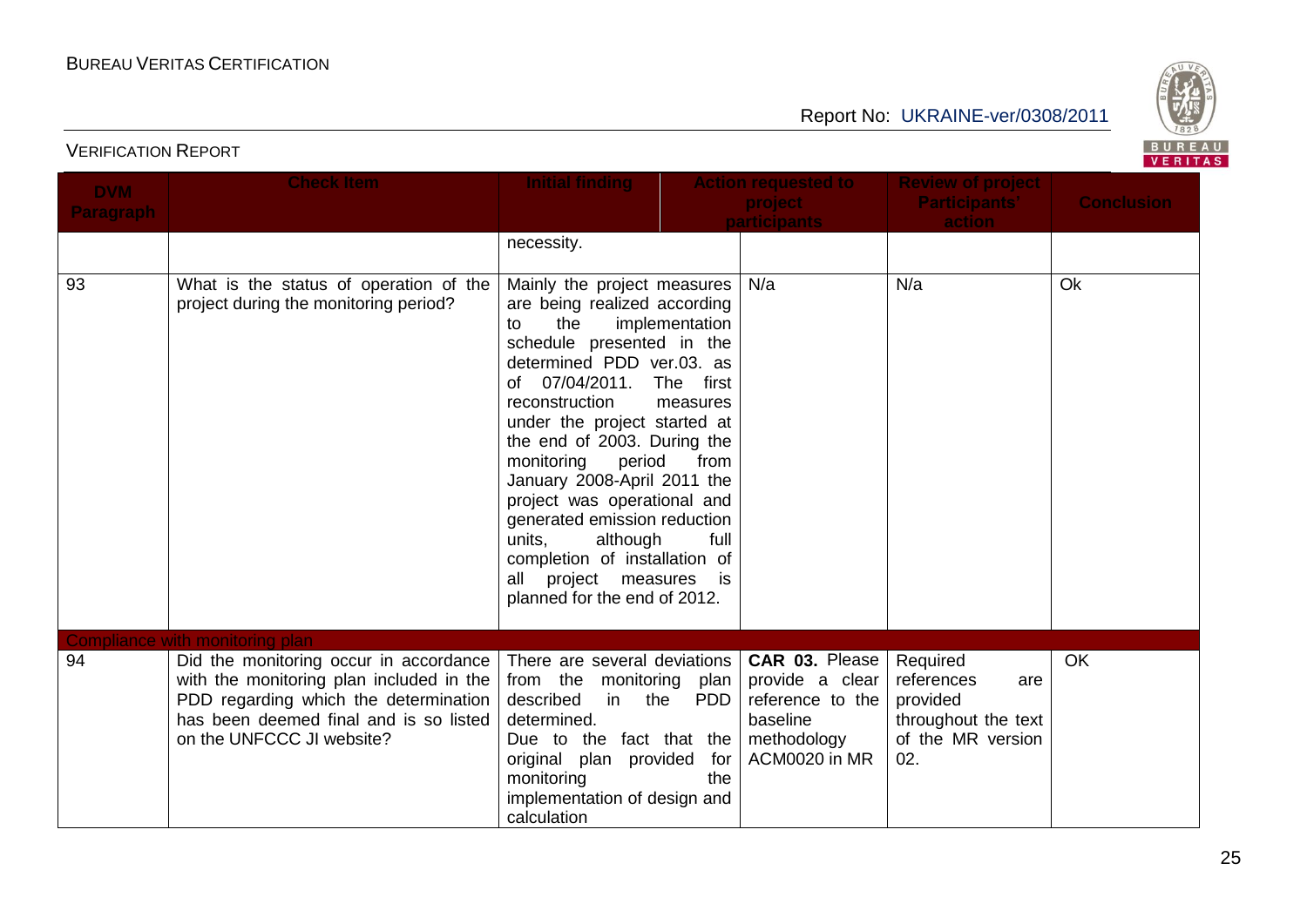

## Report No: UKRAINE-ver/0308/2011

| <b>DVM</b>       | <b>Check Item</b> | <b>Initial finding</b>        | <b>Action requested to</b> | <b>Review of project</b> |                   |
|------------------|-------------------|-------------------------------|----------------------------|--------------------------|-------------------|
| <b>Paragraph</b> |                   |                               | project                    | <b>Participants'</b>     | <b>Conclusion</b> |
|                  |                   |                               | <b>participants</b>        | action                   |                   |
|                  |                   | baseline<br>emissions         | and                        |                          |                   |
|                  |                   | emission reductions           | every                      |                          |                   |
|                  |                   | year, it was revised in order |                            |                          |                   |
|                  |                   | to make possible the          |                            |                          |                   |
|                  |                   | monitoring process for 4      |                            |                          |                   |
|                  |                   | months of 2011                | (from                      |                          |                   |
|                  |                   | January 2011 to April 2011).  |                            |                          |                   |
|                  |                   | Formulas<br>to                | calculate                  |                          |                   |
|                  |                   | emissions<br>have             | been                       |                          |                   |
|                  |                   | adapted to the monitoring     |                            |                          |                   |
|                  |                   | period of 1 month for 1 year  |                            |                          |                   |
|                  |                   | which<br>period,              | was                        |                          |                   |
|                  |                   | established in the initial    |                            |                          |                   |
|                  |                   | monitoring plan specified in  |                            |                          |                   |
|                  |                   | the PDD. It is possible to    |                            |                          |                   |
|                  |                   | make calculations for four    |                            |                          |                   |
|                  |                   | months. In order to ensure    |                            |                          |                   |
|                  |                   | more accurate results of      |                            |                          |                   |
|                  |                   | calculations of               | emission                   |                          |                   |
|                  |                   | reduction, and despite the    |                            |                          |                   |
|                  |                   | fact that modes of water      |                            |                          |                   |
|                  |                   | supply, drainage to some      |                            |                          |                   |
|                  |                   | depends on the<br>extent      |                            |                          |                   |
|                  |                   | season, was the base value    |                            |                          |                   |
|                  |                   | calculation energy per unit   |                            |                          |                   |
|                  |                   | volume of water / waste       |                            |                          |                   |
|                  |                   | water) for each month 2000-   |                            |                          |                   |
|                  |                   | 2003/2001-2004 and these      |                            |                          |                   |
|                  |                   | historical monthly values     |                            |                          |                   |
|                  |                   | were used to determine        |                            |                          |                   |
|                  |                   | baseline emissions for each   |                            |                          |                   |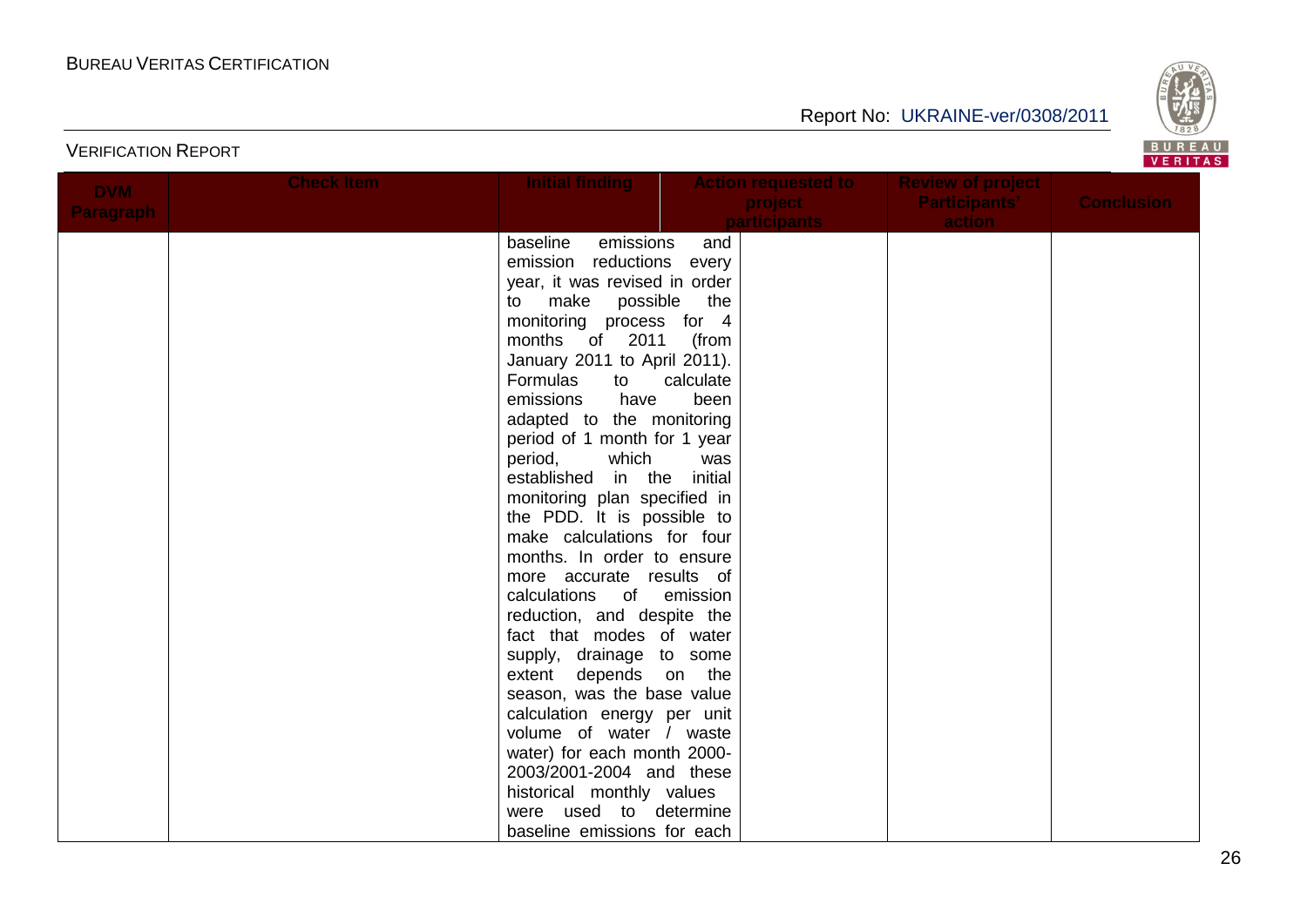

| <b>DVM</b>       | <b>Check Item</b>                                                                                                                                                                                                                                                                                                                                                        | <b>Initial finding</b>                                                                                                                                                                                                                                                                                                                                                                                                                                                                                                                                                                                                                                                                                                                                                    | <b>Action requested to</b>     | <b>Review of project</b>         |                   |
|------------------|--------------------------------------------------------------------------------------------------------------------------------------------------------------------------------------------------------------------------------------------------------------------------------------------------------------------------------------------------------------------------|---------------------------------------------------------------------------------------------------------------------------------------------------------------------------------------------------------------------------------------------------------------------------------------------------------------------------------------------------------------------------------------------------------------------------------------------------------------------------------------------------------------------------------------------------------------------------------------------------------------------------------------------------------------------------------------------------------------------------------------------------------------------------|--------------------------------|----------------------------------|-------------------|
| <b>Paragraph</b> |                                                                                                                                                                                                                                                                                                                                                                          |                                                                                                                                                                                                                                                                                                                                                                                                                                                                                                                                                                                                                                                                                                                                                                           | project<br><b>participants</b> | <b>Participants'</b><br>action   | <b>Conclusion</b> |
|                  |                                                                                                                                                                                                                                                                                                                                                                          | month of the reporting period.<br><b>The</b><br>updated<br>formula<br>presented<br>in<br>monitoring<br>reports version 02 dated 06<br>July 2011.                                                                                                                                                                                                                                                                                                                                                                                                                                                                                                                                                                                                                          |                                |                                  |                   |
| 95(a)            | For calculating the emission reductions<br>or enhancements of net removals, were<br>key factors, e.g. those listed in 23 (b) (i)-<br>(vii) above, influencing the baseline<br>emissions or net removals and the<br>activity level of the project and the<br>emissions or removals as well as risks<br>associated with the project taken into<br>account, as appropriate? | For calculating the emission $\vert$ N/a<br>reductions, key factors such<br>as increased demand for<br>water amount to be supplied<br>to the customers, applicable<br>tariffs for water supply and<br>drainage, state policies in<br>potable water and potable<br>water<br>supply<br>sector,<br>experience in implementation<br>of measures provided for by<br>the project, existing practice<br>in Ukraine in this sphere,<br>financial<br>costs<br>and<br>well<br>as<br>experience<br>as<br>sectoral policies in the water<br>supply sphere and legislation<br>influencing<br>the<br>baseline<br>emissions and the activity<br>level of the project and the<br>emissions as well as risks<br>associated with the project<br>were taken into account, as<br>appropriate. |                                | N/a                              | <b>OK</b>         |
| 95(b)            | Are data sources used for calculating<br>emission reductions or enhancements of                                                                                                                                                                                                                                                                                          | Yes, data sources used for   CL 01. Please  <br>calculating                                                                                                                                                                                                                                                                                                                                                                                                                                                                                                                                                                                                                                                                                                               | emission   specify the name    | Analysis<br>and<br>of<br>control | OK                |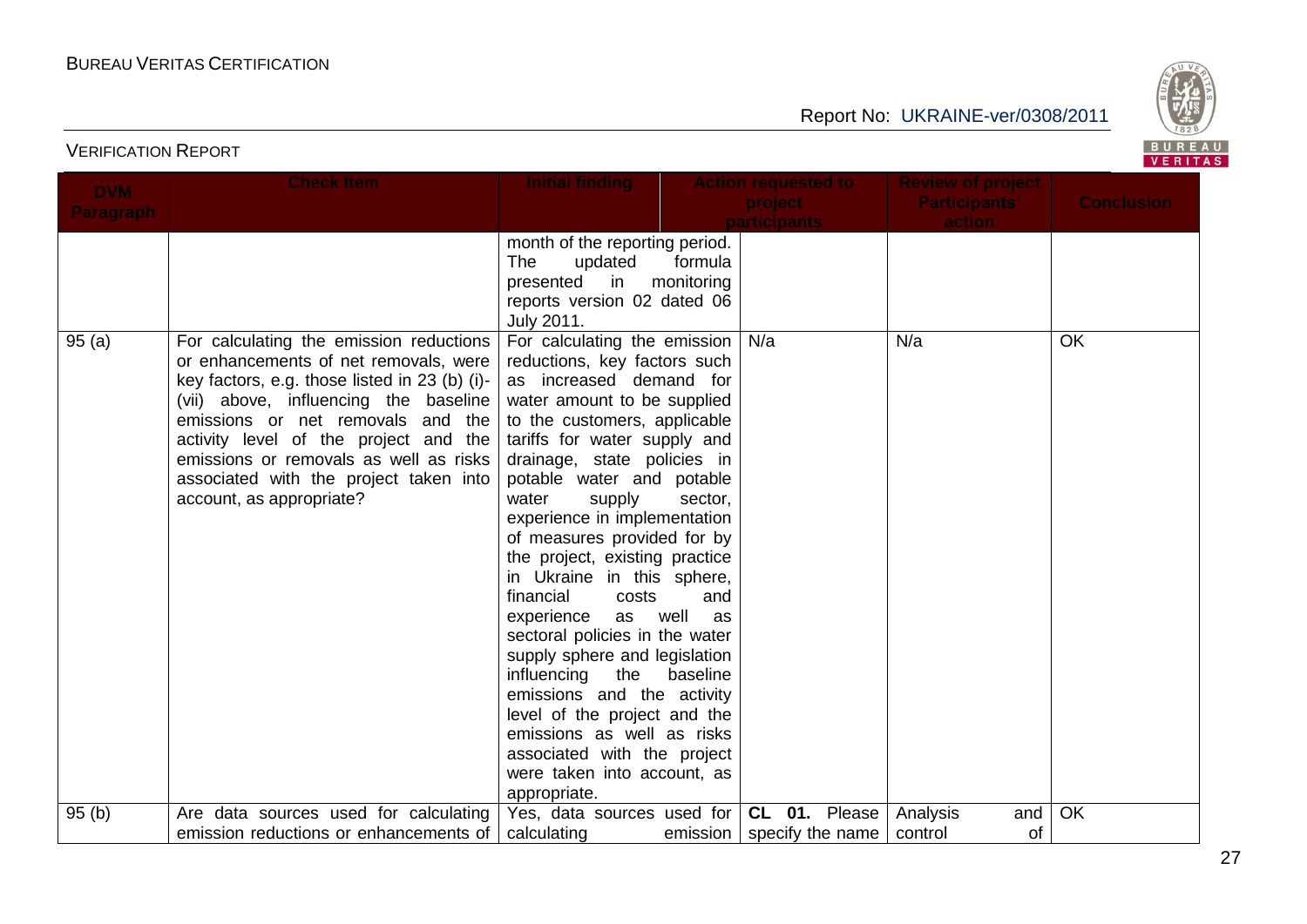

| <b>DVM</b>       | <b>Check Item</b>                                                                                                                                                                                                                                                                   | <b>Initial finding</b>                                                                                                                                                                                                                                                                                                                                                                                                                                                                                                                                                                                                                                                                                                       | <b>Action requested to</b><br>project                                                                                                                                                                                                                                                                                                                                                                         | <b>Review of project</b><br><b>Participants'</b>                                                                                                                                                                                                                                                                                                                                                                                                                                           | <b>Conclusion</b>                                      |
|------------------|-------------------------------------------------------------------------------------------------------------------------------------------------------------------------------------------------------------------------------------------------------------------------------------|------------------------------------------------------------------------------------------------------------------------------------------------------------------------------------------------------------------------------------------------------------------------------------------------------------------------------------------------------------------------------------------------------------------------------------------------------------------------------------------------------------------------------------------------------------------------------------------------------------------------------------------------------------------------------------------------------------------------------|---------------------------------------------------------------------------------------------------------------------------------------------------------------------------------------------------------------------------------------------------------------------------------------------------------------------------------------------------------------------------------------------------------------|--------------------------------------------------------------------------------------------------------------------------------------------------------------------------------------------------------------------------------------------------------------------------------------------------------------------------------------------------------------------------------------------------------------------------------------------------------------------------------------------|--------------------------------------------------------|
| <b>Paragraph</b> |                                                                                                                                                                                                                                                                                     |                                                                                                                                                                                                                                                                                                                                                                                                                                                                                                                                                                                                                                                                                                                              | participants                                                                                                                                                                                                                                                                                                                                                                                                  | action                                                                                                                                                                                                                                                                                                                                                                                                                                                                                     |                                                        |
|                  | net removals clearly identified, reliable<br>and transparent?                                                                                                                                                                                                                       | reductions or enhancements<br>of net removals are clearly<br>identified,<br>reliable<br>and<br>transparent.                                                                                                                                                                                                                                                                                                                                                                                                                                                                                                                                                                                                                  | of the lab MR,<br>which conducts<br>analysis<br>and<br>of<br>control<br>contaminated<br>wastewater.                                                                                                                                                                                                                                                                                                           | contaminated<br>waste<br>water<br>conducts chemical<br>and bacteriological<br>laboratory BWWTP<br>"Pivnichna"or<br>"Pivdenna"                                                                                                                                                                                                                                                                                                                                                              |                                                        |
| 95(c)            | Are emission factors, including default<br>emission factors, if used for calculating<br>reductions<br>emission<br>the<br>or<br>enhancements of net removals, selected<br>by carefully balancing accuracy and<br>reasonableness,<br>appropriately<br>and<br>justified of the choice? | emission<br>factors,<br>Yes,<br>including<br>the<br>value<br>0f<br>emission factors for default<br>used to<br>calculate<br>were<br>emission reductions<br>have<br>been selected with careful<br>observance of the balance<br>between<br>accuracy<br>and<br>economically justified<br>and<br>Thus,<br>emission<br>factors,<br>the<br>value<br>including<br>of<br>emission factors for default<br>used to<br>calculate<br>were<br>have<br>emission reductions<br>been selected with careful<br>observance of the balance<br>between<br>accuracy<br>and<br>economically justified, and<br>this choice<br>was properly<br>grounded.<br>The calculations used ratios<br>of carbon dioxide emissions<br>at power consumption under | CAR 03. Please<br>note in Section<br>A.5.1 that the<br>coefficient<br>of<br>carbon<br>dioxide<br>emissions in the<br>electricity<br>consumption<br>used<br>in the calculation<br>of<br>emission<br>reductions<br>in<br>2011.<br>On<br><b>CAR</b><br>04.<br>9<br>page<br>of<br>monitoring report<br>version<br>01<br>index<br>incorrect<br>EF<br>is<br>used.<br>Please make the<br>appropriate<br>corrections. | <b>The</b><br>calculations<br>used the ratio of<br>carbon<br>dioxide<br>emissions at power<br>consumption under<br>Decree number 75<br>the National<br>of l<br>Environmental<br><b>Investment Agency</b><br>Ukraine<br>of<br>"On<br>of<br>approval<br>indicators specific<br>emissions<br>οf<br>carbon dioxide in<br>2011"<br>from<br>12.05.2011<br>year.<br>On page 9<br>MR<br>version 02, it was<br>noted that factors<br>EF were selected<br>according to<br>the<br>of<br>the<br>orders | The information<br>given,<br>is<br>the<br>issue closed |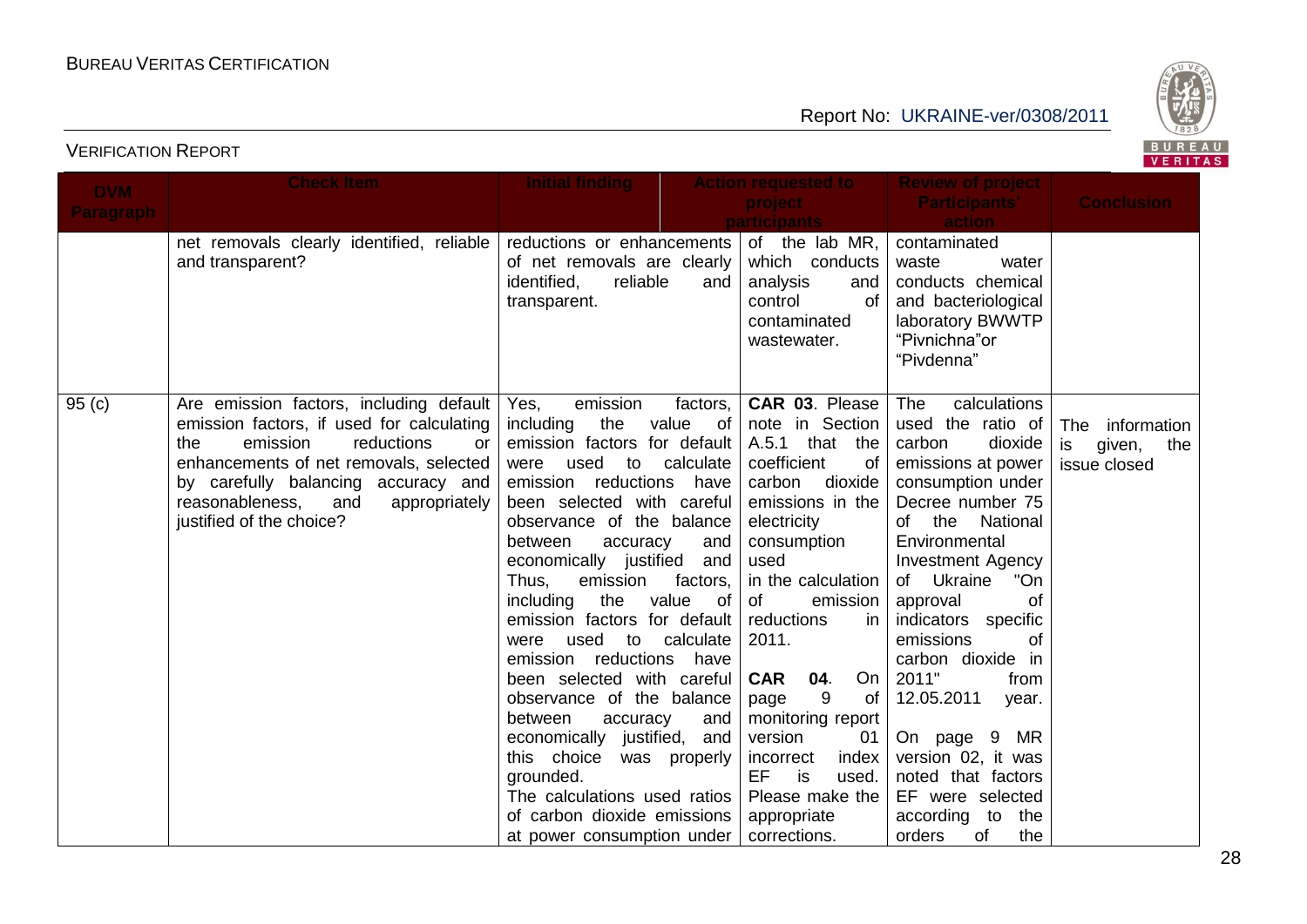

| <b>DVM</b>       | <b>Check Item</b>                                                                                   | <b>Initial finding</b>                               |               | <b>Action requested to</b> | <b>Review of project</b> |                   |
|------------------|-----------------------------------------------------------------------------------------------------|------------------------------------------------------|---------------|----------------------------|--------------------------|-------------------|
| <b>Paragraph</b> |                                                                                                     |                                                      |               | project                    | <b>Participants'</b>     | <b>Conclusion</b> |
|                  |                                                                                                     |                                                      |               | <b>participants</b>        | action                   |                   |
|                  |                                                                                                     | Decree number 62 of the                              |               |                            | National                 |                   |
|                  |                                                                                                     | National                                             | Environmental |                            | Environmental            |                   |
|                  |                                                                                                     | Investment<br>Agency                                 | of            |                            | <b>Investment Agency</b> |                   |
|                  |                                                                                                     | Ukraine "On approval of                              |               |                            | of Ukraine.              |                   |
|                  |                                                                                                     | indicators specific emissions                        |               |                            |                          |                   |
|                  |                                                                                                     | of carbon dioxide in 2008"                           |               |                            |                          |                   |
|                  |                                                                                                     | dated 04/15/2011, Order<br>number 63 of the National |               |                            |                          |                   |
|                  |                                                                                                     | Environmental                                        | Investment    |                            |                          |                   |
|                  |                                                                                                     | Agency of Ukraine "On                                |               |                            |                          |                   |
|                  |                                                                                                     | approval of specific indicators                      |               |                            |                          |                   |
|                  |                                                                                                     | emissions of carbon dioxide                          |               |                            |                          |                   |
|                  |                                                                                                     | in 2009 "from 15/04/2011, the                        |               |                            |                          |                   |
|                  |                                                                                                     | Order number 43 of the                               |               |                            |                          |                   |
|                  |                                                                                                     | National                                             | environmental |                            |                          |                   |
|                  |                                                                                                     | Investment<br>Agency                                 | of            |                            |                          |                   |
|                  |                                                                                                     | Ukraine" On approval of                              |               |                            |                          |                   |
|                  |                                                                                                     | indicators specific emissions                        |               |                            |                          |                   |
|                  |                                                                                                     | of carbon dioxide in 2010                            |               |                            |                          |                   |
|                  |                                                                                                     | 28/03/2011<br>"from                                  | year.         |                            |                          |                   |
|                  |                                                                                                     | Applies only to small-scale.                         |               |                            |                          |                   |
| 96               | <b>Applicable to JI SSC projects only</b><br>Is the relevant threshold to be classified $\vert$ N/a |                                                      |               | N/a                        | N/a                      | N/a               |
|                  | as JI SSC project not exceeded during                                                               |                                                      |               |                            |                          |                   |
|                  | the monitoring period on an annual                                                                  |                                                      |               |                            |                          |                   |
|                  | average basis?                                                                                      |                                                      |               |                            |                          |                   |
|                  | If the threshold is exceeded, is the                                                                |                                                      |               |                            |                          |                   |
|                  | reduction level<br>maximum emission                                                                 |                                                      |               |                            |                          |                   |
|                  | estimated in the PDD for the JI SSC                                                                 |                                                      |               |                            |                          |                   |
|                  | project or the bundle for the monitoring                                                            |                                                      |               |                            |                          |                   |
|                  | period determined?                                                                                  |                                                      |               |                            |                          |                   |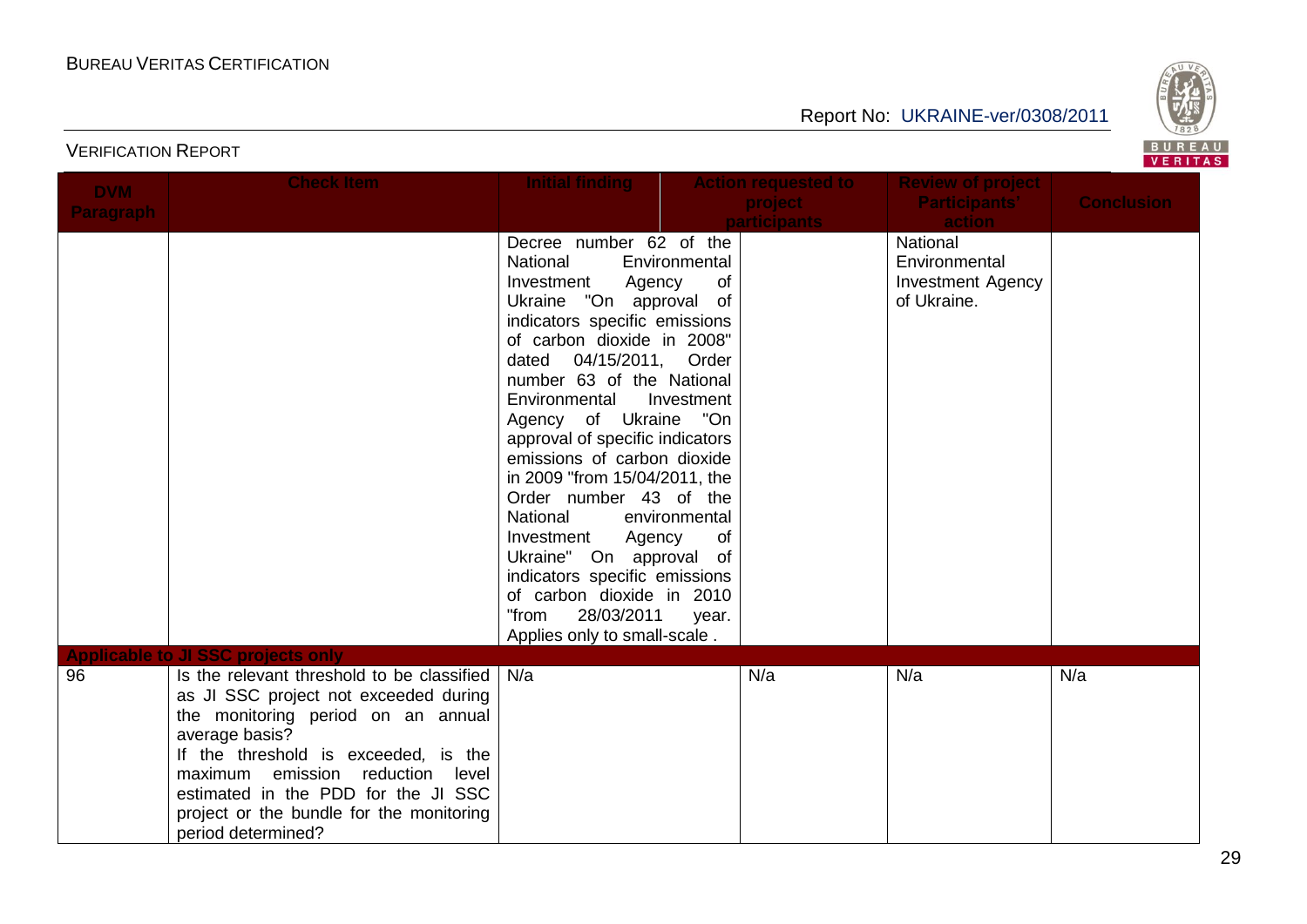Report No: UKRAINE-ver/0308/2011



| <b>DVM</b><br><b>Paragraph</b> | <b>Check Item</b>                                                                                                                                                                                                                                                                                                                            | <b>Initial finding</b>                                                                                                                                                                                                                                                                                                                         | <b>Action requested to</b><br>project<br><b>participants</b> | <b>Review of project</b><br><b>Participants'</b><br>action | <b>Conclusion</b> |
|--------------------------------|----------------------------------------------------------------------------------------------------------------------------------------------------------------------------------------------------------------------------------------------------------------------------------------------------------------------------------------------|------------------------------------------------------------------------------------------------------------------------------------------------------------------------------------------------------------------------------------------------------------------------------------------------------------------------------------------------|--------------------------------------------------------------|------------------------------------------------------------|-------------------|
|                                | Applicable to bundled JI SSC projects only                                                                                                                                                                                                                                                                                                   |                                                                                                                                                                                                                                                                                                                                                |                                                              |                                                            |                   |
| 97(a)                          | Has the composition of the bundle not $\vert$ N/a<br>changed from that is stated in F-JI-<br><b>SSCBUNDLE?</b>                                                                                                                                                                                                                               |                                                                                                                                                                                                                                                                                                                                                | N/a                                                          | N/a                                                        | N/a               |
| 97 <sub>(b)</sub>              | If the determination was conducted on<br>the basis of an overall monitoring plan,<br>have the project participants submitted a<br>common monitoring report?                                                                                                                                                                                  | N/a                                                                                                                                                                                                                                                                                                                                            | N/a                                                          | N/a                                                        | N/a               |
| 98                             | If the monitoring is based on a monitoring  <br>plan that provides for overlapping<br>monitoring periods, are the monitoring<br>periods per component of the project<br>clearly specified in the monitoring report?<br>Do the monitoring periods not overlap<br>with those for which verifications were<br>already deemed final in the past? | N/a                                                                                                                                                                                                                                                                                                                                            | N/a                                                          | N/a                                                        | N/a               |
|                                | <b>Revision of monitoring plan</b>                                                                                                                                                                                                                                                                                                           |                                                                                                                                                                                                                                                                                                                                                |                                                              |                                                            |                   |
|                                | Applicable only if monitoring plan is revised by project participant                                                                                                                                                                                                                                                                         |                                                                                                                                                                                                                                                                                                                                                |                                                              |                                                            |                   |
| 99(a)                          | Did the project participants provide an<br>appropriate justification for the proposed<br>revision?                                                                                                                                                                                                                                           | During the second reporting<br>of<br>period<br>monitoring<br>$(01/01/2008 - 30/04/2011)$<br>initial<br>monitoring<br>described in the registered<br><b>PDD</b><br>version<br>03, was<br>changed<br>by the project<br><b>Deviations</b><br>participants.<br>related to the frequency of<br>of<br>emission<br>calculation<br>which<br>reduction, | N/a<br>plan<br>was                                           | N/a                                                        | <b>OK</b>         |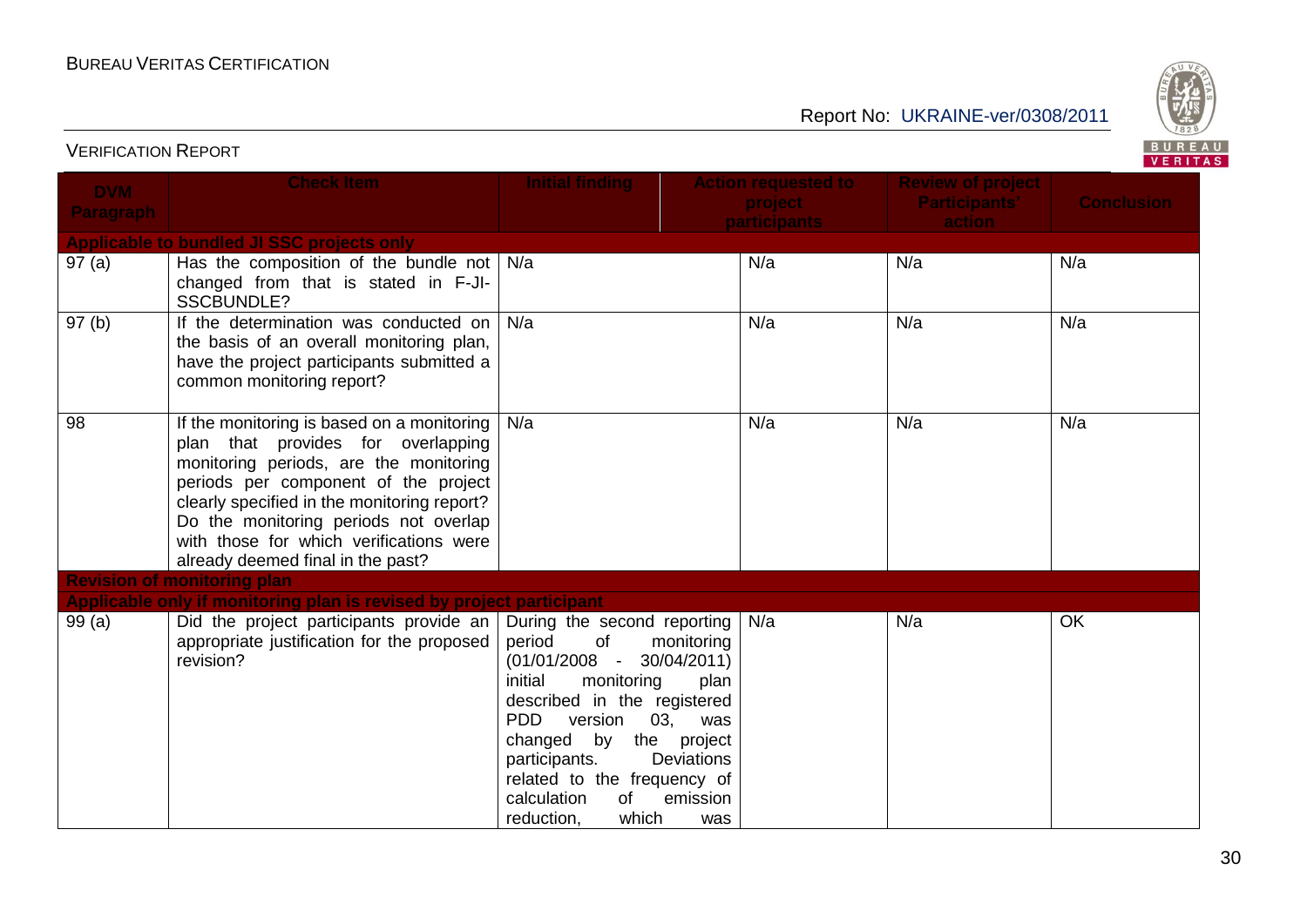

| BUREAU<br><b>VERIFICATION REPORT</b><br>VERITAS |                                                                                                                                                                                                                                                                                  |                                                                                                                                                                                                                                                                                                                   |                                                                                                                                                                                                                                      |                                                                                                                                                      |                                                                                                               |  |
|-------------------------------------------------|----------------------------------------------------------------------------------------------------------------------------------------------------------------------------------------------------------------------------------------------------------------------------------|-------------------------------------------------------------------------------------------------------------------------------------------------------------------------------------------------------------------------------------------------------------------------------------------------------------------|--------------------------------------------------------------------------------------------------------------------------------------------------------------------------------------------------------------------------------------|------------------------------------------------------------------------------------------------------------------------------------------------------|---------------------------------------------------------------------------------------------------------------|--|
| <b>DVM</b><br><b>Paragraph</b>                  | <b>Check Item</b>                                                                                                                                                                                                                                                                | <b>Initial finding</b>                                                                                                                                                                                                                                                                                            | <b>Action requested to</b><br>project<br><b>participants</b>                                                                                                                                                                         | <b>Review of project</b><br><b>Participants'</b><br>action                                                                                           | <b>Conclusion</b>                                                                                             |  |
|                                                 |                                                                                                                                                                                                                                                                                  | changed from 1 year to 1<br>month in order to enable<br>monitoring for 4 months (from<br>January 2011 to April 2011).<br>The rationale given in Section<br>A.8 in monitoring report.                                                                                                                              |                                                                                                                                                                                                                                      |                                                                                                                                                      |                                                                                                               |  |
| 99(b)                                           | Does the proposed revision improve the<br>and/or<br>applicability<br>0f<br>accuracy<br>information collected compared to the<br>original monitoring plan without changing<br>conformity with the relevant rules and<br>regulations for the establishment of<br>monitoring plans? | N/a                                                                                                                                                                                                                                                                                                               | N/a                                                                                                                                                                                                                                  | N/a                                                                                                                                                  | <b>OK</b>                                                                                                     |  |
| <b>Data management</b><br>101(a)                | Is the implementation of data collection<br>procedures in accordance with the<br>monitoring plan, including the quality<br>control<br>and<br>quality<br>assurance<br>procedures?                                                                                                 | Data<br>and<br>their<br>sources,<br>which are contained in the<br>monitoring report are clearly<br>defined,<br>reliable<br>transparent.<br>procedures<br>Implementation<br>for data collection are in<br>with<br>accordance<br>monitoring plan, including<br>quality control and quality<br>assurance procedures. | CAR 05. Please<br>provide<br>information<br>on<br>the frequency /<br>and<br>periodicity<br>recording<br>parameters<br><b>PDD</b><br>monitored<br>in<br>$\overline{2}$<br>of<br>Annex<br>"Project<br>and<br>monitoring<br>equipment." | For information on<br>the frequency of<br>monitoring records<br>parameters<br>were<br>provided in Annex<br>$2$ to<br>the<br><b>MR</b><br>version 02. | Question closed<br>on the basis of<br>the information<br>presented in the<br>Annexes to the<br>MR version 02. |  |
| 101(b)                                          | function of the monitoring<br>the<br>ls.<br>equipment, including its calibration status                                                                                                                                                                                          | Yes, the equipment used for<br>monitoring,<br>including                                                                                                                                                                                                                                                           | <b>CAR 06.</b><br>its<br>Missing dates of                                                                                                                                                                                            | The information on<br>the last calibration                                                                                                           | Question<br>is<br>the<br>closed<br>on                                                                         |  |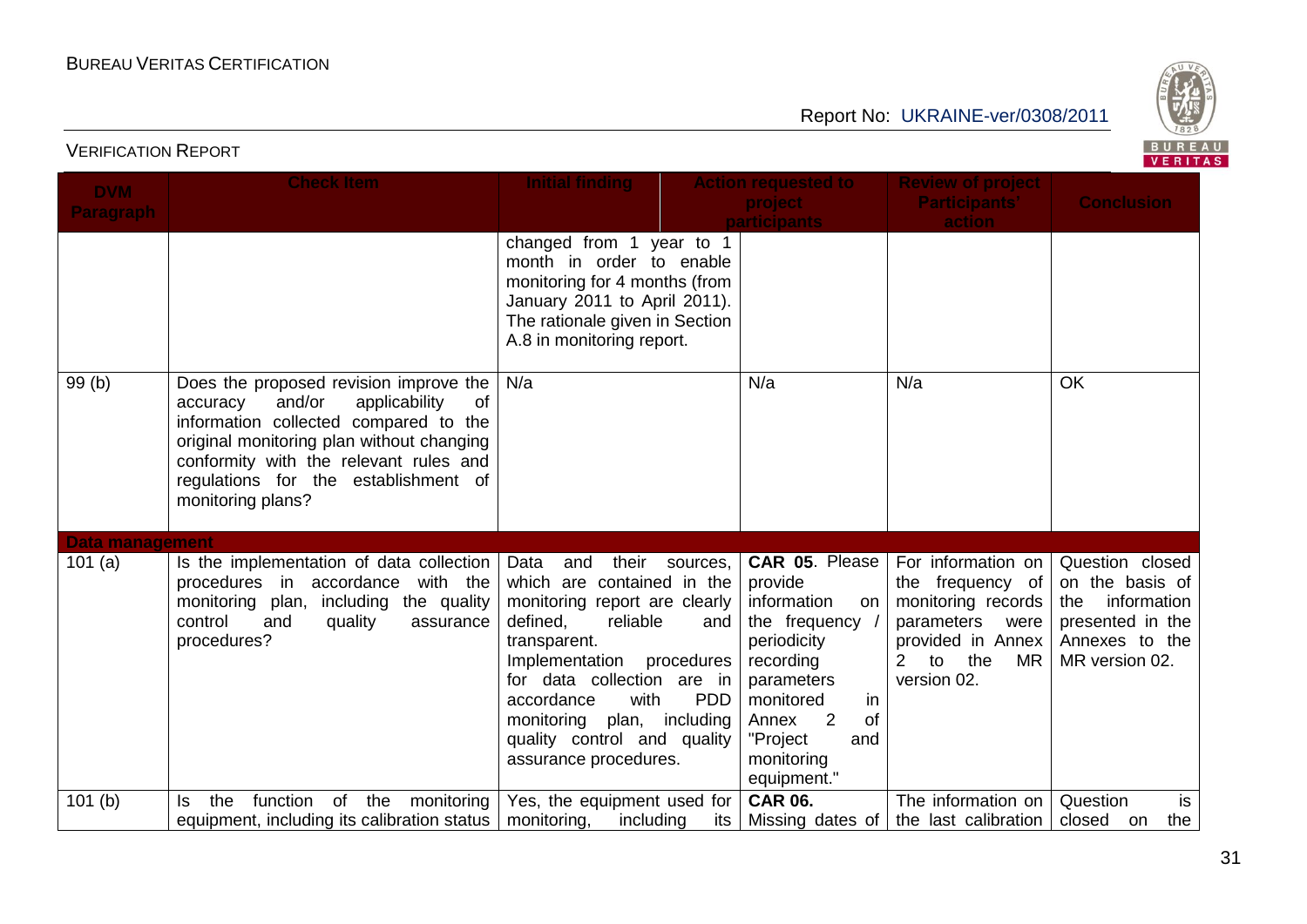

| <b>DVM</b>       | <b>Check Item</b> | <b>Initial finding</b>                                   |                  | <b>Action requested to</b> | <b>Review of project</b> |                   |
|------------------|-------------------|----------------------------------------------------------|------------------|----------------------------|--------------------------|-------------------|
| <b>Paragraph</b> |                   |                                                          |                  | project                    | <b>Participants'</b>     | <b>Conclusion</b> |
|                  |                   |                                                          |                  | <b>participants</b>        | <b>action</b>            |                   |
|                  | in order?         | calibration function properly.                           |                  | last calibration /         | date of the meters       | basis of making   |
|                  |                   | According<br>to                                          | current          | verification               | has been provided        | appropriate       |
|                  |                   | legislation "On metrology and $\vert$ counters listed in |                  |                            | in Annex 2.              | corrections       |
|                  |                   | metrological activity",                                  |                  | all $ $ Annex 2 to MR.     |                          |                   |
|                  |                   | measuring equipment                                      |                  | in Please provide          |                          |                   |
|                  |                   | Ukraine must meet the                                    |                  | relevant                   |                          |                   |
|                  |                   | specified requirements of                                |                  | information.               |                          |                   |
|                  |                   | relevant standards and is                                |                  |                            |                          |                   |
|                  |                   | subject to a periodic check                              |                  |                            |                          |                   |
|                  |                   | Calibration of measuring                                 |                  |                            |                          |                   |
|                  |                   | instruments<br>is                                        | done<br>in in    |                            |                          |                   |
|                  |                   | accordance                                               | with national    |                            |                          |                   |
|                  |                   | standards.                                               | (The certificate |                            |                          |                   |
|                  |                   | number 164-EM of 22 June                                 |                  |                            |                          |                   |
|                  |                   | 2005.                                                    | Metrological     |                            |                          |                   |
|                  |                   | certification of the state                               |                  |                            |                          |                   |
|                  |                   | automated<br>system                                      | of               |                            |                          |                   |
|                  |                   | commercial<br>metering<br>electric energy                | of<br>"ALTAR-    |                            |                          |                   |
|                  |                   | Infoxvodokanal"; metrological                            |                  |                            |                          |                   |
|                  |                   | department                                               | branch           |                            |                          |                   |
|                  |                   | "Infoxvodokanal"                                         |                  |                            |                          |                   |
|                  |                   | Odesastandart-metrology).                                |                  |                            |                          |                   |
|                  |                   | Evidence and records that                                |                  |                            |                          |                   |
|                  |                   | are used to monitor, traced                              |                  |                            |                          |                   |
|                  |                   | properly.                                                |                  |                            |                          |                   |
|                  |                   | Data collection and data                                 |                  |                            |                          |                   |
|                  |                   | concerning the project of                                |                  |                            |                          |                   |
|                  |                   | Management                                               | responsible      |                            |                          |                   |
|                  |                   | PDD and monitoring plan.                                 |                  |                            |                          |                   |
|                  |                   | However, no certain date of                              |                  |                            |                          |                   |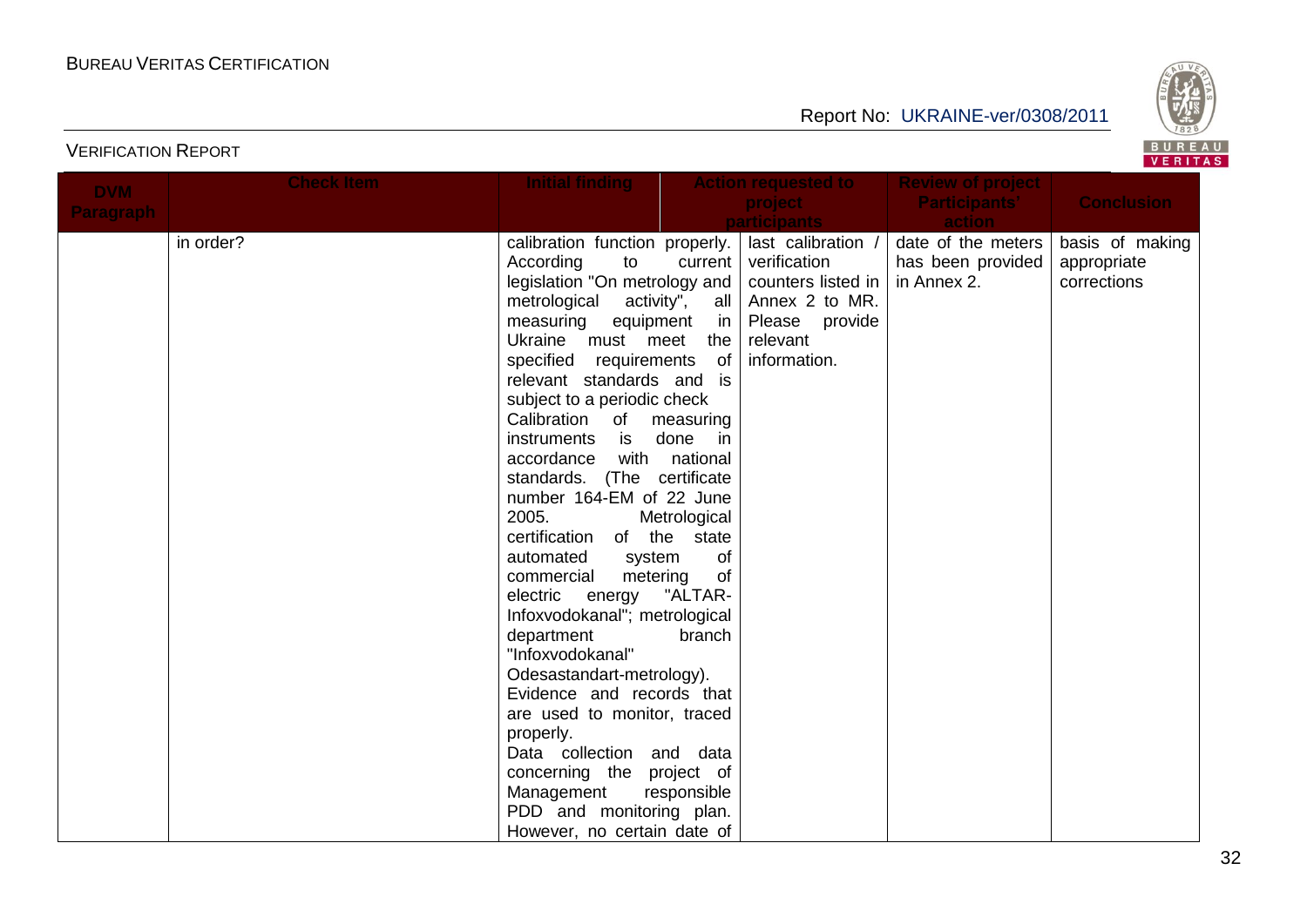

| <b>DVM</b>       | <b>Check Item</b>                                                                            | <b>Initial finding</b>                                                                                                                                                                                                                                                                                                                                                                                                                                                                                                                                                                                                                                                                                                                           | <b>Action requested to</b><br>project | <b>Review of project</b><br><b>Participants'</b> | <b>Conclusion</b> |
|------------------|----------------------------------------------------------------------------------------------|--------------------------------------------------------------------------------------------------------------------------------------------------------------------------------------------------------------------------------------------------------------------------------------------------------------------------------------------------------------------------------------------------------------------------------------------------------------------------------------------------------------------------------------------------------------------------------------------------------------------------------------------------------------------------------------------------------------------------------------------------|---------------------------------------|--------------------------------------------------|-------------------|
| <b>Paragraph</b> |                                                                                              |                                                                                                                                                                                                                                                                                                                                                                                                                                                                                                                                                                                                                                                                                                                                                  | <b>participants</b>                   | action                                           |                   |
|                  |                                                                                              | last calibration / verification of<br>electricity meters and flow of<br>water specified in Schedule 2<br>to MR (Excel file).                                                                                                                                                                                                                                                                                                                                                                                                                                                                                                                                                                                                                     |                                       |                                                  |                   |
| 101(c)           | Are the evidence and records used for<br>the monitoring maintained in a traceable<br>manner? | Certificates and records of<br>monitoring<br>conducted<br>traceable<br>Ltd.<br>manner.<br>"Infox"<br>branch<br>"Infoxvodokanal" collects and<br>stores data on purchased<br>electricity and water for water<br>supply in the form of<br>electricity bills and purchased<br>water. All information needed<br>for monitoring GHG emission<br>reductions,<br>provides:<br>1) Accounting of electric<br>energy consumed by facilities<br>of "Infox Ltd."<br>branch<br>"Infoxvodokanal";<br>2) Accounting of pumped<br>water by the facilities of the<br>enterprise;<br>3) Accounting of drained<br>wastewater in the drainage<br>system<br>4) Accounting of drained<br>wastewater by wastewater<br>treatment plants "Pivnichna"<br>Pivdenna";<br>and | N/a                                   | N/a                                              | Ok                |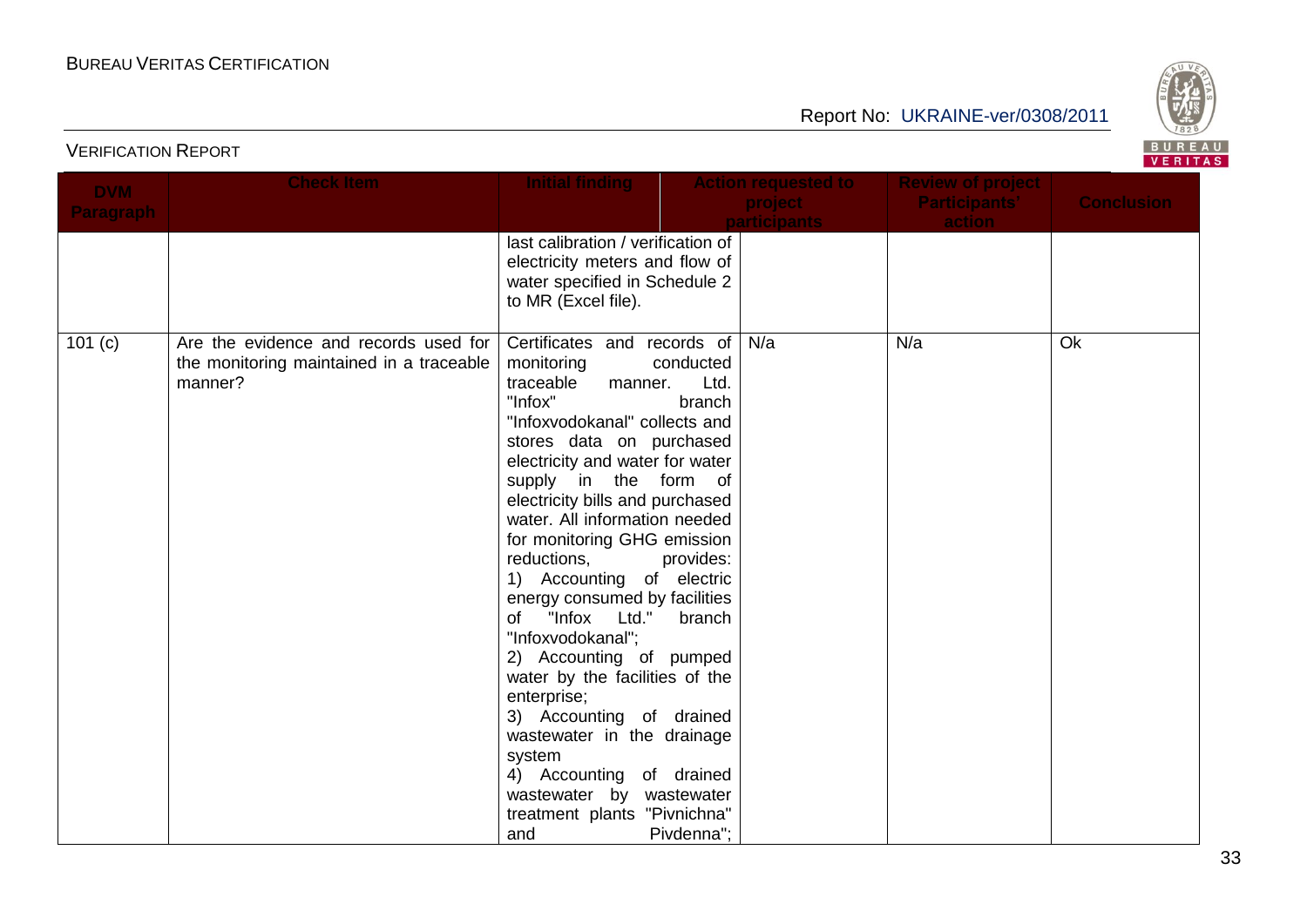

| <b>DVM</b><br><b>Paragraph</b> | <b>Check Item</b>                                                                                                           | <b>Initial finding</b>                                                                                                                                                                                                                                                                                                       | <b>Action requested to</b><br>project<br>participants                                                                                                                                                              | <b>Review of project</b><br><b>Participants'</b><br>action                                                          | <b>Conclusion</b> |
|--------------------------------|-----------------------------------------------------------------------------------------------------------------------------|------------------------------------------------------------------------------------------------------------------------------------------------------------------------------------------------------------------------------------------------------------------------------------------------------------------------------|--------------------------------------------------------------------------------------------------------------------------------------------------------------------------------------------------------------------|---------------------------------------------------------------------------------------------------------------------|-------------------|
| $101$ (d)                      | Is the data collection and management                                                                                       | 5) Accounting of indicators<br>$BOD20$ in waste water (at the<br>inlet to the treatment plants<br>"Pivnichna" and "Pivdenna")<br>6) Accounting of electricity to<br>be generated by "Infox Ltd."<br>"Infoxvodokanal";<br>branch<br>after the installation of small<br>hydropower plants.<br>collection<br>The<br>data<br>and | <b>CAR</b><br>07.                                                                                                                                                                                                  | Appropriate                                                                                                         | <b>OK</b>         |
|                                | system for the project in accordance with<br>the monitoring plan?                                                           | management system for the<br>project is in accordance with<br>the monitoring plan. The<br>verification team confirms<br>effectiveness of the existing<br>management and operational<br>systems and found them<br>eligible for reliable project<br>monitoring.                                                                | Scheme<br>representing the<br>structure<br>of<br>monitoring<br>data<br>collection is not<br>Please<br>correct.<br>add information<br>about<br>the<br>scheme<br>of<br>registration<br>data<br>on DPP<br>and<br>TPP. | changes<br>were<br>made to Picture 3<br>"The structure of<br>collecting<br>monitoring<br>data",<br>Section C of MR. |                   |
|                                | Verification regarding programs of activities (additional elements for assessment)                                          |                                                                                                                                                                                                                                                                                                                              |                                                                                                                                                                                                                    |                                                                                                                     |                   |
| 102                            | Is any JPA that has not been added to  <br>the JI PoA not verified?                                                         | N/a                                                                                                                                                                                                                                                                                                                          | N/a                                                                                                                                                                                                                | N/a                                                                                                                 | N/a               |
| 103                            | Is the verification based<br>on the<br>monitoring reports of all JPAs to be<br>verified?                                    | N/a                                                                                                                                                                                                                                                                                                                          | N/a                                                                                                                                                                                                                | N/a                                                                                                                 | N/a               |
| 103                            | Does the verification ensure the accuracy<br>and conservativeness of the emission<br>reductions or enhancements of removals | N/a                                                                                                                                                                                                                                                                                                                          | N/a                                                                                                                                                                                                                | N/a                                                                                                                 | N/a               |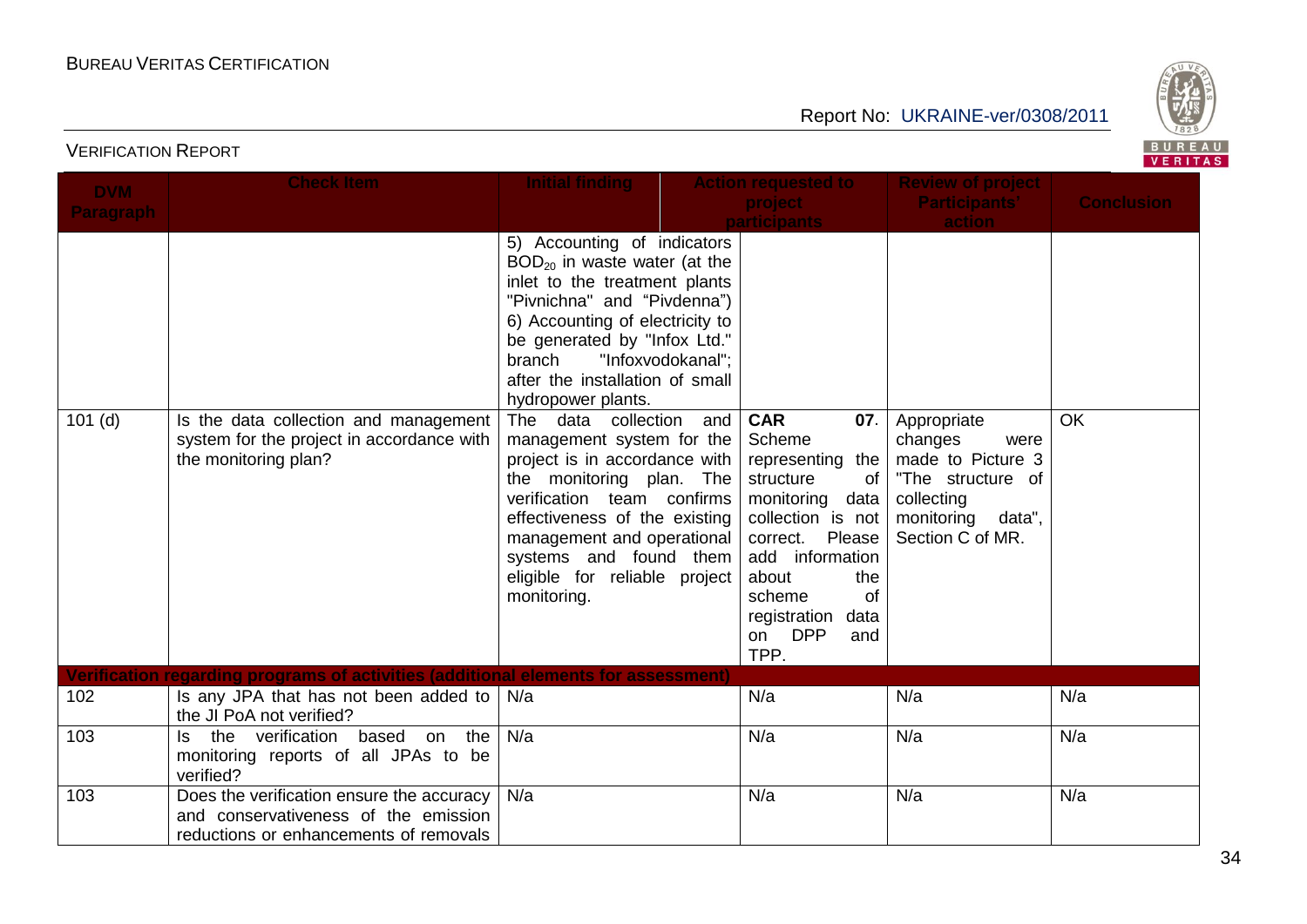

## Report No: UKRAINE-ver/0308/2011

| <b>DVM</b><br><b>Paragraph</b> | <b>Check Item</b>                                                                                                                                                                                                                                                                                                                                                                                                                                                                                                                                                                                                                                                                                                                   | <b>Initial finding</b> | <b>Action requested to</b><br>project<br>participants | <b>Review of project</b><br><b>Participants'</b><br>action | <b>Conclusion</b> |
|--------------------------------|-------------------------------------------------------------------------------------------------------------------------------------------------------------------------------------------------------------------------------------------------------------------------------------------------------------------------------------------------------------------------------------------------------------------------------------------------------------------------------------------------------------------------------------------------------------------------------------------------------------------------------------------------------------------------------------------------------------------------------------|------------------------|-------------------------------------------------------|------------------------------------------------------------|-------------------|
|                                | generated by each JPA?                                                                                                                                                                                                                                                                                                                                                                                                                                                                                                                                                                                                                                                                                                              |                        |                                                       |                                                            |                   |
| 104                            | Does the monitoring period not overlap<br>with previous monitoring periods?                                                                                                                                                                                                                                                                                                                                                                                                                                                                                                                                                                                                                                                         | N/a                    | N/a                                                   | N/a                                                        | N/a               |
| 105                            | If the AIE learns of an erroneously<br>included JPA, has the AIE informed the<br>JISC of its findings in writing?                                                                                                                                                                                                                                                                                                                                                                                                                                                                                                                                                                                                                   | N/a                    | N/a                                                   | N/a                                                        | N/a               |
|                                | Applicable to sample-based approach only                                                                                                                                                                                                                                                                                                                                                                                                                                                                                                                                                                                                                                                                                            |                        |                                                       |                                                            |                   |
| 106                            | Does the sampling plan prepared by the<br>AIE:<br>(a) Describe its sample selection, taking<br>into account that:<br>(i) For each verification that uses a<br>sample-based approach, the sample<br>selection<br>shall<br>be<br>sufficiently<br>representative of the JPAs in the JI PoA<br>such extrapolation to all JPAs identified<br>for that verification is reasonable, taking<br>into account differences among the<br>characteristics of JPAs, such as:<br>- The types of JPAs;<br>- The complexity of the applicable<br>technologies and/or measures used;<br>- The geographical location of each<br>JPA;<br>- The amounts of expected emission<br>reductions of the JPAs being verified;<br>- The number of JPAs for which | N/a                    | N/a                                                   | N/a                                                        | N/a               |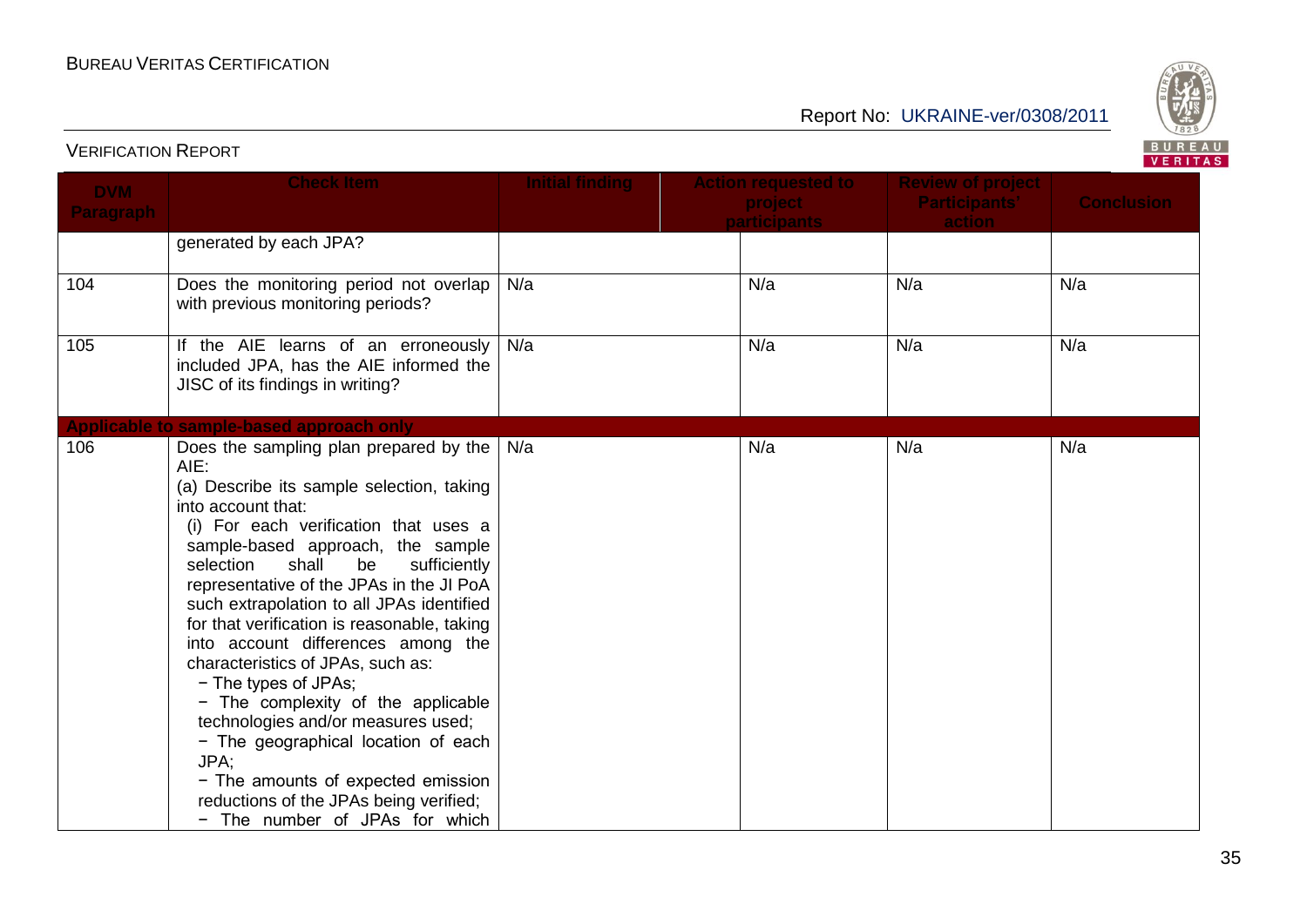

| <b>DVM</b>       | <b>Check Item</b>                                                                                                                                                                                                                                                                                                                                                                         | <b>Initial finding</b> | <b>Action requested to</b><br>project | <b>Review of project</b><br><b>Participants'</b> | <b>Conclusion</b> |
|------------------|-------------------------------------------------------------------------------------------------------------------------------------------------------------------------------------------------------------------------------------------------------------------------------------------------------------------------------------------------------------------------------------------|------------------------|---------------------------------------|--------------------------------------------------|-------------------|
| <b>Paragraph</b> |                                                                                                                                                                                                                                                                                                                                                                                           |                        | <b>participants</b>                   | action                                           |                   |
|                  | emission reductions are being verified;<br>- The length of monitoring periods of<br>the JPAs being verified; and<br>- The samples selected for prior<br>verifications, if any?                                                                                                                                                                                                            |                        |                                       |                                                  |                   |
| 107              | Is the sampling plan ready for publication $\vert$ N/a<br>through the secretariat along with the<br>verification report<br>and supporting<br>documentation?                                                                                                                                                                                                                               |                        | N/a                                   | N/a                                              | N/a               |
| 108              | Has the AIE made site inspections of at $  N/a  $<br>least the square root of the number of<br>total JPAs, rounded to the upper whole<br>number? If the AIE makes no site<br>inspections or fewer site inspections than<br>the square root of the number of total<br>JPAs, rounded to the upper whole<br>number, then does the AIE provide a<br>reasonable explanation and justification? |                        | N/a                                   | N/a                                              | N/a               |
| 109              | Is the sampling plan available for<br>submission to the secretariat for the<br>JISC's ex ante assessment? (Optional)                                                                                                                                                                                                                                                                      | N/a                    | N/a                                   | N/a                                              | N/a               |
| 110              | If the AIE learns of a fraudulently<br>included JPA, a fraudulently monitored<br>JPA or an inflated number of emission<br>reductions claimed in a JI PoA, has the<br>AIE informed the JISC of the fraud in<br>writing?                                                                                                                                                                    | N/a                    | N/a                                   | N/a                                              | N/a               |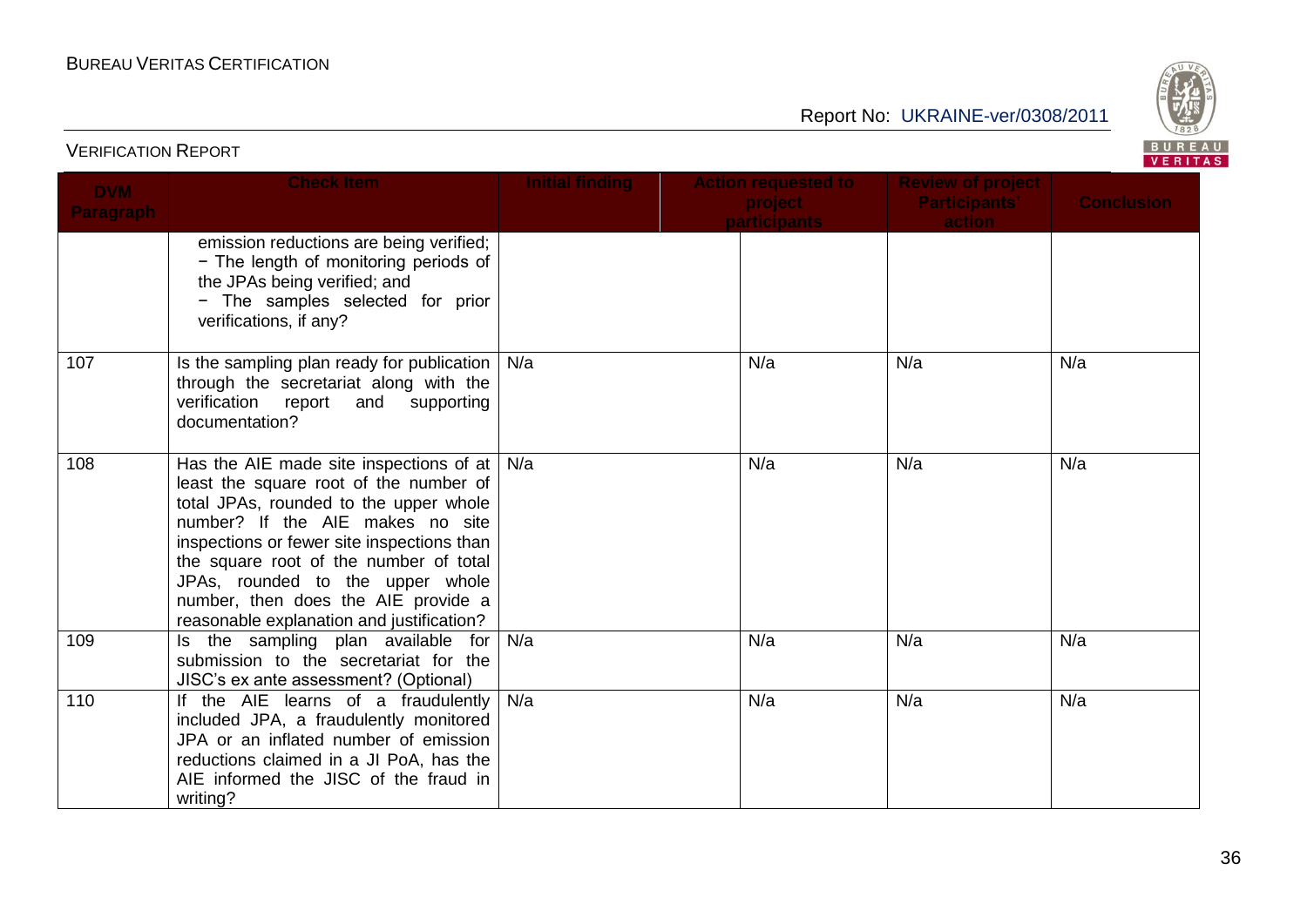

#### **TABLE 2 RESOLUTION OF CLARIFICATION AND CORRECTIVE ACTION REQUESTS**

| <b>Clarification and corrective action requests</b><br>issued by the verification team                                                                                                       | <b>Ref to</b><br>checklist<br>question in<br>Table 1 | participant's<br>project<br>Summary<br>of<br>response                                                                                                                                                                                                                                                                                     | <b>Verification team conclusion</b>                                        |
|----------------------------------------------------------------------------------------------------------------------------------------------------------------------------------------------|------------------------------------------------------|-------------------------------------------------------------------------------------------------------------------------------------------------------------------------------------------------------------------------------------------------------------------------------------------------------------------------------------------|----------------------------------------------------------------------------|
| <b>CAR 01.</b> Please provide information about<br>approval of the project by the party-buyer of<br>emission reduction units.                                                                | 90                                                   | Project Development and improvement of<br>water supply system, drainage system<br>and wastewater treatment of «Infox Ltd.»  <br>branch «Infoxvodokanal».<br>Letter of Approval Nº J294-0485, issued<br>by the Federal Service for Environmental<br>Switzerland (FOEN) as of 28/06/2011<br>was not submitted to the verification<br>group. | CAR 01 is closed based on the<br>provided information in the MR<br>ver.02. |
| <b>CAR 02.</b> Please provide a clear reference to<br>the methodology ACM0020 baseline in MR.                                                                                                | 94                                                   | Required<br>references<br>provided<br>are<br>throughout the text version of the MR<br>version 02.                                                                                                                                                                                                                                         | Corrections were made, the issue<br>is closed.                             |
| <b>CAR 03.</b> Please note in Section A.5.1 that the<br>coefficient of carbon dioxide emissions in the<br>electricity consumption used in the calculation<br>of emission reductions in 2011. | 95(c)                                                | The calculations used the ratio of carbon<br>dioxide emissions at power consumption<br>under Decree number 75 of the National<br>Environmental Investment Agency of<br>Ukraine "On approval of indicators<br>specific emissions of carbon dioxide in<br>2011" from 12.05.2011.                                                            | Information was<br>provided,<br>the<br>issue is closed.                    |